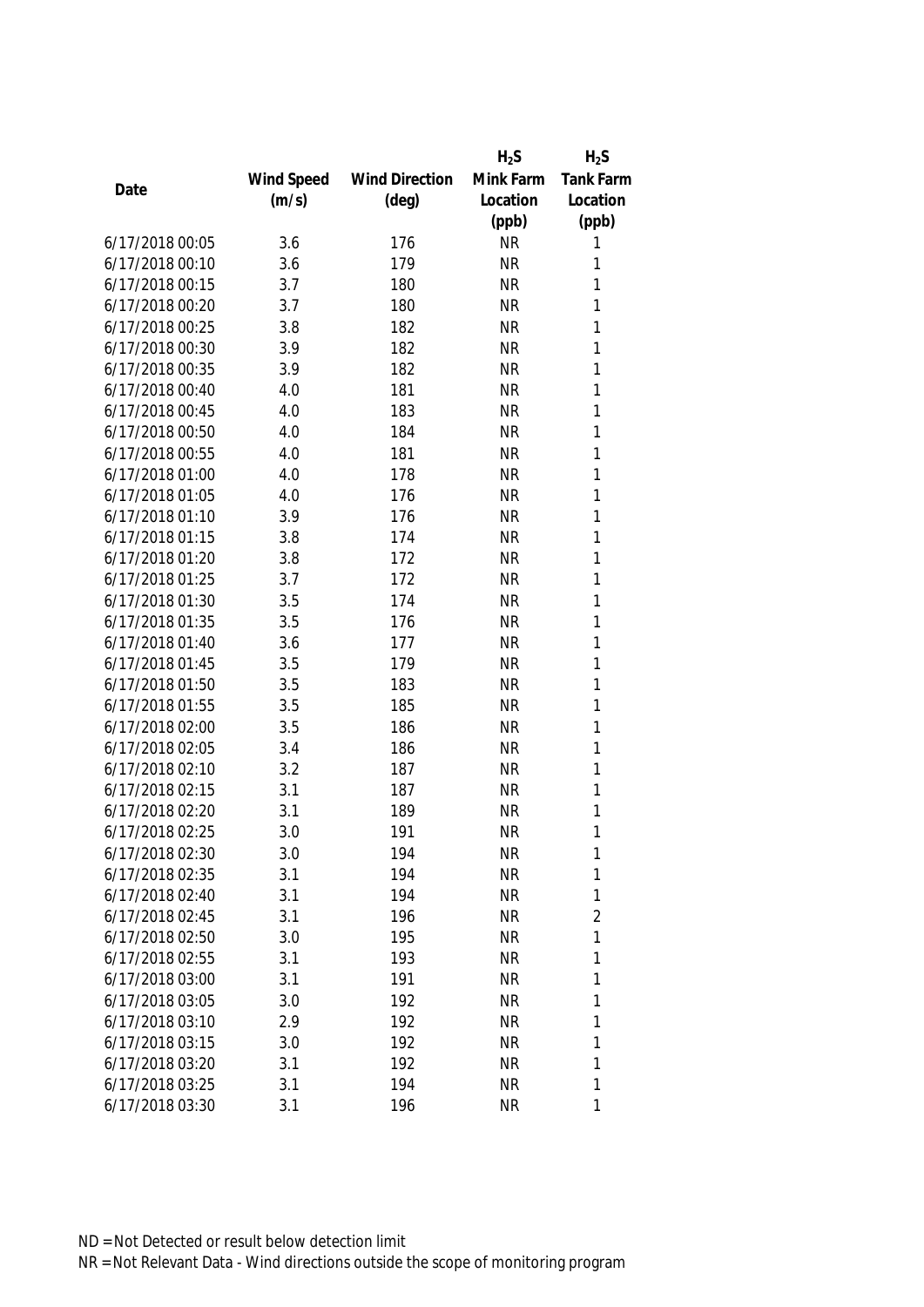|                 |            |                       | $H_2S$    | $H_2S$       |
|-----------------|------------|-----------------------|-----------|--------------|
|                 | Wind Speed | <b>Wind Direction</b> | Mink Farm | Tank Farm    |
| Date            | (m/s)      | $(\text{deg})$        | Location  | Location     |
|                 |            |                       | (ppb)     | (ppb)        |
| 6/17/2018 03:35 | 3.1        | 197                   | <b>NR</b> | 1            |
| 6/17/2018 03:40 | 3.2        | 197                   | <b>NR</b> | 1            |
| 6/17/2018 03:45 | 3.3        | 195                   | <b>NR</b> | 1            |
| 6/17/2018 03:50 | 3.3        | 194                   | <b>NR</b> | 1            |
| 6/17/2018 03:55 | 3.3        | 191                   | <b>NR</b> | 1            |
| 6/17/2018 04:00 | 3.3        | 190                   | <b>NR</b> | $\mathbf{1}$ |
| 6/17/2018 04:05 | 3.4        | 188                   | <b>NR</b> | 1            |
| 6/17/2018 04:10 | 3.3        | 187                   | <b>NR</b> | $\mathbf{1}$ |
| 6/17/2018 04:15 | 3.1        | 187                   | <b>NR</b> | 1            |
| 6/17/2018 04:20 | 3.0        | 186                   | <b>NR</b> | $\mathbf{1}$ |
| 6/17/2018 04:25 | 3.0        | 186                   | <b>NR</b> | 1            |
| 6/17/2018 04:30 | 2.9        | 185                   | <b>NR</b> | 1            |
| 6/17/2018 04:35 | 2.7        | 184                   | <b>NR</b> | 1            |
| 6/17/2018 04:40 | 2.7        | 184                   | <b>NR</b> | 1            |
| 6/17/2018 04:45 | 2.6        | 182                   | <b>NR</b> | 1            |
| 6/17/2018 04:50 | 2.5        | 181                   | <b>NR</b> | $\mathbf{1}$ |
| 6/17/2018 04:55 | 2.5        | 181                   | <b>NR</b> | 1            |
| 6/17/2018 05:00 | 2.5        | 180                   | <b>NR</b> | 1            |
| 6/17/2018 05:05 | 2.5        | 180                   | <b>NR</b> | 1            |
| 6/17/2018 05:10 | 2.6        | 178                   | <b>NR</b> | 1            |
| 6/17/2018 05:15 | 2.7        | 178                   | <b>NR</b> | 1            |
| 6/17/2018 05:20 | 2.8        | 178                   | <b>NR</b> | $\mathbf{1}$ |
| 6/17/2018 05:25 | 2.9        | 177                   | <b>NR</b> | 1            |
| 6/17/2018 05:30 | 3.0        | 176                   | <b>NR</b> | $\mathbf{1}$ |
| 6/17/2018 05:35 | 3.1        | 175                   | <b>NR</b> | $\mathbf{1}$ |
| 6/17/2018 05:40 | 3.1        | 174                   | <b>NR</b> | 1            |
| 6/17/2018 05:45 | 3.0        | 172                   | <b>NR</b> | 1            |
| 6/17/2018 05:50 | 2.9        | 170                   | <b>NR</b> | 1            |
| 6/17/2018 05:55 | 2.9        | 168                   | <b>NR</b> | <b>NR</b>    |
| 6/17/2018 06:00 | 2.8        | 166                   | <b>NR</b> | <b>NR</b>    |
| 6/17/2018 06:05 | 2.7        | 166                   | <b>NR</b> | <b>NR</b>    |
| 6/17/2018 06:10 | 2.8        | 167                   | <b>NR</b> | <b>NR</b>    |
| 6/17/2018 06:15 | 2.8        | 168                   | <b>NR</b> | <b>NR</b>    |
| 6/17/2018 06:20 | 2.9        | 170                   | <b>NR</b> | 1            |
| 6/17/2018 06:25 | 3.0        | 173                   | <b>NR</b> | $\mathbf{1}$ |
| 6/17/2018 06:30 | 3.1        | 176                   | <b>NR</b> | $\mathbf{1}$ |
| 6/17/2018 06:35 | 3.1        | 179                   | <b>NR</b> | 1            |
| 6/17/2018 06:40 | 3.2        | 181                   | <b>NR</b> | 1            |
| 6/17/2018 06:45 | 3.3        | 184                   | <b>NR</b> | 1            |
| 6/17/2018 06:50 | 3.3        | 187                   | <b>NR</b> | 1            |
| 6/17/2018 06:55 | 3.4        | 188                   | <b>NR</b> | 1            |
| 6/17/2018 07:00 | 3.4        | 190                   | <b>NR</b> | 1            |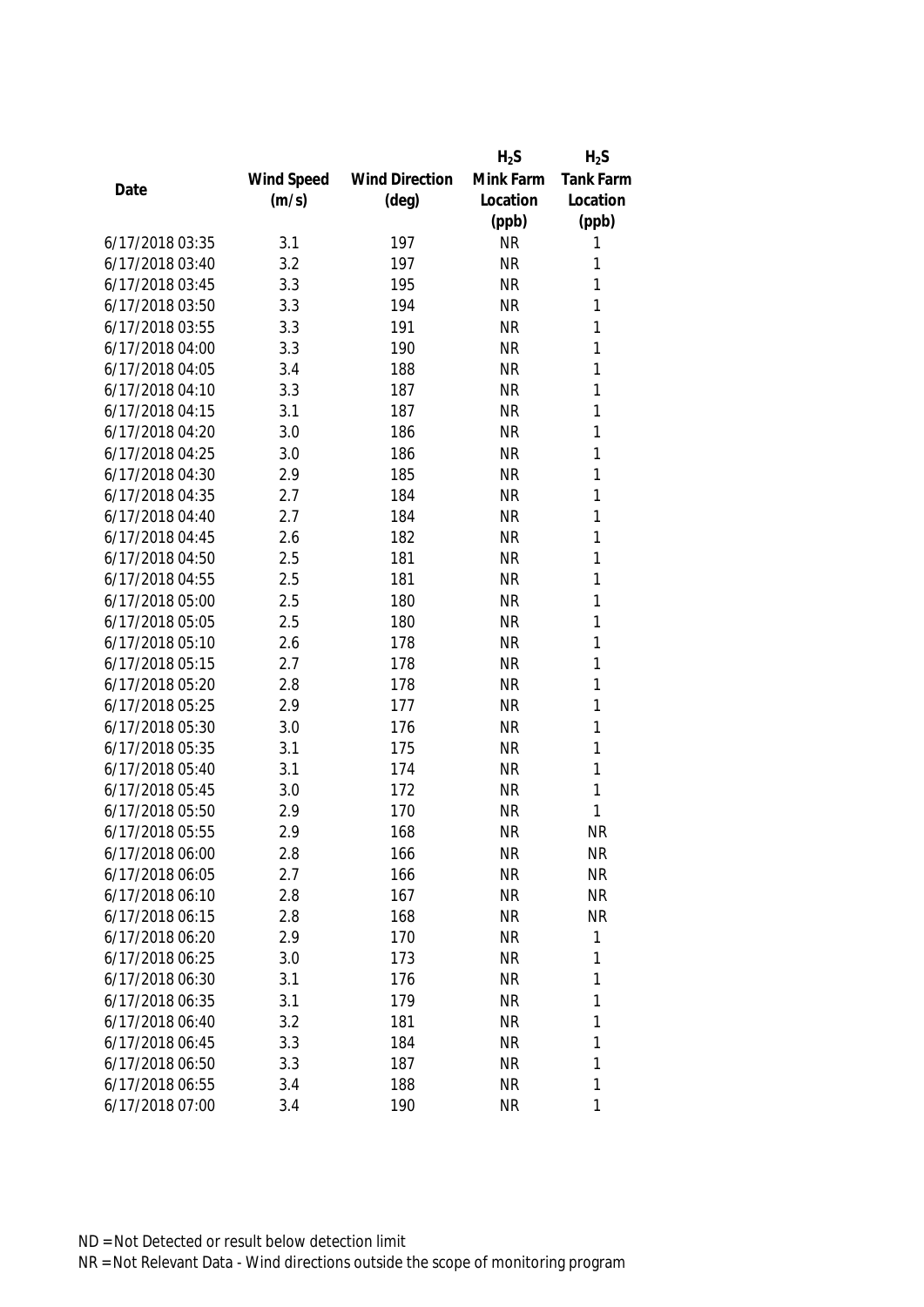|                 |            |                       | $H_2S$    | $H_2S$         |
|-----------------|------------|-----------------------|-----------|----------------|
|                 | Wind Speed | <b>Wind Direction</b> | Mink Farm | Tank Farm      |
| Date            | (m/s)      | $(\text{deg})$        | Location  | Location       |
|                 |            |                       | (ppb)     | (ppb)          |
| 6/17/2018 07:05 | 3.3        | 192                   | <b>NR</b> | 1              |
| 6/17/2018 07:10 | 3.3        | 193                   | <b>NR</b> | 1              |
| 6/17/2018 07:15 | 3.3        | 193                   | <b>NR</b> | 1              |
| 6/17/2018 07:20 | 3.3        | 193                   | <b>NR</b> | 1              |
| 6/17/2018 07:25 | 3.2        | 194                   | <b>NR</b> | $\mathbf{1}$   |
| 6/17/2018 07:30 | 3.3        | 193                   | <b>NR</b> | $\sqrt{2}$     |
| 6/17/2018 07:35 | 3.4        | 193                   | <b>NR</b> | $\overline{2}$ |
| 6/17/2018 07:40 | 3.4        | 193                   | <b>NR</b> | $\overline{2}$ |
| 6/17/2018 07:45 | 3.6        | 192                   | <b>NR</b> | $\overline{2}$ |
| 6/17/2018 07:50 | 3.6        | 190                   | <b>NR</b> | $\overline{2}$ |
| 6/17/2018 07:55 | 3.7        | 189                   | <b>NR</b> | $\overline{2}$ |
| 6/17/2018 08:00 | 3.6        | 189                   | <b>NR</b> | $\overline{2}$ |
| 6/17/2018 08:05 | 3.6        | 189                   | <b>NR</b> | 1              |
| 6/17/2018 08:10 | 3.6        | 191                   | <b>NR</b> | 1              |
| 6/17/2018 08:15 | 3.6        | 193                   | <b>NR</b> | $\mathbf{1}$   |
| 6/17/2018 08:20 | 3.6        | 195                   | <b>NR</b> | $\mathbf{1}$   |
| 6/17/2018 08:25 | 3.4        | 196                   | <b>NR</b> | 1              |
| 6/17/2018 08:30 | 3.5        | 200                   | <b>NR</b> | 1              |
| 6/17/2018 08:35 | 3.5        | 204                   | <b>NR</b> | 1              |
| 6/17/2018 08:40 | 3.4        | 204                   | <b>NR</b> | 1              |
| 6/17/2018 08:45 | 3.4        | 207                   | <b>NR</b> | 1              |
| 6/17/2018 08:50 | 3.3        | 209                   | <b>NR</b> | 1              |
| 6/17/2018 08:55 | 3.4        | 212                   | <b>NR</b> | $\mathbf{1}$   |
| 6/17/2018 09:00 | 3.4        | 212                   | <b>NR</b> | 1              |
| 6/17/2018 09:05 | 3.5        | 212                   | <b>NR</b> | 1              |
| 6/17/2018 09:10 | 3.5        | 212                   | <b>NR</b> | 1              |
| 6/17/2018 09:15 | 3.5        | 210                   | <b>NR</b> | 1              |
| 6/17/2018 09:20 | 3.5        | 209                   | <b>NR</b> | 1              |
| 6/17/2018 09:25 | 3.4        | 208                   | <b>NR</b> | 1              |
| 6/17/2018 09:30 | 3.2        | 206                   | <b>NR</b> | 1              |
| 6/17/2018 09:35 | 3.3        | 203                   | <b>NR</b> | 1              |
| 6/17/2018 09:40 | 3.2        | 201                   | <b>NR</b> | 1              |
| 6/17/2018 09:45 | 3.2        | 199                   | <b>NR</b> | 1              |
| 6/17/2018 09:50 | 3.3        | 200                   | <b>NR</b> | 1              |
| 6/17/2018 09:55 | 3.3        | 198                   | <b>NR</b> | 1              |
| 6/17/2018 10:00 | 3.3        | 198                   | <b>NR</b> | 1              |
| 6/17/2018 10:05 | 3.2        | 200                   | <b>NR</b> | 1              |
| 6/17/2018 10:10 | 3.2        | 202                   | <b>NR</b> | 1              |
| 6/17/2018 10:15 | 3.3        | 205                   | <b>NR</b> | 1              |
| 6/17/2018 10:20 | 3.3        | 203                   | <b>NR</b> | $\sqrt{2}$     |
| 6/17/2018 10:25 | 3.3        | 202                   | <b>NR</b> | $\overline{2}$ |
| 6/17/2018 10:30 | 3.4        | 203                   | <b>NR</b> | $\mathbf{1}$   |
|                 |            |                       |           |                |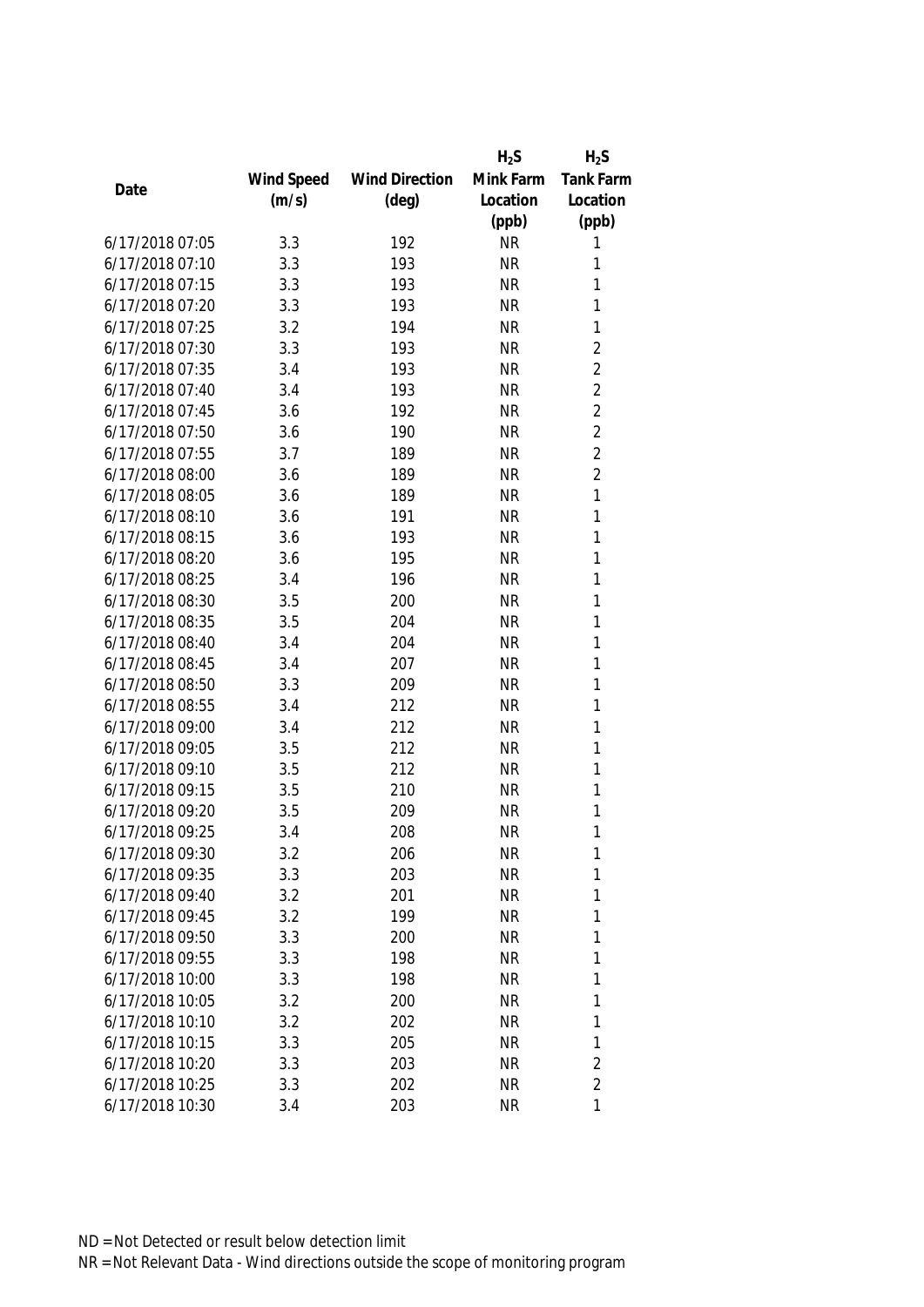|                 |            |                       | $H_2S$    | $H_2S$           |
|-----------------|------------|-----------------------|-----------|------------------|
|                 | Wind Speed | <b>Wind Direction</b> | Mink Farm | <b>Tank Farm</b> |
| Date            | (m/s)      | $(\text{deg})$        | Location  | Location         |
|                 |            |                       | (ppb)     | (ppb)            |
| 6/17/2018 10:35 | 3.5        | 202                   | <b>NR</b> | 1                |
| 6/17/2018 10:40 | 3.4        | 199                   | <b>NR</b> | 1                |
| 6/17/2018 10:45 | 3.4        | 197                   | <b>NR</b> | 1                |
| 6/17/2018 10:50 | 3.4        | 197                   | <b>NR</b> | 1                |
| 6/17/2018 10:55 | 3.5        | 201                   | <b>NR</b> | 1                |
| 6/17/2018 11:00 | 3.6        | 208                   | <b>NR</b> | 1                |
| 6/17/2018 11:05 | 3.6        | 211                   | <b>NR</b> | 1                |
| 6/17/2018 11:10 | 3.7        | 214                   | <b>NR</b> | 1                |
| 6/17/2018 11:15 | 3.6        | 215                   | <b>NR</b> | 1                |
| 6/17/2018 11:20 | 3.8        | 222                   | <b>NR</b> | 1                |
| 6/17/2018 11:25 | 3.8        | 230                   | 1         | 1                |
| 6/17/2018 11:30 | 3.9        | 232                   | 1         | 1                |
| 6/17/2018 11:35 | 4.0        | 239                   | 1         | 1                |
| 6/17/2018 11:40 | 4.1        | 249                   | 1         | 1                |
| 6/17/2018 11:45 | 4.2        | 256                   | 1         | 1                |
| 6/17/2018 11:50 | 4.1        | 256                   | 1         | 1                |
| 6/17/2018 11:55 | 4.1        | 249                   | 1         | 1                |
| 6/17/2018 12:00 | 4.1        | 241                   | 1         | 1                |
| 6/17/2018 12:05 | 3.9        | 235                   | 1         | 1                |
| 6/17/2018 12:10 | 3.8        | 223                   | <b>NR</b> | 1                |
| 6/17/2018 12:15 | 3.8        | 213                   | <b>NR</b> | 1                |
| 6/17/2018 12:20 | 3.9        | 206                   | <b>NR</b> | 1                |
| 6/17/2018 12:25 | 4.0        | 200                   | <b>NR</b> | 1                |
| 6/17/2018 12:30 | 3.8        | 198                   | <b>NR</b> | 1                |
| 6/17/2018 12:35 | 3.9        | 194                   | <b>NR</b> | 1                |
| 6/17/2018 12:40 | 4.0        | 190                   | <b>NR</b> | 1                |
| 6/17/2018 12:45 | 4.0        | 189                   | <b>NR</b> | 1                |
| 6/17/2018 12:50 | 4.0        | 190                   | <b>NR</b> | 1                |
| 6/17/2018 12:55 | 3.9        | 191                   | <b>NR</b> | 1                |
| 6/17/2018 13:00 | 4.0        | 191                   | <b>NR</b> | 1                |
| 6/17/2018 13:05 | 4.1        | 191                   | <b>NR</b> | 1                |
| 6/17/2018 13:10 | 4.3        | 200                   | <b>NR</b> | 1                |
| 6/17/2018 13:15 | 4.3        | 204                   | <b>NR</b> | 1                |
| 6/17/2018 13:20 | 4.4        | 205                   | <b>NR</b> | 1                |
| 6/17/2018 13:25 | 4.4        | 208                   | <b>NR</b> | 1                |
| 6/17/2018 13:30 | 4.5        | 211                   | <b>NR</b> | 1                |
| 6/17/2018 13:35 | 4.4        | 213                   | <b>NR</b> | 1                |
| 6/17/2018 13:40 | 4.3        | 209                   | <b>NR</b> | 1                |
| 6/17/2018 13:45 | 4.4        | 209                   | <b>NR</b> | 1                |
| 6/17/2018 13:50 | 4.5        | 210                   | <b>NR</b> | 1                |
| 6/17/2018 13:55 | 4.6        | 208                   | <b>NR</b> | 1                |
| 6/17/2018 14:00 | 4.6        | 203                   | <b>NR</b> | 1                |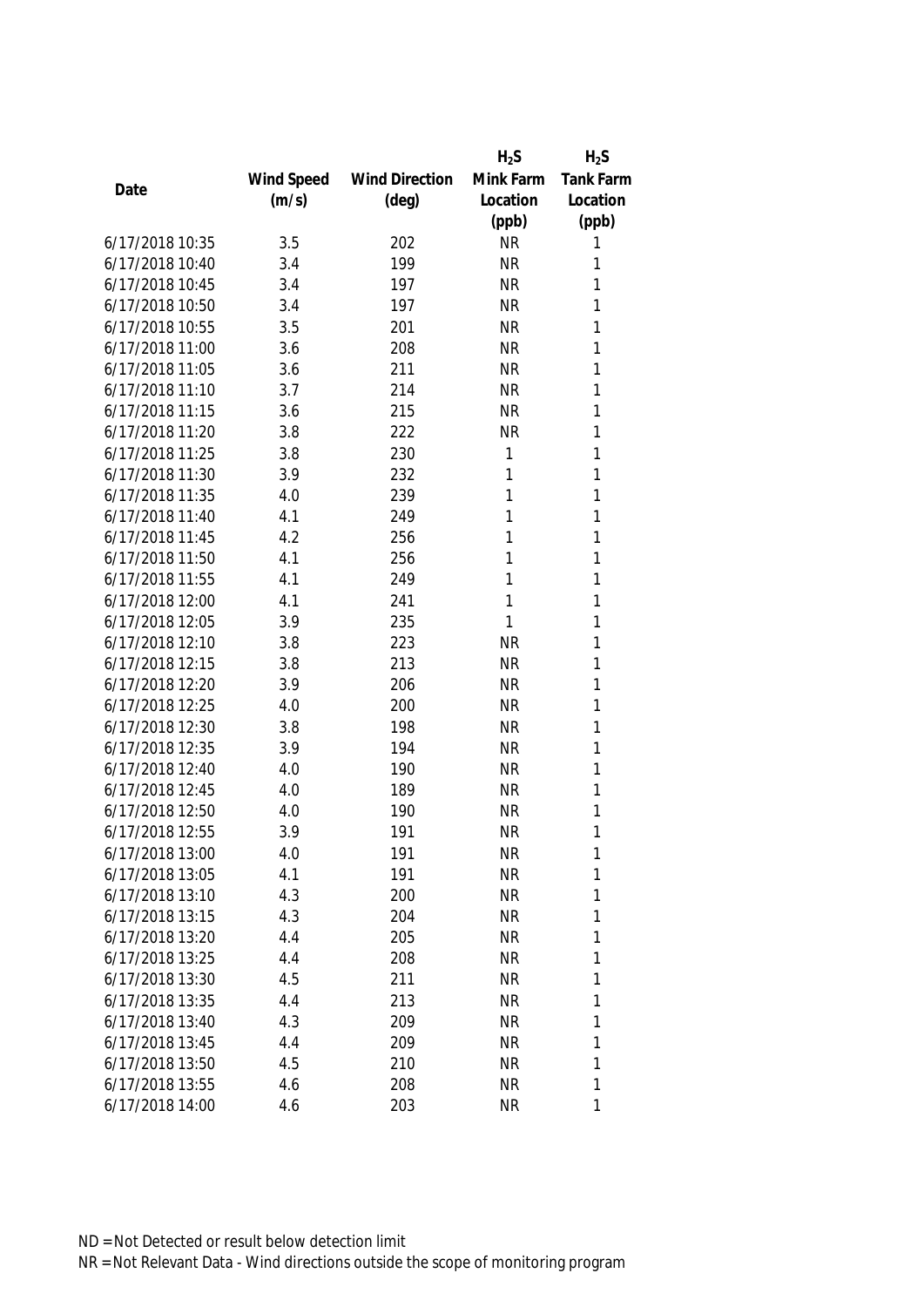|                 |            |                       | $H_2S$    | $H_2S$           |
|-----------------|------------|-----------------------|-----------|------------------|
|                 | Wind Speed | <b>Wind Direction</b> | Mink Farm | <b>Tank Farm</b> |
| Date            | (m/s)      | $(\text{deg})$        | Location  | Location         |
|                 |            |                       | (ppb)     | (ppb)            |
| 6/17/2018 14:05 | 4.7        | 201                   | <b>NR</b> | 1                |
| 6/17/2018 14:10 | 4.7        | 199                   | <b>NR</b> | 1                |
| 6/17/2018 14:15 | 4.7        | 195                   | <b>NR</b> | 1                |
| 6/17/2018 14:20 | 4.6        | 193                   | <b>NR</b> | 1                |
| 6/17/2018 14:25 | 4.6        | 193                   | <b>NR</b> | 1                |
| 6/17/2018 14:30 | 4.6        | 193                   | <b>NR</b> | 1                |
| 6/17/2018 14:35 | 4.6        | 193                   | <b>NR</b> | 1                |
| 6/17/2018 14:40 | 4.6        | 195                   | <b>NR</b> | 1                |
| 6/17/2018 14:45 | 4.5        | 195                   | <b>NR</b> | 1                |
| 6/17/2018 14:50 | 4.4        | 194                   | <b>NR</b> | 1                |
| 6/17/2018 14:55 | 4.3        | 193                   | <b>NR</b> | 1                |
| 6/17/2018 15:00 | 4.1        | 195                   | <b>NR</b> | 1                |
| 6/17/2018 15:05 | 4.0        | 196                   | <b>NR</b> | 1                |
| 6/17/2018 15:10 | 3.9        | 196                   | <b>NR</b> | 1                |
| 6/17/2018 15:15 | 4.0        | 201                   | <b>NR</b> | 1                |
| 6/17/2018 15:20 | 4.5        | 205                   | <b>NR</b> | 1                |
| 6/17/2018 15:25 | 4.9        | 211                   | <b>NR</b> | 1                |
| 6/17/2018 15:30 | 5.2        | 212                   | <b>NR</b> | 1                |
| 6/17/2018 15:35 | 5.2        | 212                   | <b>NR</b> | 1                |
| 6/17/2018 15:40 | 5.1        | 209                   | <b>NR</b> | 1                |
| 6/17/2018 15:45 | 4.8        | 206                   | <b>NR</b> | 1                |
| 6/17/2018 15:50 | 4.0        | 200                   | <b>NR</b> | 1                |
| 6/17/2018 15:55 | 3.6        | 196                   | <b>NR</b> | 1                |
| 6/17/2018 16:00 | 3.4        | 196                   | <b>NR</b> | 1                |
| 6/17/2018 16:05 | 4.2        | 199                   | <b>NR</b> | 1                |
| 6/17/2018 16:10 | 5.0        | 203                   | <b>NR</b> | 1                |
| 6/17/2018 16:15 | 5.8        | 203                   | <b>NR</b> | 1                |
| 6/17/2018 16:20 | 6.7        | 201                   | <b>NR</b> | 1                |
| 6/17/2018 16:25 | 7.2        | 197                   | <b>NR</b> | 1                |
| 6/17/2018 16:30 | 7.4        | 190                   | <b>NR</b> | 1                |
| 6/17/2018 16:35 | 6.7        | 182                   | <b>NR</b> | 1                |
| 6/17/2018 16:40 | 6.0        | 176                   | <b>NR</b> | 1                |
| 6/17/2018 16:45 | 5.3        | 177                   | <b>NR</b> | 1                |
| 6/17/2018 16:50 | 4.8        | 182                   | <b>NR</b> | 1                |
| 6/17/2018 16:55 | 4.5        | 189                   | <b>NR</b> | 1                |
| 6/17/2018 17:00 | 4.3        | 197                   | <b>NR</b> | 1                |
| 6/17/2018 17:05 | 4.3        | 204                   | <b>NR</b> | 1                |
| 6/17/2018 17:10 | 4.2        | 209                   | <b>NR</b> | <b>ND</b>        |
| 6/17/2018 17:15 | 4.3        | 211                   | <b>NR</b> | 1                |
| 6/17/2018 17:20 | 4.2        | 211                   | <b>NR</b> | 1                |
| 6/17/2018 17:25 | 4.0        | 209                   | <b>NR</b> | 1                |
| 6/17/2018 17:30 | 3.8        | 206                   | <b>NR</b> | 1                |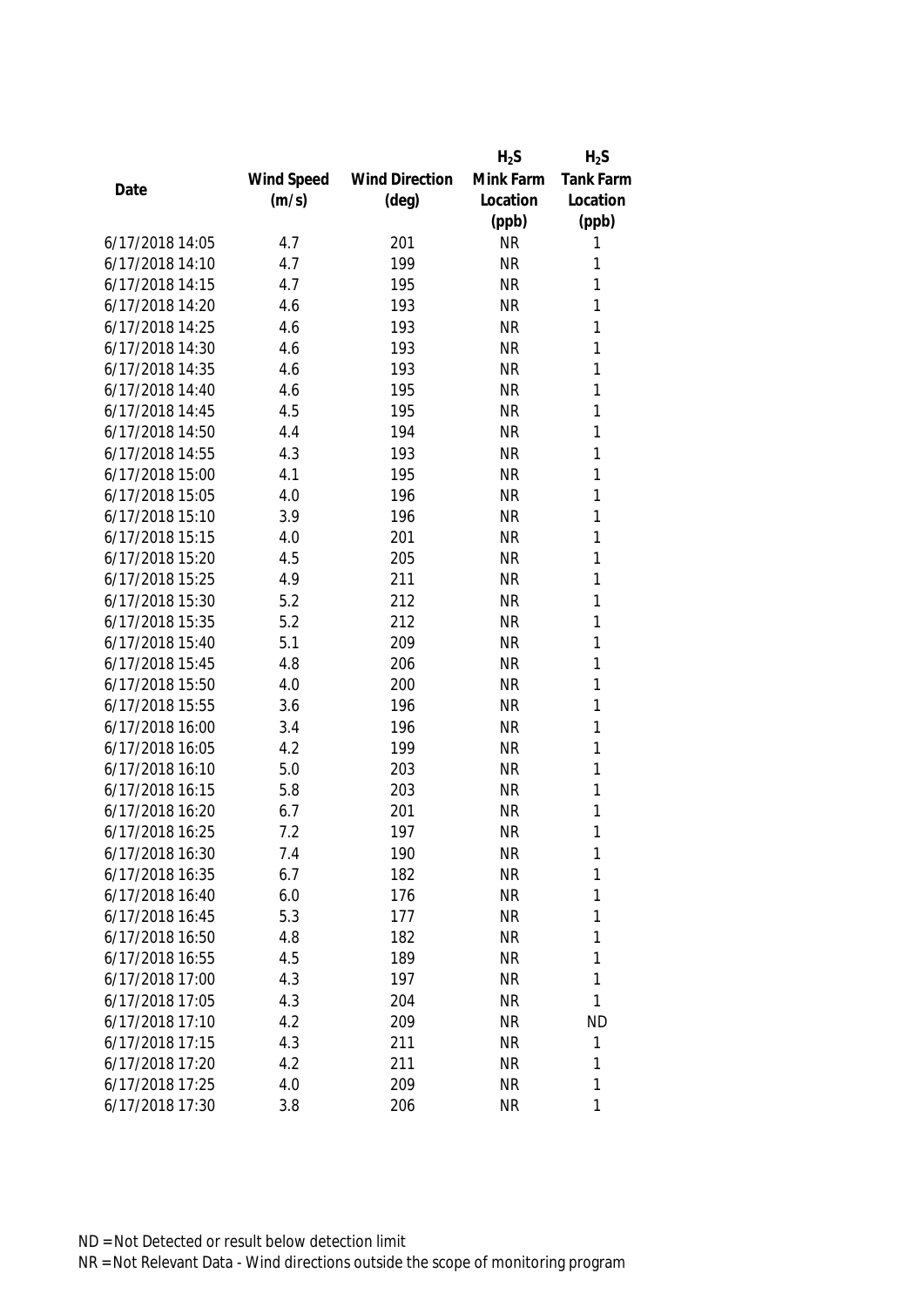|                 |            |                       | $H_2S$    | $H_2S$         |
|-----------------|------------|-----------------------|-----------|----------------|
|                 | Wind Speed | <b>Wind Direction</b> | Mink Farm | Tank Farm      |
| Date            | (m/s)      | $(\text{deg})$        | Location  | Location       |
|                 |            |                       | (ppb)     | (ppb)          |
| 6/17/2018 17:35 | 3.8        | 204                   | <b>NR</b> | 1              |
| 6/17/2018 17:40 | 3.8        | 203                   | <b>NR</b> | 1              |
| 6/17/2018 17:45 | 3.9        | 201                   | <b>NR</b> | 1              |
| 6/17/2018 17:50 | 3.9        | 200                   | <b>NR</b> | 1              |
| 6/17/2018 17:55 | 4.0        | 198                   | <b>NR</b> | 1              |
| 6/17/2018 18:00 | 4.1        | 198                   | <b>NR</b> | 1              |
| 6/17/2018 18:05 | 4.1        | 197                   | <b>NR</b> | 1              |
| 6/17/2018 18:10 | 4.0        | 196                   | <b>NR</b> | 1              |
| 6/17/2018 18:15 | 3.9        | 195                   | <b>NR</b> | 1              |
| 6/17/2018 18:20 | 3.9        | 194                   | <b>NR</b> | 1              |
| 6/17/2018 18:25 | 3.7        | 195                   | <b>NR</b> | 1              |
| 6/17/2018 18:30 | 3.5        | 195                   | <b>NR</b> | 1              |
| 6/17/2018 18:35 | 3.5        | 196                   | <b>NR</b> | 1              |
| 6/17/2018 18:40 | 3.7        | 199                   | <b>NR</b> | 1              |
| 6/17/2018 18:45 | 4.0        | 204                   | <b>NR</b> | 1              |
| 6/17/2018 18:50 | 4.2        | 208                   | <b>NR</b> | $\mathbf{1}$   |
| 6/17/2018 18:55 | 4.3        | 209                   | <b>NR</b> | 1              |
| 6/17/2018 19:00 | 4.4        | 211                   | <b>NR</b> | 1              |
| 6/17/2018 19:05 | 4.4        | 212                   | <b>NR</b> | 1              |
| 6/17/2018 19:10 | 4.3        | 212                   | <b>NR</b> | 1              |
| 6/17/2018 19:15 | 4.0        | 211                   | <b>NR</b> | 1              |
| 6/17/2018 19:20 | 3.8        | 210                   | <b>NR</b> | $\overline{2}$ |
| 6/17/2018 19:25 | 3.5        | 209                   | <b>NR</b> | $\mathbf{1}$   |
| 6/17/2018 19:30 | 3.4        | 208                   | <b>NR</b> | $\mathbf{1}$   |
| 6/17/2018 19:35 | 3.2        | 205                   | <b>NR</b> | 1              |
| 6/17/2018 19:40 | 2.9        | 201                   | <b>NR</b> | 1              |
| 6/17/2018 19:45 | 2.7        | 197                   | <b>NR</b> | 1              |
| 6/17/2018 19:50 | 2.6        | 192                   | <b>NR</b> | 1              |
| 6/17/2018 19:55 | 2.7        | 190                   | <b>NR</b> | 1              |
| 6/17/2018 20:00 | 2.7        | 187                   | <b>NR</b> | 1              |
| 6/17/2018 20:05 | 2.8        | 186                   | <b>NR</b> | 1              |
| 6/17/2018 20:10 | 2.8        | 185                   | <b>NR</b> | 1              |
| 6/17/2018 20:15 | 3.0        | 185                   | <b>NR</b> | 1              |
| 6/17/2018 20:20 | 2.9        | 184                   | NR        | 1              |
| 6/17/2018 20:25 | 3.0        | 185                   | <b>NR</b> | 1              |
| 6/17/2018 20:30 | 3.1        | 185                   | <b>NR</b> | 1              |
| 6/17/2018 20:35 | 3.0        | 186                   | <b>NR</b> | 1              |
| 6/17/2018 20:40 | 3.0        | 188                   | <b>NR</b> | 1              |
| 6/17/2018 20:45 | 3.0        | 189                   | <b>NR</b> | 1              |
| 6/17/2018 20:50 | 3.1        | 190                   | <b>NR</b> | 1              |
| 6/17/2018 20:55 | 3.1        | 191                   | <b>NR</b> | 1              |
| 6/17/2018 21:00 | 3.0        | 192                   | <b>NR</b> | 1              |
|                 |            |                       |           |                |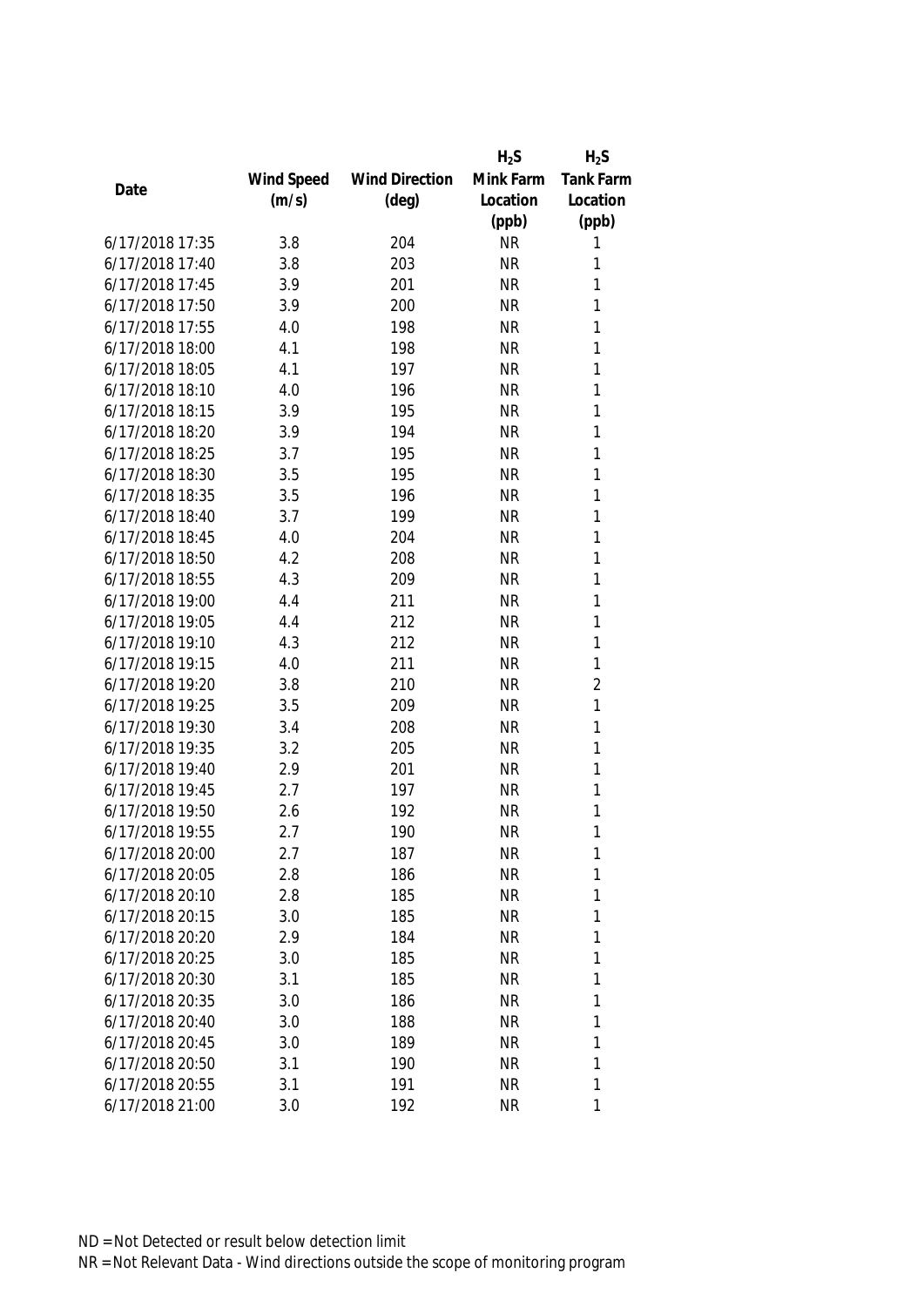|                 |            |                       | $H_2S$    | $H_2S$       |
|-----------------|------------|-----------------------|-----------|--------------|
|                 | Wind Speed | <b>Wind Direction</b> | Mink Farm | Tank Farm    |
| Date            | (m/s)      | $(\text{deg})$        | Location  | Location     |
|                 |            |                       | (ppb)     | (ppb)        |
| 6/17/2018 21:05 | 3.1        | 191                   | <b>NR</b> | 1            |
| 6/17/2018 21:10 | 3.1        | 190                   | <b>NR</b> | 1            |
| 6/17/2018 21:15 | 3.1        | 189                   | <b>NR</b> | 1            |
| 6/17/2018 21:20 | 3.1        | 190                   | <b>NR</b> | 1            |
| 6/17/2018 21:25 | 3.1        | 189                   | <b>NR</b> | 1            |
| 6/17/2018 21:30 | 3.1        | 189                   | <b>NR</b> | 1            |
| 6/17/2018 21:35 | 3.1        | 190                   | <b>NR</b> | 1            |
| 6/17/2018 21:40 | 3.2        | 190                   | <b>NR</b> | 1            |
| 6/17/2018 21:45 | 3.3        | 189                   | <b>NR</b> | 1            |
| 6/17/2018 21:50 | 3.3        | 188                   | <b>NR</b> | 1            |
| 6/17/2018 21:55 | 3.2        | 188                   | <b>NR</b> | 1            |
| 6/17/2018 22:00 | 3.3        | 187                   | <b>NR</b> | 1            |
| 6/17/2018 22:05 | 3.3        | 187                   | <b>NR</b> | 1            |
| 6/17/2018 22:10 | 3.1        | 188                   | <b>NR</b> | 1            |
| 6/17/2018 22:15 | 3.0        | 190                   | <b>NR</b> | 1            |
| 6/17/2018 22:20 | 2.9        | 191                   | <b>NR</b> | $\mathbf{1}$ |
| 6/17/2018 22:25 | 2.8        | 193                   | <b>NR</b> | 1            |
| 6/17/2018 22:30 | 2.6        | 194                   | <b>NR</b> | 1            |
| 6/17/2018 22:35 | 2.6        | 193                   | <b>NR</b> | 1            |
| 6/17/2018 22:40 | 2.6        | 191                   | <b>NR</b> | 1            |
| 6/17/2018 22:45 | 2.8        | 188                   | <b>NR</b> | 1            |
| 6/17/2018 22:50 | 2.9        | 184                   | <b>NR</b> | 1            |
| 6/17/2018 22:55 | 3.1        | 181                   | <b>NR</b> | 1            |
| 6/17/2018 23:00 | 3.3        | 181                   | <b>NR</b> | 1            |
| 6/17/2018 23:05 | 3.3        | 181                   | <b>NR</b> | 1            |
| 6/17/2018 23:10 | 3.3        | 183                   | <b>NR</b> | 1            |
| 6/17/2018 23:15 | 3.2        | 184                   | <b>NR</b> | 1            |
| 6/17/2018 23:20 | 3.2        | 186                   | <b>NR</b> | 1            |
| 6/17/2018 23:25 | 3.1        | 186                   | <b>NR</b> | 1            |
| 6/17/2018 23:30 | 3.1        | 186                   | <b>NR</b> | 1            |
| 6/17/2018 23:35 | 3.2        | 185                   | <b>NR</b> | 1            |
| 6/17/2018 23:40 | 3.3        | 183                   | <b>NR</b> | 1            |
| 6/17/2018 23:45 | 3.4        | 183                   | <b>NR</b> | 1            |
| 6/17/2018 23:50 | 3.5        | 183                   | NR        | 1            |
| 6/17/2018 23:55 | 3.6        | 183                   | <b>NR</b> | 1            |
| 6/17/2018 24:00 | 3.6        | 182                   | <b>NR</b> | 1            |
| 6/18/2018 00:05 | 3.6        | 182                   | <b>NR</b> | 1            |
| 6/18/2018 00:10 | 3.6        | 183                   | NR        | 1            |
| 6/18/2018 00:15 | 3.6        | 184                   | <b>NR</b> | 1            |
| 6/18/2018 00:20 | 3.5        | 184                   | ΝR        | 1            |
| 6/18/2018 00:25 | 3.6        | 185                   | <b>NR</b> | 1            |
| 6/18/2018 00:30 | 3.6        | 186                   | <b>NR</b> | 1            |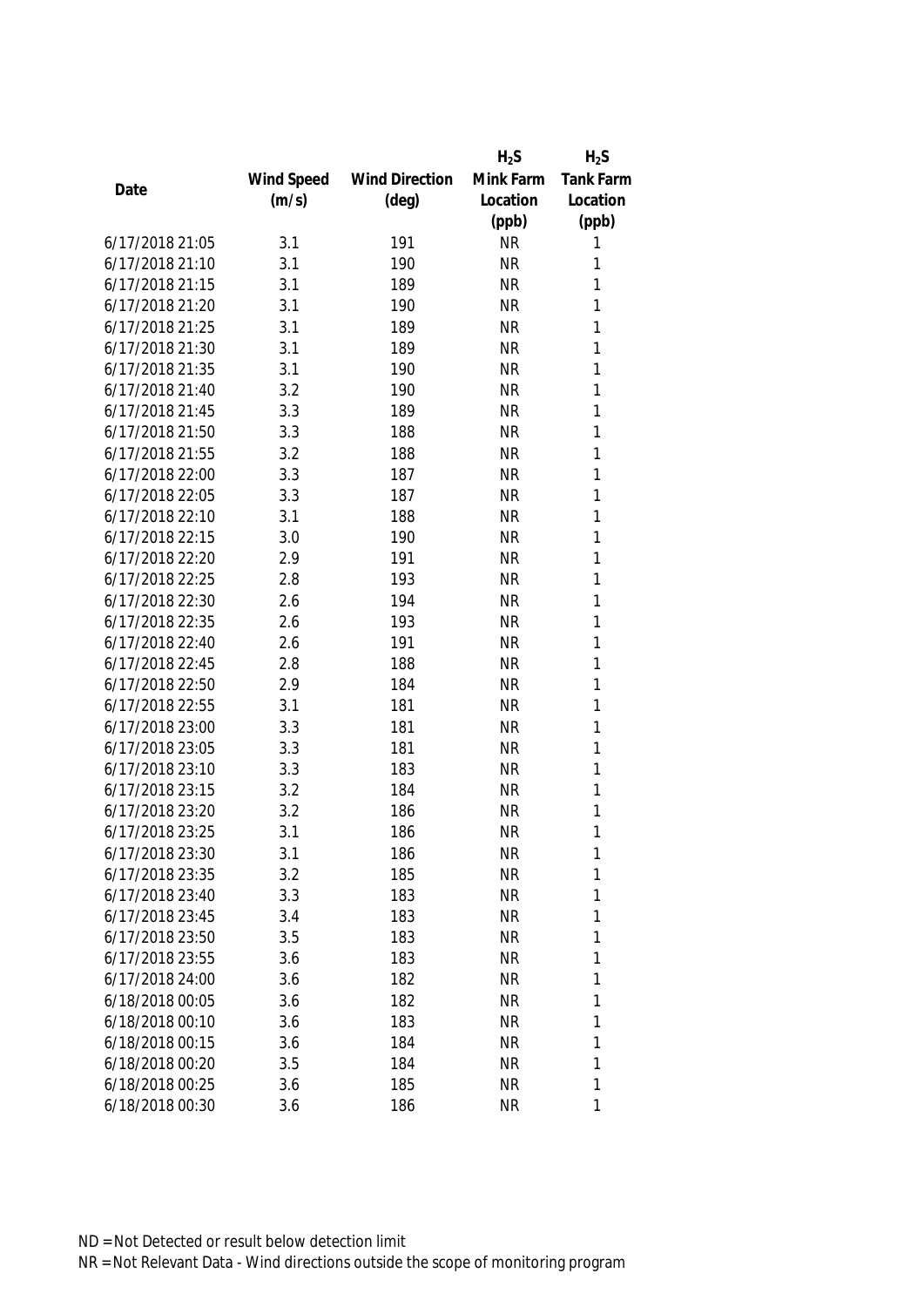|                 |            |                       | $H_2S$    | $H_2S$         |
|-----------------|------------|-----------------------|-----------|----------------|
|                 | Wind Speed | <b>Wind Direction</b> | Mink Farm | Tank Farm      |
| Date            | (m/s)      | $(\text{deg})$        | Location  | Location       |
|                 |            |                       | (ppb)     | (ppb)          |
| 6/18/2018 00:35 | 3.6        | 186                   | <b>NR</b> | 1              |
| 6/18/2018 00:40 | 3.6        | 185                   | <b>NR</b> | $\sqrt{2}$     |
| 6/18/2018 00:45 | 3.6        | 185                   | <b>NR</b> | $\overline{2}$ |
| 6/18/2018 00:50 | 3.6        | 185                   | <b>NR</b> | $\overline{2}$ |
| 6/18/2018 00:55 | 3.5        | 184                   | <b>NR</b> | 1              |
| 6/18/2018 01:00 | 3.4        | 184                   | <b>NR</b> | 1              |
| 6/18/2018 01:05 | 3.4        | 184                   | <b>NR</b> | 1              |
| 6/18/2018 01:10 | 3.4        | 185                   | <b>NR</b> | $\mathbf{1}$   |
| 6/18/2018 01:15 | 3.4        | 186                   | <b>NR</b> | 1              |
| 6/18/2018 01:20 | 3.4        | 187                   | <b>NR</b> | $\mathbf{1}$   |
| 6/18/2018 01:25 | 3.3        | 189                   | <b>NR</b> | 1              |
| 6/18/2018 01:30 | 3.3        | 189                   | <b>NR</b> | 1              |
| 6/18/2018 01:35 | 3.2        | 190                   | <b>NR</b> | 1              |
| 6/18/2018 01:40 | 3.2        | 189                   | <b>NR</b> | 1              |
| 6/18/2018 01:45 | 3.2        | 189                   | <b>NR</b> | 1              |
| 6/18/2018 01:50 | 3.2        | 188                   | <b>NR</b> | $\mathbf{1}$   |
| 6/18/2018 01:55 | 3.2        | 187                   | <b>NR</b> | 1              |
| 6/18/2018 02:00 | 3.2        | 187                   | <b>NR</b> | 1              |
| 6/18/2018 02:05 | 3.1        | 187                   | <b>NR</b> | 1              |
| 6/18/2018 02:10 | 3.2        | 188                   | <b>NR</b> | 1              |
| 6/18/2018 02:15 | 3.2        | 189                   | <b>NR</b> | 1              |
| 6/18/2018 02:20 | 3.2        | 189                   | <b>NR</b> | $\mathbf{1}$   |
| 6/18/2018 02:25 | 3.2        | 190                   | <b>NR</b> | 1              |
| 6/18/2018 02:30 | 3.2        | 191                   | <b>NR</b> | $\mathbf{1}$   |
| 6/18/2018 02:35 | 3.3        | 193                   | <b>NR</b> | $\sqrt{2}$     |
| 6/18/2018 02:40 | 3.3        | 194                   | <b>NR</b> | $\overline{2}$ |
| 6/18/2018 02:45 | 3.3        | 195                   | <b>NR</b> | $\overline{2}$ |
| 6/18/2018 02:50 | 3.4        | 195                   | <b>NR</b> | $\overline{2}$ |
| 6/18/2018 02:55 | 3.4        | 196                   | <b>NR</b> | $\overline{2}$ |
| 6/18/2018 03:00 | 3.4        | 197                   | <b>NR</b> | 2              |
| 6/18/2018 03:05 | 3.4        | 197                   | <b>NR</b> | $\overline{2}$ |
| 6/18/2018 03:10 | 3.4        | 198                   | <b>NR</b> | $\overline{2}$ |
| 6/18/2018 03:15 | 3.4        | 198                   | <b>NR</b> | 1              |
| 6/18/2018 03:20 | 3.3        | 198                   | <b>NR</b> | 1              |
| 6/18/2018 03:25 | 3.3        | 198                   | <b>NR</b> | $\mathbf{1}$   |
| 6/18/2018 03:30 | 3.2        | 198                   | <b>NR</b> | $\mathbf{1}$   |
| 6/18/2018 03:35 | 3.2        | 198                   | <b>NR</b> | 1              |
| 6/18/2018 03:40 | 3.2        | 197                   | <b>NR</b> | 1              |
| 6/18/2018 03:45 | 3.2        | 197                   | <b>NR</b> | 1              |
| 6/18/2018 03:50 | 3.2        | 195                   | <b>NR</b> | 1              |
| 6/18/2018 03:55 | 3.3        | 195                   | <b>NR</b> | 1              |
| 6/18/2018 04:00 | 3.3        | 193                   | <b>NR</b> | 1              |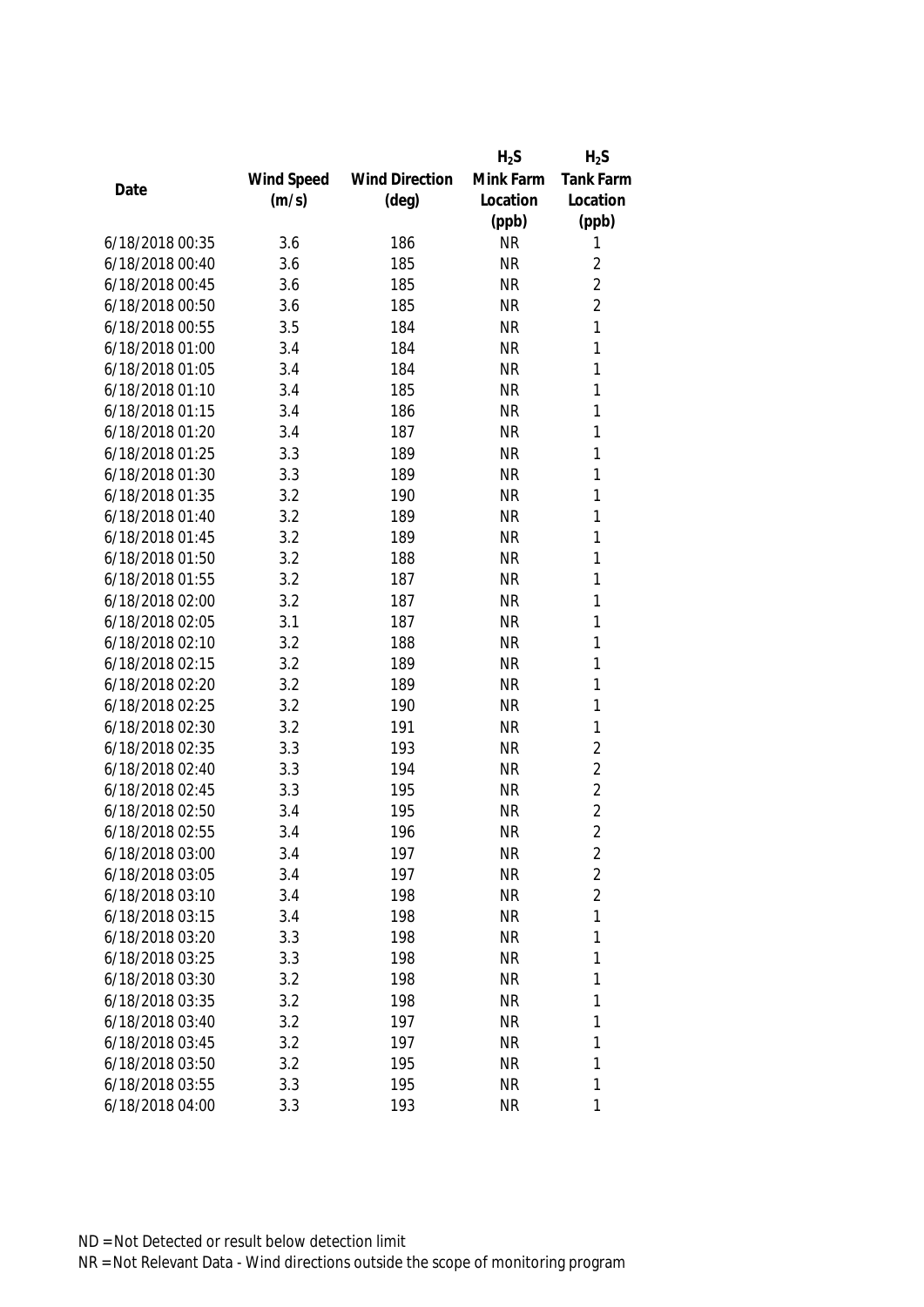|                 |            |                       | $H_2S$    | $H_2S$           |
|-----------------|------------|-----------------------|-----------|------------------|
|                 | Wind Speed | <b>Wind Direction</b> | Mink Farm | <b>Tank Farm</b> |
| Date            | (m/s)      | $(\text{deg})$        | Location  | Location         |
|                 |            |                       | (ppb)     | (ppb)            |
| 6/18/2018 04:05 | 3.3        | 193                   | <b>NR</b> | 1                |
| 6/18/2018 04:10 | 3.4        | 192                   | <b>NR</b> | 1                |
| 6/18/2018 04:15 | 3.4        | 192                   | <b>NR</b> | 1                |
| 6/18/2018 04:20 | 3.3        | 192                   | <b>NR</b> | 1                |
| 6/18/2018 04:25 | 3.3        | 193                   | <b>NR</b> | 1                |
| 6/18/2018 04:30 | 3.3        | 195                   | <b>NR</b> | 1                |
| 6/18/2018 04:35 | 3.3        | 197                   | <b>NR</b> | $\overline{2}$   |
| 6/18/2018 04:40 | 3.2        | 198                   | <b>NR</b> | $\mathbf{1}$     |
| 6/18/2018 04:45 | 3.2        | 199                   | <b>NR</b> | 1                |
| 6/18/2018 04:50 | 3.3        | 200                   | <b>NR</b> | 1                |
| 6/18/2018 04:55 | 3.4        | 202                   | <b>NR</b> | 1                |
| 6/18/2018 05:00 | 3.5        | 202                   | <b>NR</b> | 1                |
| 6/18/2018 05:05 | 3.6        | 202                   | <b>NR</b> | 1                |
| 6/18/2018 05:10 | 3.8        | 203                   | <b>NR</b> | 1                |
| 6/18/2018 05:15 | 3.8        | 203                   | <b>NR</b> | 1                |
| 6/18/2018 05:20 | 3.8        | 204                   | <b>NR</b> | 1                |
| 6/18/2018 05:25 | 3.8        | 204                   | <b>NR</b> | 1                |
| 6/18/2018 05:30 | 3.8        | 204                   | <b>NR</b> | 1                |
| 6/18/2018 05:35 | 3.8        | 203                   | <b>NR</b> | 1                |
| 6/18/2018 05:40 | 3.8        | 204                   | <b>NR</b> | 1                |
| 6/18/2018 05:45 | 3.9        | 204                   | <b>NR</b> | 1                |
| 6/18/2018 05:50 | 4.1        | 204                   | <b>NR</b> | 1                |
| 6/18/2018 05:55 | 4.2        | 205                   | <b>NR</b> | 1                |
| 6/18/2018 06:00 | 4.3        | 205                   | <b>NR</b> | 1                |
| 6/18/2018 06:05 | 4.4        | 206                   | <b>NR</b> | 1                |
| 6/18/2018 06:10 | 4.5        | 207                   | <b>NR</b> | 1                |
| 6/18/2018 06:15 | 4.5        | 208                   | <b>NR</b> | 1                |
| 6/18/2018 06:20 | 4.5        | 209                   | <b>NR</b> | 1                |
| 6/18/2018 06:25 | 4.6        | 209                   | <b>NR</b> | 1                |
| 6/18/2018 06:30 | 4.6        | 211                   | <b>NR</b> | 1                |
| 6/18/2018 06:35 | 4.7        | 210                   | <b>NR</b> | 1                |
| 6/18/2018 06:40 | 4.6        | 210                   | <b>NR</b> | 1                |
| 6/18/2018 06:45 | 4.6        | 212                   | <b>NR</b> | 1                |
| 6/18/2018 06:50 | 4.5        | 212                   | <b>NR</b> | 1                |
| 6/18/2018 06:55 | 4.3        | 212                   | <b>NR</b> | 1                |
| 6/18/2018 07:00 | 4.2        | 212                   | <b>NR</b> | 1                |
| 6/18/2018 07:05 | 4.0        | 213                   | <b>NR</b> | 1                |
| 6/18/2018 07:10 | 3.9        | 214                   | <b>NR</b> | 1                |
| 6/18/2018 07:15 | 4.0        | 213                   | <b>NR</b> | 1                |
| 6/18/2018 07:20 | 3.9        | 214                   | <b>NR</b> | 1                |
| 6/18/2018 07:25 | 3.9        | 215                   | <b>NR</b> | 1                |
| 6/18/2018 07:30 | 4.1        | 215                   | <b>NR</b> | 1                |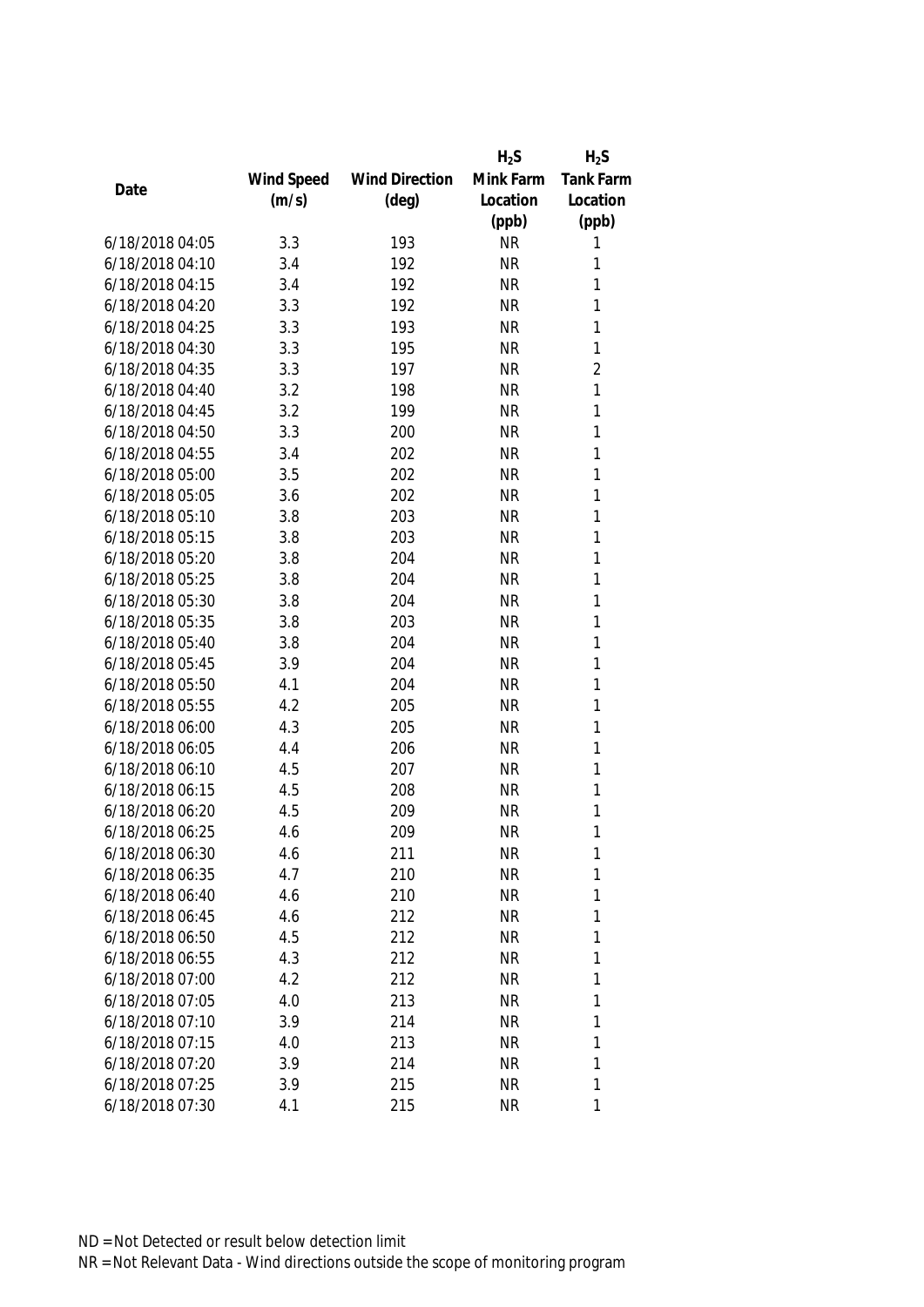|                 |            |                       | $H_2S$    | $H_2S$         |
|-----------------|------------|-----------------------|-----------|----------------|
|                 | Wind Speed | <b>Wind Direction</b> | Mink Farm | Tank Farm      |
| Date            | (m/s)      | $(\text{deg})$        | Location  | Location       |
|                 |            |                       | (ppb)     | (ppb)          |
| 6/18/2018 07:35 | 4.3        | 217                   | <b>NR</b> | 1              |
| 6/18/2018 07:40 | 4.5        | 218                   | <b>NR</b> | 1              |
| 6/18/2018 07:45 | 4.6        | 222                   | <b>NR</b> | 1              |
| 6/18/2018 07:50 | 4.6        | 227                   | <b>NR</b> | 1              |
| 6/18/2018 07:55 | 4.7        | 233                   | 1         | 1              |
| 6/18/2018 08:00 | 4.6        | 238                   | 1         | 1              |
| 6/18/2018 08:05 | 4.7        | 243                   | 1         | $\overline{2}$ |
| 6/18/2018 08:10 | 4.8        | 247                   | 1         | $\overline{2}$ |
| 6/18/2018 08:15 | 4.7        | 250                   | 1         | $\overline{2}$ |
| 6/18/2018 08:20 | 4.8        | 250                   | 1         | 1              |
| 6/18/2018 08:25 | 4.7        | 251                   | 1         | 1              |
| 6/18/2018 08:30 | 4.6        | 252                   | 1         | 1              |
| 6/18/2018 08:35 | 4.4        | 249                   | 1         | 1              |
| 6/18/2018 08:40 | 4.3        | 247                   | 1         | 1              |
| 6/18/2018 08:45 | 4.4        | 245                   | 1         | 1              |
| 6/18/2018 08:50 | 4.4        | 246                   | 1         | 1              |
| 6/18/2018 08:55 | 4.6        | 245                   | 1         | 1              |
| 6/18/2018 09:00 | 4.6        | 246                   | 1         | 1              |
| 6/18/2018 09:05 | 4.6        | 251                   | 1         | 1              |
| 6/18/2018 09:10 | 4.7        | 253                   | 1         | 1              |
| 6/18/2018 09:15 | 4.5        | 256                   | 1         | 1              |
| 6/18/2018 09:20 | 4.3        | 257                   | 1         | $\overline{2}$ |
| 6/18/2018 09:25 | 4.2        | 257                   | 1         | $\overline{2}$ |
| 6/18/2018 09:30 | 4.2        | 255                   | 1         | $\overline{2}$ |
| 6/18/2018 09:35 | 4.4        | 253                   | <b>ND</b> | $\overline{2}$ |
| 6/18/2018 09:40 | 4.3        | 254                   | <b>ND</b> | $\overline{2}$ |
| 6/18/2018 09:45 | 4.5        | 253                   | <b>ND</b> | 1              |
| 6/18/2018 09:50 | 4.6        | 252                   | <b>ND</b> | 1              |
| 6/18/2018 09:55 | 4.5        | 251                   | <b>ND</b> | 1              |
| 6/18/2018 10:00 | 4.4        | 252                   | <b>ND</b> | 1              |
| 6/18/2018 10:05 | 4.4        | 250                   | <b>ND</b> | 1              |
| 6/18/2018 10:10 | 4.3        | 252                   | <b>ND</b> | 1              |
| 6/18/2018 10:15 | 4.2        | 250                   | 1         | 1              |
| 6/18/2018 10:20 | 4.0        | 249                   | 1         | 1              |
| 6/18/2018 10:25 | 3.9        | 249                   | 1         | $\overline{2}$ |
| 6/18/2018 10:30 | 4.0        | 246                   | 1         | 1              |
| 6/18/2018 10:35 | 4.0        | 249                   | 1         | 1              |
| 6/18/2018 10:40 | 3.9        | 250                   | 1         | 1              |
| 6/18/2018 10:45 | 4.0        | 251                   | 1         | 1              |
| 6/18/2018 10:50 | 4.2        | 251                   | 1         | 1              |
| 6/18/2018 10:55 | 4.3        | 252                   | 1         | 1              |
| 6/18/2018 11:00 | 4.0        | 258                   | 1         | 1              |
|                 |            |                       |           |                |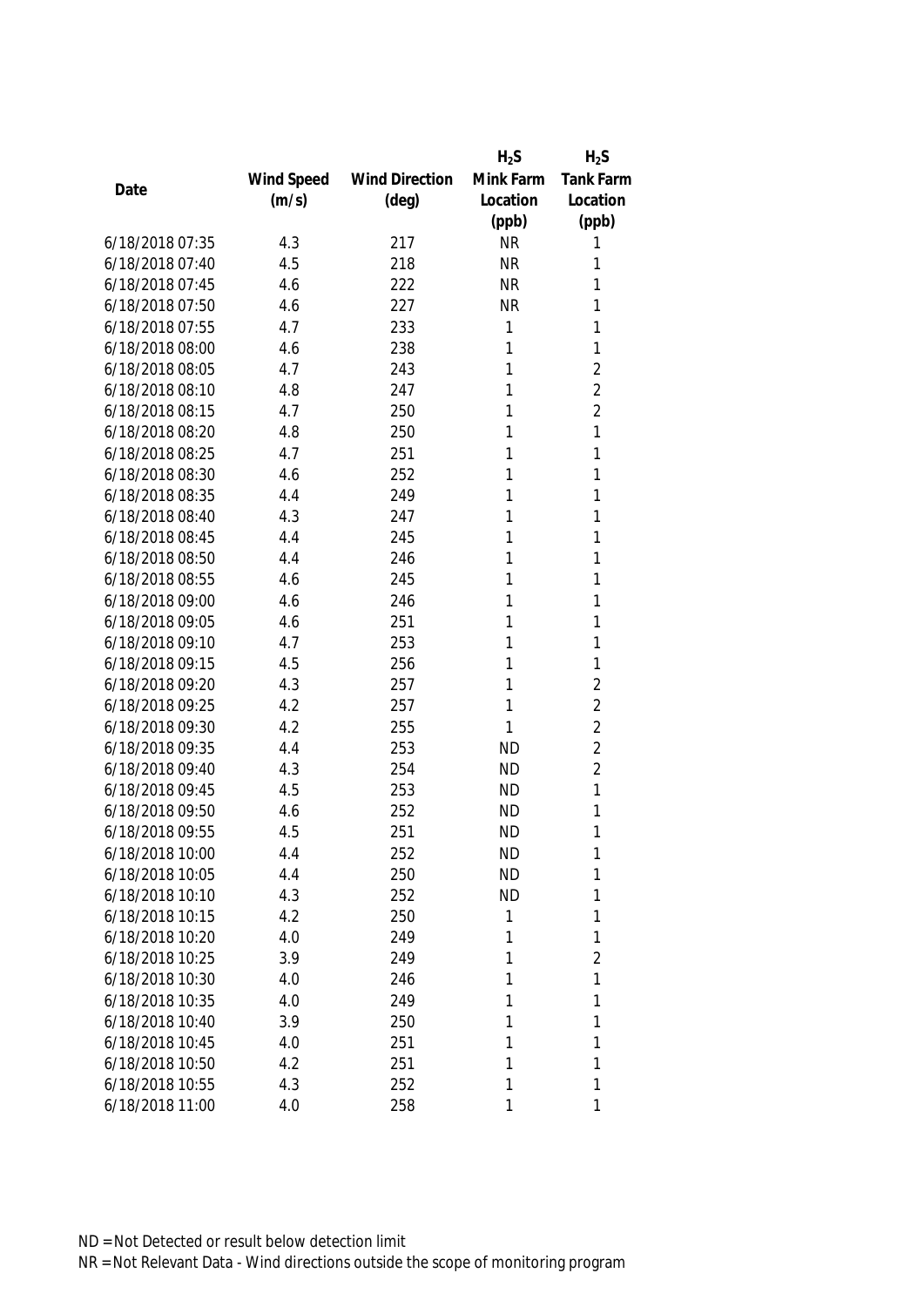|                 |            |                       | $H_2S$    | $H_2S$           |
|-----------------|------------|-----------------------|-----------|------------------|
|                 | Wind Speed | <b>Wind Direction</b> | Mink Farm | <b>Tank Farm</b> |
| Date            | (m/s)      | $(\text{deg})$        | Location  | Location         |
|                 |            |                       | (ppb)     | (ppb)            |
| 6/18/2018 11:05 | 4.1        | 257                   | 1         | 1                |
| 6/18/2018 11:10 | 4.2        | 252                   | 1         | 1                |
| 6/18/2018 11:15 | 4.2        | 255                   | 1         | 1                |
| 6/18/2018 11:20 | 4.1        | 260                   | 1         | 1                |
| 6/18/2018 11:25 | 4.1        | 261                   | <b>ND</b> | 1                |
| 6/18/2018 11:30 | 4.3        | 259                   | <b>ND</b> | <b>ND</b>        |
| 6/18/2018 11:35 | 4.1        | 259                   | <b>ND</b> | 1                |
| 6/18/2018 11:40 | 4.1        | 261                   | <b>ND</b> | 1                |
| 6/18/2018 11:45 | 4.2        | 256                   | <b>ND</b> | 1                |
| 6/18/2018 11:50 | 4.3        | 255                   | <b>ND</b> | 1                |
| 6/18/2018 11:55 | 4.6        | 254                   | <b>ND</b> | 1                |
| 6/18/2018 12:00 | 4.8        | 250                   | 1         | 1                |
| 6/18/2018 12:05 | 5.1        | 253                   | 1         | 1                |
| 6/18/2018 12:10 | 5.1        | 255                   | 1         | 1                |
| 6/18/2018 12:15 | 5.0        | 257                   | 1         | 1                |
| 6/18/2018 12:20 | 5.0        | 255                   | 1         | 1                |
| 6/18/2018 12:25 | 4.9        | 257                   | 1         | 1                |
| 6/18/2018 12:30 | 4.8        | 262                   | 1         | 1                |
| 6/18/2018 12:35 | 4.5        | 263                   | 1         | 1                |
| 6/18/2018 12:40 | 4.6        | 263                   | 1         | 1                |
| 6/18/2018 12:45 | 4.6        | 265                   | 1         | 1                |
| 6/18/2018 12:50 | 4.8        | 266                   | 1         | 1                |
| 6/18/2018 12:55 | 4.8        | 263                   | 1         | 1                |
| 6/18/2018 13:00 | 4.9        | 261                   | 1         | 1                |
| 6/18/2018 13:05 | 5.0        | 258                   | 1         | 1                |
| 6/18/2018 13:10 | 5.2        | 256                   | 1         | 1                |
| 6/18/2018 13:15 | 5.0        | 254                   | 1         | 1                |
| 6/18/2018 13:20 | 4.8        | 255                   | 1         | 1                |
| 6/18/2018 13:25 | 4.8        | 256                   | 1         | 1                |
| 6/18/2018 13:30 | 4.7        | 257                   | 1         | 1                |
| 6/18/2018 13:35 | 4.9        | 256                   | 1         | 1                |
| 6/18/2018 13:40 | 4.7        | 253                   | 1         | 1                |
| 6/18/2018 13:45 | 4.8        | 252                   | 1         | 1                |
| 6/18/2018 13:50 | 5.1        | 250                   | 1         | 1                |
| 6/18/2018 13:55 | 5.1        | 249                   | 1         | 1                |
| 6/18/2018 14:00 | 5.2        | 244                   | 1         | 1                |
| 6/18/2018 14:05 | 5.0        | 246                   | 1         | 1                |
| 6/18/2018 14:10 | 5.2        | 247                   | 1         | 1                |
| 6/18/2018 14:15 | 5.4        | 246                   | 1         | 1                |
| 6/18/2018 14:20 | 5.3        | 242                   | 1         | 1                |
| 6/18/2018 14:25 | 5.3        | 240                   | 1         | 1                |
| 6/18/2018 14:30 | 5.3        | 241                   | 1         | 1                |
|                 |            |                       |           |                  |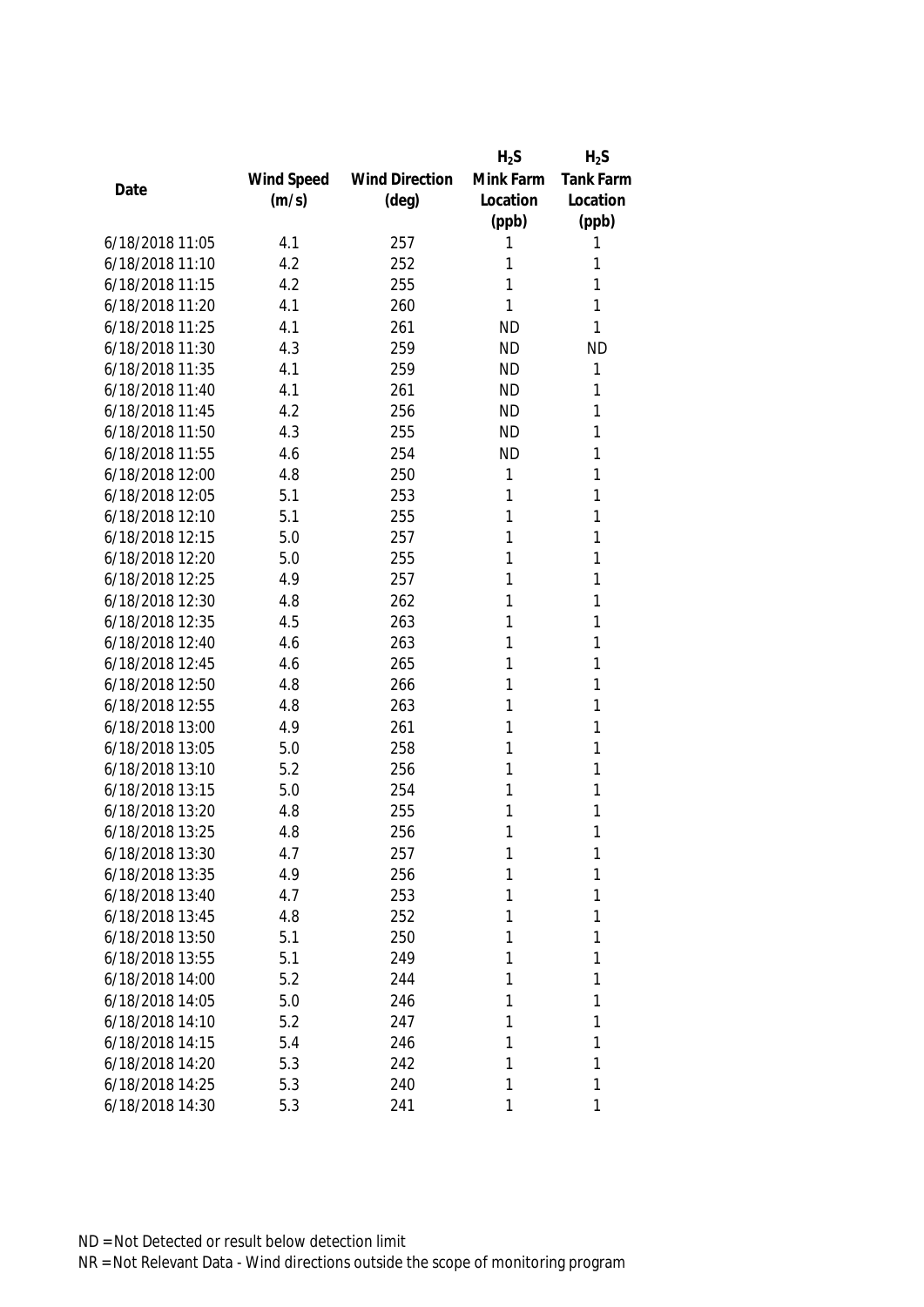|                 |            |                       | $H_2S$    | $H_2S$           |
|-----------------|------------|-----------------------|-----------|------------------|
|                 | Wind Speed | <b>Wind Direction</b> | Mink Farm | <b>Tank Farm</b> |
| Date            | (m/s)      | $(\text{deg})$        | Location  | Location         |
|                 |            |                       | (ppb)     | (ppb)            |
| 6/18/2018 14:35 | 5.4        | 240                   | 1         | 1                |
| 6/18/2018 14:40 | 5.5        | 241                   | 1         | 1                |
| 6/18/2018 14:45 | 5.6        | 241                   | 1         | 1                |
| 6/18/2018 14:50 | 5.7        | 243                   | 1         | 1                |
| 6/18/2018 14:55 | 5.8        | 241                   | 1         | 1                |
| 6/18/2018 15:00 | 5.8        | 242                   | 1         | 1                |
| 6/18/2018 15:05 | 6.1        | 240                   | 1         | $\overline{2}$   |
| 6/18/2018 15:10 | 6.1        | 237                   | 1         | 1                |
| 6/18/2018 15:15 | 6.0        | 234                   | <b>ND</b> | 1                |
| 6/18/2018 15:20 | 5.9        | 234                   | <b>ND</b> | 1                |
| 6/18/2018 15:25 | 6.0        | 238                   | <b>ND</b> | 1                |
| 6/18/2018 15:30 | 6.2        | 240                   | <b>ND</b> | 1                |
| 6/18/2018 15:35 | 6.3        | 242                   | <b>ND</b> | 1                |
| 6/18/2018 15:40 | 6.1        | 243                   | <b>ND</b> | 1                |
| 6/18/2018 15:45 | 6.2        | 241                   | <b>ND</b> | 1                |
| 6/18/2018 15:50 | 6.3        | 244                   | <b>ND</b> | 1                |
| 6/18/2018 15:55 | 6.5        | 240                   | <b>ND</b> | 1                |
| 6/18/2018 16:00 | 6.3        | 236                   | <b>ND</b> | 1                |
| 6/18/2018 16:05 | 6.0        | 232                   | <b>ND</b> | 1                |
| 6/18/2018 16:10 | 6.1        | 230                   | <b>ND</b> | 1                |
| 6/18/2018 16:15 | 6.1        | 234                   | <b>ND</b> | 1                |
| 6/18/2018 16:20 | 5.8        | 233                   | <b>ND</b> | 1                |
| 6/18/2018 16:25 | 5.2        | 238                   | 1         | 1                |
| 6/18/2018 16:30 | 5.3        | 242                   | 1         | 1                |
| 6/18/2018 16:35 | 5.2        | 245                   | 1         | 1                |
| 6/18/2018 16:40 | 5.1        | 249                   | 1         | $\overline{2}$   |
| 6/18/2018 16:45 | 5.1        | 249                   | 1         | $\mathbf{1}$     |
| 6/18/2018 16:50 | 5.1        | 250                   | <b>ND</b> | $\overline{2}$   |
| 6/18/2018 16:55 | 5.3        | 250                   | <b>ND</b> | 1                |
| 6/18/2018 17:00 | 5.1        | 249                   | <b>ND</b> | 1                |
| 6/18/2018 17:05 | 5.2        | 249                   | <b>ND</b> | 1                |
| 6/18/2018 17:10 | 5.5        | 249                   | <b>ND</b> | 1                |
| 6/18/2018 17:15 | 5.6        | 246                   | <b>ND</b> | 1                |
| 6/18/2018 17:20 | 5.6        | 245                   | <b>ND</b> | 1                |
| 6/18/2018 17:25 | 5.4        | 246                   | <b>ND</b> | 1                |
| 6/18/2018 17:30 | 5.4        | 245                   | <b>ND</b> | 1                |
| 6/18/2018 17:35 | 5.2        | 244                   | <b>ND</b> | 1                |
| 6/18/2018 17:40 | 5.3        | 244                   | <b>ND</b> | 1                |
| 6/18/2018 17:45 | 5.1        | 249                   | <b>ND</b> | 1                |
| 6/18/2018 17:50 | 5.1        | 251                   | <b>ND</b> | 1                |
| 6/18/2018 17:55 | 5.3        | 248                   | <b>ND</b> | 1                |
| 6/18/2018 18:00 | 5.7        | 251                   | <b>ND</b> | 1                |
|                 |            |                       |           |                  |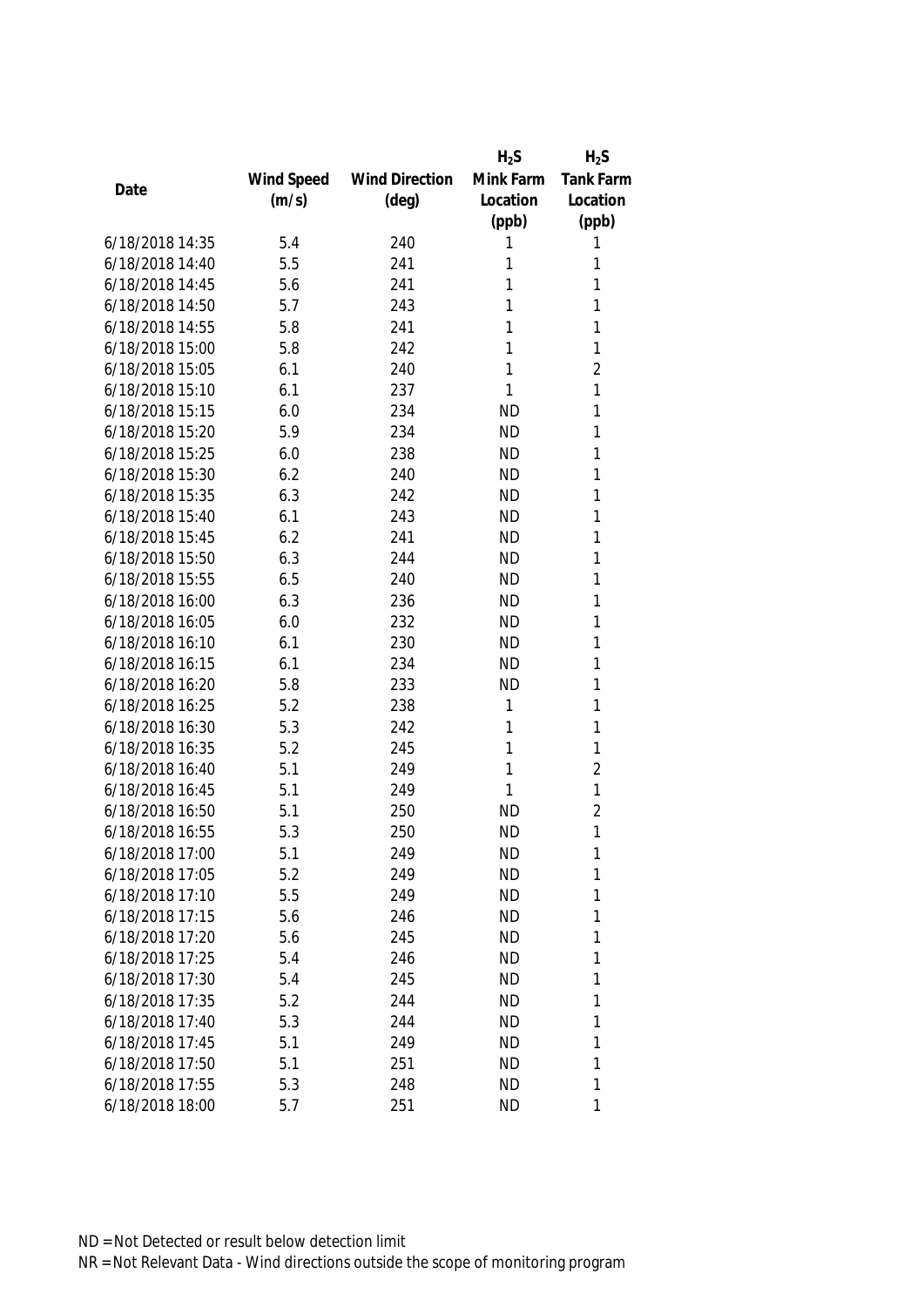|                 |            |                       | $H_2S$    | $H_2S$         |
|-----------------|------------|-----------------------|-----------|----------------|
|                 | Wind Speed | <b>Wind Direction</b> | Mink Farm | Tank Farm      |
| Date            | (m/s)      | $(\text{deg})$        | Location  | Location       |
|                 |            |                       | (ppb)     | (ppb)          |
| 6/18/2018 18:05 | 5.5        | 253                   | 1         | 1              |
| 6/18/2018 18:10 | 5.2        | 254                   | <b>ND</b> | 1              |
| 6/18/2018 18:15 | 5.2        | 257                   | <b>ND</b> | 1              |
| 6/18/2018 18:20 | 4.9        | 254                   | <b>ND</b> | 1              |
| 6/18/2018 18:25 | 4.5        | 256                   | <b>ND</b> | 1              |
| 6/18/2018 18:30 | 4.2        | 257                   | <b>ND</b> | 1              |
| 6/18/2018 18:35 | 4.0        | 259                   | <b>ND</b> | 1              |
| 6/18/2018 18:40 | 3.8        | 260                   | <b>ND</b> | 1              |
| 6/18/2018 18:45 | 3.6        | 260                   | <b>ND</b> | 1              |
| 6/18/2018 18:50 | 3.6        | 263                   | <b>ND</b> | 1              |
| 6/18/2018 18:55 | 3.6        | 265                   | 1         | 1              |
| 6/18/2018 19:00 | 3.5        | 267                   | <b>ND</b> | 1              |
| 6/18/2018 19:05 | 3.5        | 265                   | <b>ND</b> | 1              |
| 6/18/2018 19:10 | 3.5        | 264                   | <b>ND</b> | $\overline{2}$ |
| 6/18/2018 19:15 | 3.4        | 265                   | <b>ND</b> | 1              |
| 6/18/2018 19:20 | 3.5        | 273                   | 1         | 1              |
| 6/18/2018 19:25 | 3.6        | 288                   | <b>NR</b> | <b>NR</b>      |
| 6/18/2018 19:30 | 4.0        | 307                   | <b>NR</b> | <b>NR</b>      |
| 6/18/2018 19:35 | 4.3        | 329                   | <b>NR</b> | <b>NR</b>      |
| 6/18/2018 19:40 | 4.7        | 347                   | <b>NR</b> | <b>NR</b>      |
| 6/18/2018 19:45 | 5.1        | 357                   | 1         | <b>NR</b>      |
| 6/18/2018 19:50 | 5.2        | 360                   | 1         | <b>NR</b>      |
| 6/18/2018 19:55 | 5.2        | 358                   | 1         | <b>NR</b>      |
| 6/18/2018 20:00 | 4.9        | 358                   | 1         | <b>NR</b>      |
| 6/18/2018 20:05 | 4.5        | 358                   | 1         | <b>NR</b>      |
| 6/18/2018 20:10 | 4.1        | 358                   | 1         | <b>NR</b>      |
| 6/18/2018 20:15 | 3.9        | 4                     | 1         | <b>NR</b>      |
| 6/18/2018 20:20 | 3.7        | 8                     | 1         | <b>NR</b>      |
| 6/18/2018 20:25 | 3.6        | 9                     | 1         | <b>NR</b>      |
| 6/18/2018 20:30 | 3.5        | 11                    | 1         | <b>NR</b>      |
| 6/18/2018 20:35 | 3.5        | 11                    | <b>ND</b> | <b>NR</b>      |
| 6/18/2018 20:40 | 3.4        | 13                    | <b>ND</b> | <b>NR</b>      |
| 6/18/2018 20:45 | 3.2        | 9                     | <b>ND</b> | <b>NR</b>      |
| 6/18/2018 20:50 | 2.8        | 8                     | 1         | <b>NR</b>      |
| 6/18/2018 20:55 | 2.6        | 6                     | 1         | <b>NR</b>      |
| 6/18/2018 21:00 | 2.2        | 7                     | 1         | <b>NR</b>      |
| 6/18/2018 21:05 | 1.9        | 5                     | 1         | <b>NR</b>      |
| 6/18/2018 21:10 | 1.6        | 1                     | 1         | <b>NR</b>      |
| 6/18/2018 21:15 | 1.6        | $\overline{2}$        | 1         | <b>NR</b>      |
| 6/18/2018 21:20 | 1.8        | 360                   | 1         | <b>NR</b>      |
| 6/18/2018 21:25 | 1.6        | 7                     | 1         | <b>NR</b>      |
| 6/18/2018 21:30 | 1.4        | 1                     | 1         | <b>NR</b>      |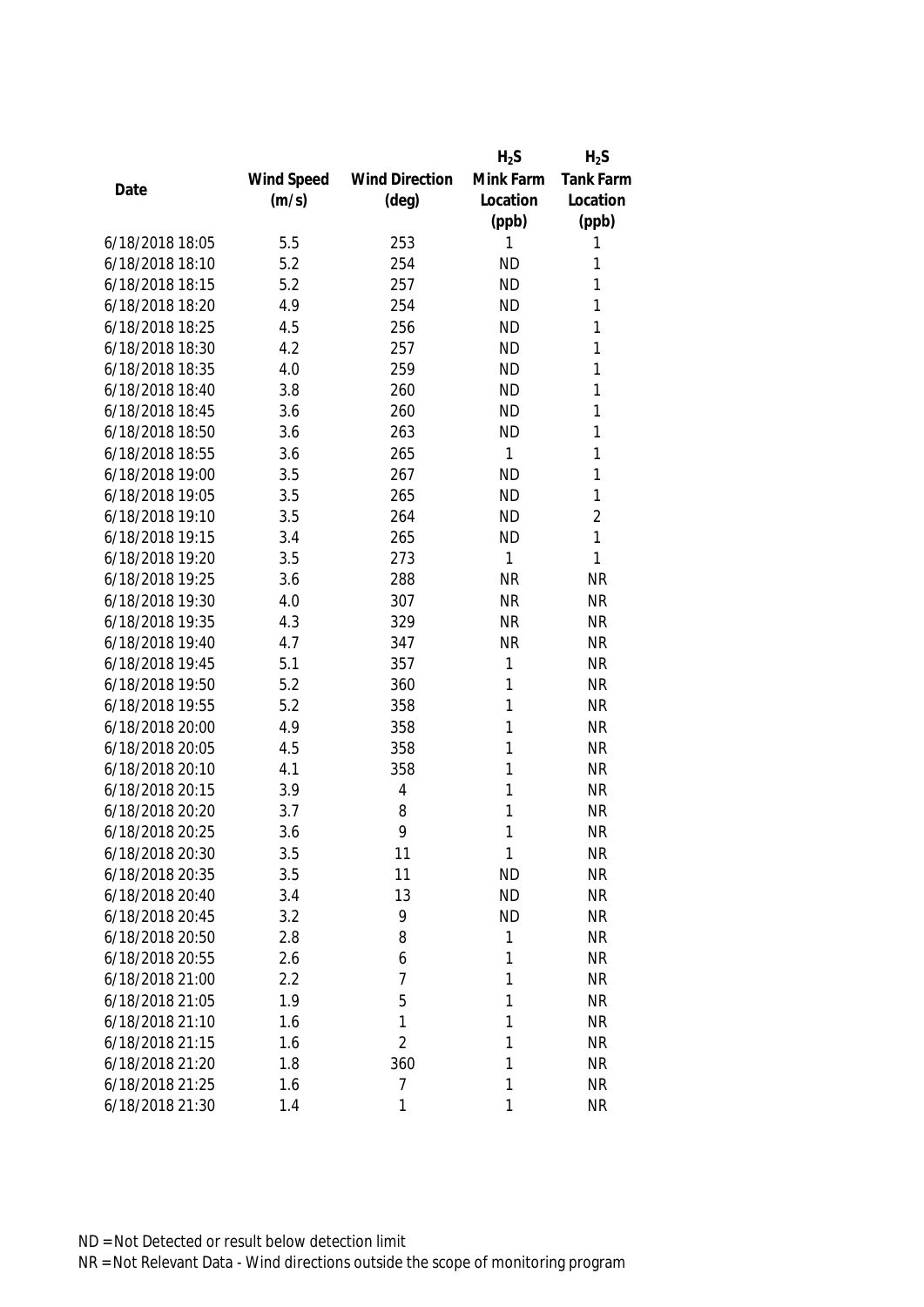|                 |            |                       | $H_2S$    | $H_2S$           |
|-----------------|------------|-----------------------|-----------|------------------|
|                 | Wind Speed | <b>Wind Direction</b> | Mink Farm | <b>Tank Farm</b> |
| Date            | (m/s)      | $(\text{deg})$        | Location  | Location         |
|                 |            |                       | (ppb)     | (ppb)            |
| 6/18/2018 21:35 | 1.3        | $\overline{2}$        | <b>ND</b> | <b>NR</b>        |
| 6/18/2018 21:40 | 1.4        | $\overline{2}$        | <b>ND</b> | <b>NR</b>        |
| 6/18/2018 21:45 | 1.3        | 1                     | 1         | <b>NR</b>        |
| 6/18/2018 21:50 | 1.1        | 357                   | 1         | <b>NR</b>        |
| 6/18/2018 21:55 | 1.0        | 353                   | 1         | <b>NR</b>        |
| 6/18/2018 22:00 | 1.1        | 350                   | 1         | <b>NR</b>        |
| 6/18/2018 22:05 | 1.1        | 346                   | 1         | <b>NR</b>        |
| 6/18/2018 22:10 | 1.0        | 346                   | 1         | <b>NR</b>        |
| 6/18/2018 22:15 | 0.9        | 343                   | 1         | <b>NR</b>        |
| 6/18/2018 22:20 | 0.8        | 344                   | 1         | <b>NR</b>        |
| 6/18/2018 22:25 | 0.7        | 342                   | 1         | <b>NR</b>        |
| 6/18/2018 22:30 | 0.5        | 345                   | 1         | <b>NR</b>        |
| 6/18/2018 22:35 | 0.5        | 330                   | <b>ND</b> | <b>NR</b>        |
| 6/18/2018 22:40 | 0.6        | 326                   | 1         | <b>NR</b>        |
| 6/18/2018 22:45 | 0.7        | 328                   | 1         | <b>NR</b>        |
| 6/18/2018 22:50 | 0.7        | 322                   | 1         | <b>NR</b>        |
| 6/18/2018 22:55 | 0.8        | 311                   | 1         | <b>NR</b>        |
| 6/18/2018 23:00 | 1.1        | 307                   | 1         | <b>NR</b>        |
| 6/18/2018 23:05 | 1.2        | 316                   | 1         | <b>NR</b>        |
| 6/18/2018 23:10 | 1.1        | 323                   | <b>NR</b> | <b>NR</b>        |
| 6/18/2018 23:15 | 1.1        | 331                   | <b>NR</b> | <b>NR</b>        |
| 6/18/2018 23:20 | 1.2        | 339                   | <b>NR</b> | <b>NR</b>        |
| 6/18/2018 23:25 | 1.2        | 352                   | 1         | <b>NR</b>        |
| 6/18/2018 23:30 | 1.2        | 5                     | 1         | <b>NR</b>        |
| 6/18/2018 23:35 | 1.2        | 9                     | 1         | <b>NR</b>        |
| 6/18/2018 23:40 | 1.5        | $\overline{7}$        | 1         | <b>NR</b>        |
| 6/18/2018 23:45 | 2.0        | 8                     | 1         | <b>NR</b>        |
| 6/18/2018 23:50 | 2.3        | 11                    | 1         | <b>NR</b>        |
| 6/18/2018 23:55 | 2.2        | 15                    | 1         | <b>NR</b>        |
| 6/18/2018 24:00 | 2.1        | 10                    | <b>NR</b> | <b>NR</b>        |
| 6/19/2018 00:05 | 2.1        | 356                   | <b>NR</b> | <b>NR</b>        |
| 6/19/2018 00:10 | 1.9        | 322                   | <b>NR</b> | <b>NR</b>        |
| 6/19/2018 00:15 | 1.4        | 300                   | <b>NR</b> | <b>NR</b>        |
| 6/19/2018 00:20 | 1.2        | 285                   | <b>NR</b> | <b>NR</b>        |
| 6/19/2018 00:25 | 1.4        | 273                   | <b>NR</b> | <b>NR</b>        |
| 6/19/2018 00:30 | 1.6        | 220                   | <b>NR</b> | <b>NR</b>        |
| 6/19/2018 00:35 | 1.6        | 143                   | <b>NR</b> | <b>NR</b>        |
| 6/19/2018 00:40 | 1.8        | 126                   | <b>NR</b> | <b>NR</b>        |
| 6/19/2018 00:45 | 1.9        | 123                   | <b>NR</b> | <b>NR</b>        |
| 6/19/2018 00:50 | 2.1        | 119                   | <b>NR</b> | <b>NR</b>        |
| 6/19/2018 00:55 | 2.1        | 115                   | <b>NR</b> | <b>NR</b>        |
| 6/19/2018 01:00 | 2.0        | 105                   | <b>NR</b> | <b>NR</b>        |
|                 |            |                       |           |                  |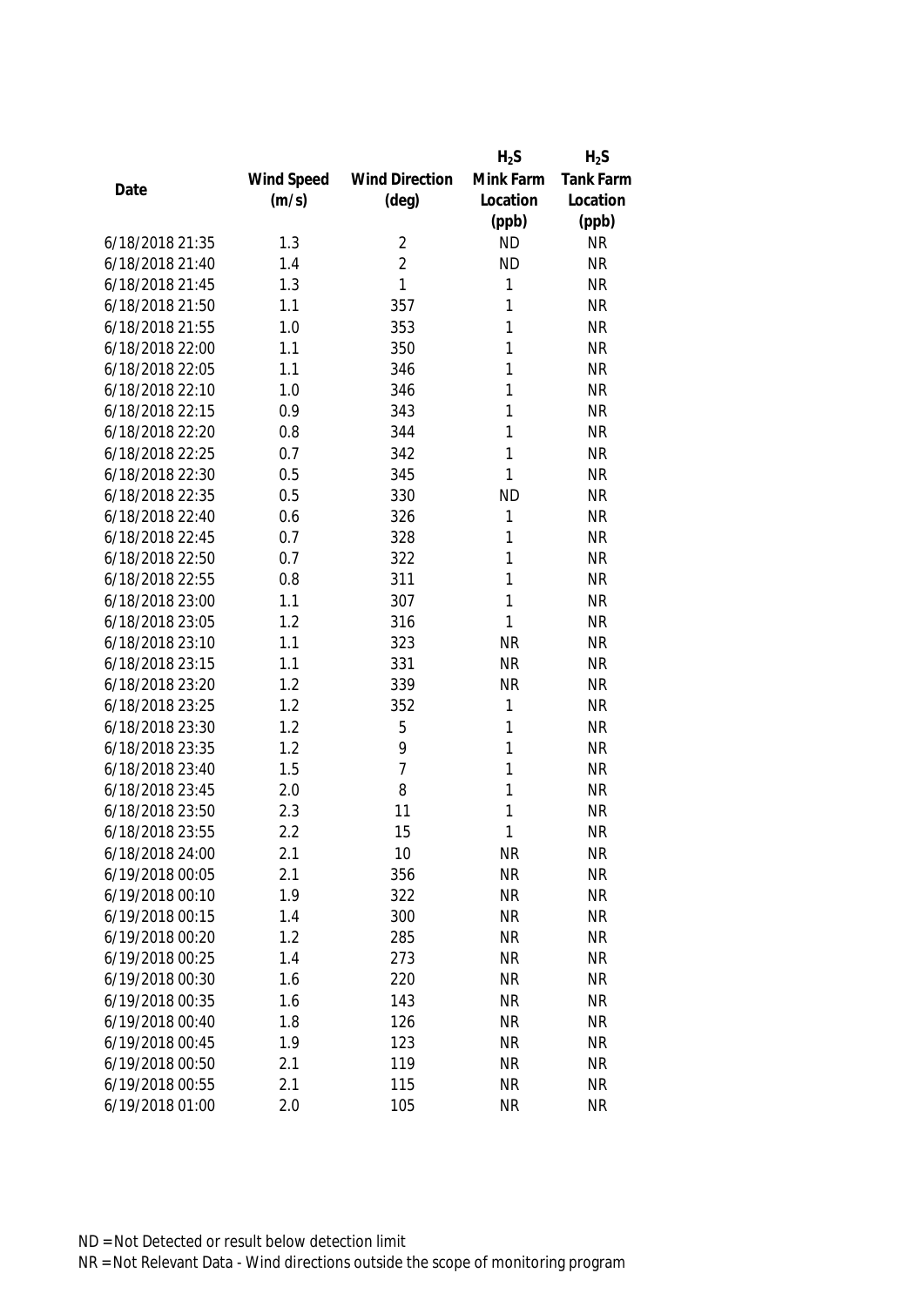|                 |            |                       | $H_2S$       | $H_2S$           |
|-----------------|------------|-----------------------|--------------|------------------|
|                 | Wind Speed | <b>Wind Direction</b> | Mink Farm    | <b>Tank Farm</b> |
| Date            | (m/s)      | $(\text{deg})$        | Location     | Location         |
|                 |            |                       | (ppb)        | (ppb)            |
| 6/19/2018 01:05 | 2.0        | 100                   | <b>NR</b>    | <b>NR</b>        |
| 6/19/2018 01:10 | 1.7        | 88                    | <b>NR</b>    | <b>NR</b>        |
| 6/19/2018 01:15 | 1.6        | 82                    | <b>NR</b>    | <b>NR</b>        |
| 6/19/2018 01:20 | 1.7        | 68                    | <b>NR</b>    | <b>NR</b>        |
| 6/19/2018 01:25 | 1.7        | 53                    | <b>NR</b>    | <b>NR</b>        |
| 6/19/2018 01:30 | 2.0        | 44                    | <b>NR</b>    | <b>NR</b>        |
| 6/19/2018 01:35 | 2.1        | 37                    | $\mathbf{1}$ | <b>NR</b>        |
| 6/19/2018 01:40 | 2.2        | 41                    | <b>NR</b>    | <b>NR</b>        |
| 6/19/2018 01:45 | 2.3        | 46                    | <b>NR</b>    | <b>NR</b>        |
| 6/19/2018 01:50 | 2.2        | 54                    | <b>NR</b>    | <b>NR</b>        |
| 6/19/2018 01:55 | 2.1        | 60                    | <b>NR</b>    | <b>NR</b>        |
| 6/19/2018 02:00 | 2.0        | 67                    | <b>NR</b>    | <b>NR</b>        |
| 6/19/2018 02:05 | 1.9        | 69                    | <b>NR</b>    | <b>NR</b>        |
| 6/19/2018 02:10 | 1.9        | 65                    | <b>NR</b>    | <b>NR</b>        |
| 6/19/2018 02:15 | 1.9        | 65                    | <b>NR</b>    | <b>NR</b>        |
| 6/19/2018 02:20 | 2.0        | 62                    | <b>NR</b>    | <b>NR</b>        |
| 6/19/2018 02:25 | 2.3        | 57                    | <b>NR</b>    | <b>NR</b>        |
| 6/19/2018 02:30 | 2.4        | 51                    | <b>NR</b>    | <b>NR</b>        |
| 6/19/2018 02:35 | 2.5        | 46                    | <b>NR</b>    | <b>NR</b>        |
| 6/19/2018 02:40 | 2.4        | 43                    | <b>NR</b>    | <b>NR</b>        |
| 6/19/2018 02:45 | 2.5        | 42                    | <b>NR</b>    | <b>NR</b>        |
| 6/19/2018 02:50 | 2.2        | 41                    | <b>NR</b>    | <b>NR</b>        |
| 6/19/2018 02:55 | 1.9        | 45                    | <b>NR</b>    | <b>NR</b>        |
| 6/19/2018 03:00 | 1.7        | 49                    | <b>NR</b>    | <b>NR</b>        |
| 6/19/2018 03:05 | 1.3        | 50                    | <b>NR</b>    | <b>NR</b>        |
| 6/19/2018 03:10 | 1.2        | 39                    | 1            | <b>NR</b>        |
| 6/19/2018 03:15 | 1.2        | 33                    | 1            | <b>NR</b>        |
| 6/19/2018 03:20 | 1.4        | 29                    | 1            | <b>NR</b>        |
| 6/19/2018 03:25 | 1.4        | 28                    | 1            | <b>NR</b>        |
| 6/19/2018 03:30 | 1.5        | 26                    | 1            | <b>NR</b>        |
| 6/19/2018 03:35 | 1.7        | 28                    | 1            | <b>NR</b>        |
| 6/19/2018 03:40 | 1.9        | 35                    | 1            | <b>NR</b>        |
| 6/19/2018 03:45 | 2.0        | 34                    | 1            | <b>NR</b>        |
| 6/19/2018 03:50 | 1.9        | 41                    | <b>NR</b>    | <b>NR</b>        |
| 6/19/2018 03:55 | 1.8        | 46                    | <b>NR</b>    | <b>NR</b>        |
| 6/19/2018 04:00 | 1.9        | 49                    | <b>NR</b>    | <b>NR</b>        |
| 6/19/2018 04:05 | 2.0        | 59                    | <b>NR</b>    | <b>NR</b>        |
| 6/19/2018 04:10 | 1.9        | 68                    | <b>NR</b>    | <b>NR</b>        |
| 6/19/2018 04:15 | 1.9        | 83                    | <b>NR</b>    | <b>NR</b>        |
| 6/19/2018 04:20 | 1.9        | 87                    | <b>NR</b>    | <b>NR</b>        |
|                 |            |                       |              |                  |
| 6/19/2018 04:25 | 1.8        | 89                    | <b>NR</b>    | <b>NR</b>        |
| 6/19/2018 04:30 | 1.7        | 94                    | <b>NR</b>    | <b>NR</b>        |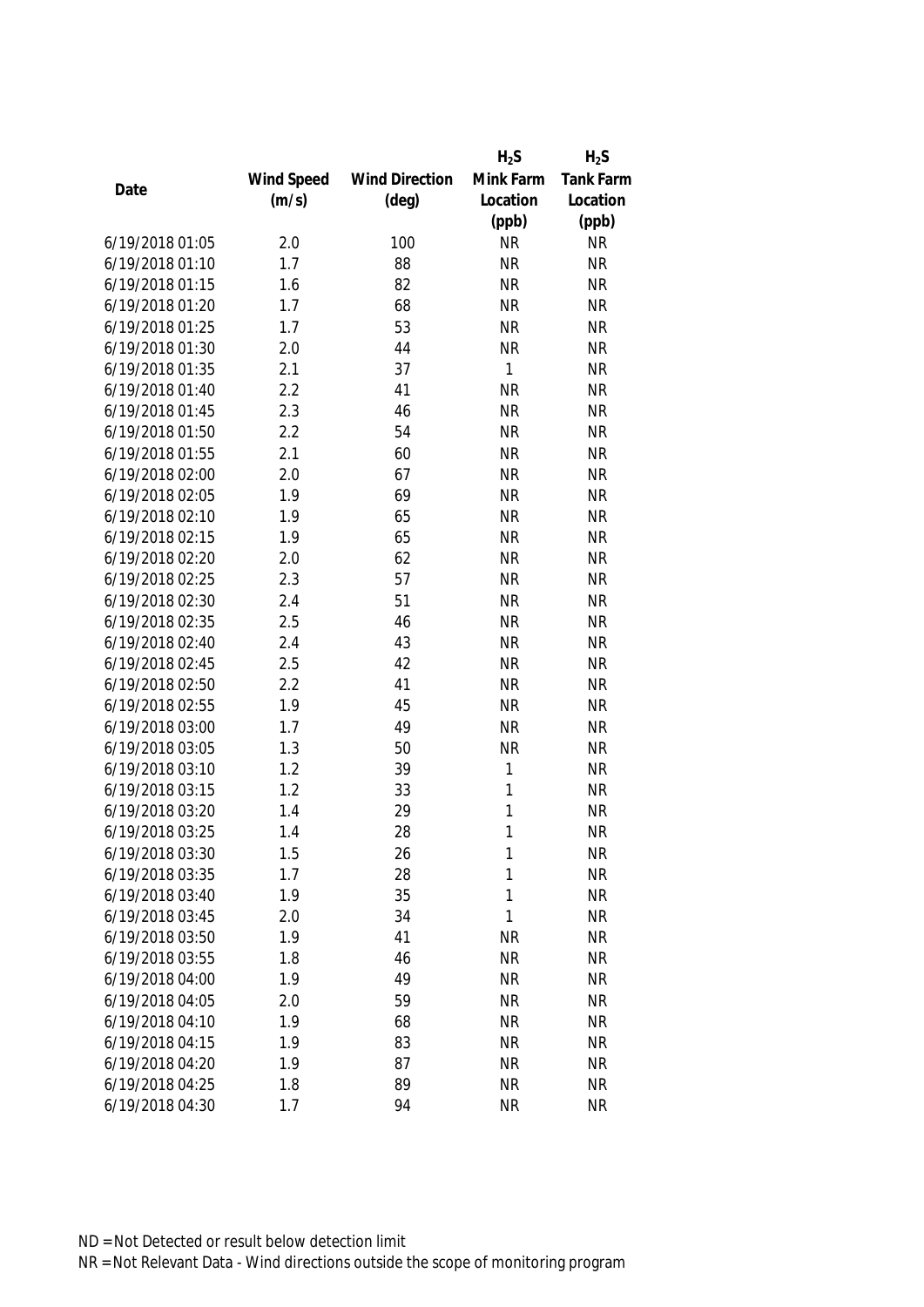|                 |            |                       | $H_2S$    | $H_2S$           |
|-----------------|------------|-----------------------|-----------|------------------|
|                 | Wind Speed | <b>Wind Direction</b> | Mink Farm | <b>Tank Farm</b> |
| Date            | (m/s)      | $(\text{deg})$        | Location  | Location         |
|                 |            |                       | (ppb)     | (ppb)            |
| 6/19/2018 04:35 | 1.5        | 91                    | <b>NR</b> | <b>NR</b>        |
| 6/19/2018 04:40 | 1.4        | 95                    | <b>NR</b> | <b>NR</b>        |
| 6/19/2018 04:45 | 1.3        | 95                    | <b>NR</b> | <b>NR</b>        |
| 6/19/2018 04:50 | 1.1        | 87                    | <b>NR</b> | <b>NR</b>        |
| 6/19/2018 04:55 | 1.1        | 72                    | <b>NR</b> | <b>NR</b>        |
| 6/19/2018 05:00 | 1.1        | 52                    | <b>NR</b> | <b>NR</b>        |
| 6/19/2018 05:05 | 1.1        | 47                    | <b>NR</b> | <b>NR</b>        |
| 6/19/2018 05:10 | 1.3        | 35                    | 1         | <b>NR</b>        |
| 6/19/2018 05:15 | 1.2        | 22                    | 1         | <b>NR</b>        |
| 6/19/2018 05:20 | 1.1        | 21                    | 1         | <b>NR</b>        |
| 6/19/2018 05:25 | 1.1        | 26                    | 1         | <b>NR</b>        |
| 6/19/2018 05:30 | 0.9        | 33                    | 1         | <b>NR</b>        |
| 6/19/2018 05:35 | 0.8        | 34                    | 1         | <b>NR</b>        |
| 6/19/2018 05:40 | 0.8        | 33                    | 1         | <b>NR</b>        |
| 6/19/2018 05:45 | 0.9        | 29                    | 1         | <b>NR</b>        |
| 6/19/2018 05:50 | 1.1        | 30                    | 1         | <b>NR</b>        |
| 6/19/2018 05:55 | 1.0        | 28                    | 1         | <b>NR</b>        |
| 6/19/2018 06:00 | 1.2        | 26                    | 1         | <b>NR</b>        |
| 6/19/2018 06:05 | 1.2        | 32                    | 1         | <b>NR</b>        |
| 6/19/2018 06:10 | 1.1        | 41                    | <b>NR</b> | <b>NR</b>        |
| 6/19/2018 06:15 | 1.0        | 58                    | <b>NR</b> | <b>NR</b>        |
| 6/19/2018 06:20 | 0.9        | 67                    | <b>NR</b> | <b>NR</b>        |
| 6/19/2018 06:25 | 0.9        | 70                    | <b>NR</b> | <b>NR</b>        |
| 6/19/2018 06:30 | 0.8        | 70                    | <b>NR</b> | <b>NR</b>        |
| 6/19/2018 06:35 | 1.0        | 54                    | <b>NR</b> | <b>NR</b>        |
| 6/19/2018 06:40 | 1.1        | 48                    | <b>NR</b> | <b>NR</b>        |
| 6/19/2018 06:45 | 1.1        | 42                    | <b>NR</b> | <b>NR</b>        |
| 6/19/2018 06:50 | 1.1        | 40                    | 1         | <b>NR</b>        |
| 6/19/2018 06:55 | 1.2        | 39                    | <b>ND</b> | <b>NR</b>        |
| 6/19/2018 07:00 | 1.2        | 44                    | <b>NR</b> | <b>NR</b>        |
| 6/19/2018 07:05 | 1.2        | 60                    | <b>NR</b> | <b>NR</b>        |
| 6/19/2018 07:10 | 1.3        | 74                    | <b>NR</b> | <b>NR</b>        |
| 6/19/2018 07:15 | 1.5        | 87                    | <b>NR</b> | <b>NR</b>        |
| 6/19/2018 07:20 | 1.6        | 97                    | <b>NR</b> | <b>NR</b>        |
| 6/19/2018 07:25 | 1.6        | 115                   | <b>NR</b> | <b>NR</b>        |
| 6/19/2018 07:30 | 1.7        | 118                   | <b>NR</b> | <b>NR</b>        |
| 6/19/2018 07:35 | 1.8        | 118                   | <b>NR</b> | <b>NR</b>        |
| 6/19/2018 07:40 | 1.7        | 120                   | <b>NR</b> | <b>NR</b>        |
| 6/19/2018 07:45 | 1.6        | 120                   | <b>NR</b> | <b>NR</b>        |
| 6/19/2018 07:50 | 1.5        | 117                   | <b>NR</b> | <b>NR</b>        |
| 6/19/2018 07:55 | 1.3        | 110                   | <b>NR</b> | <b>NR</b>        |
| 6/19/2018 08:00 | 1.2        | 111                   | <b>NR</b> | <b>NR</b>        |
|                 |            |                       |           |                  |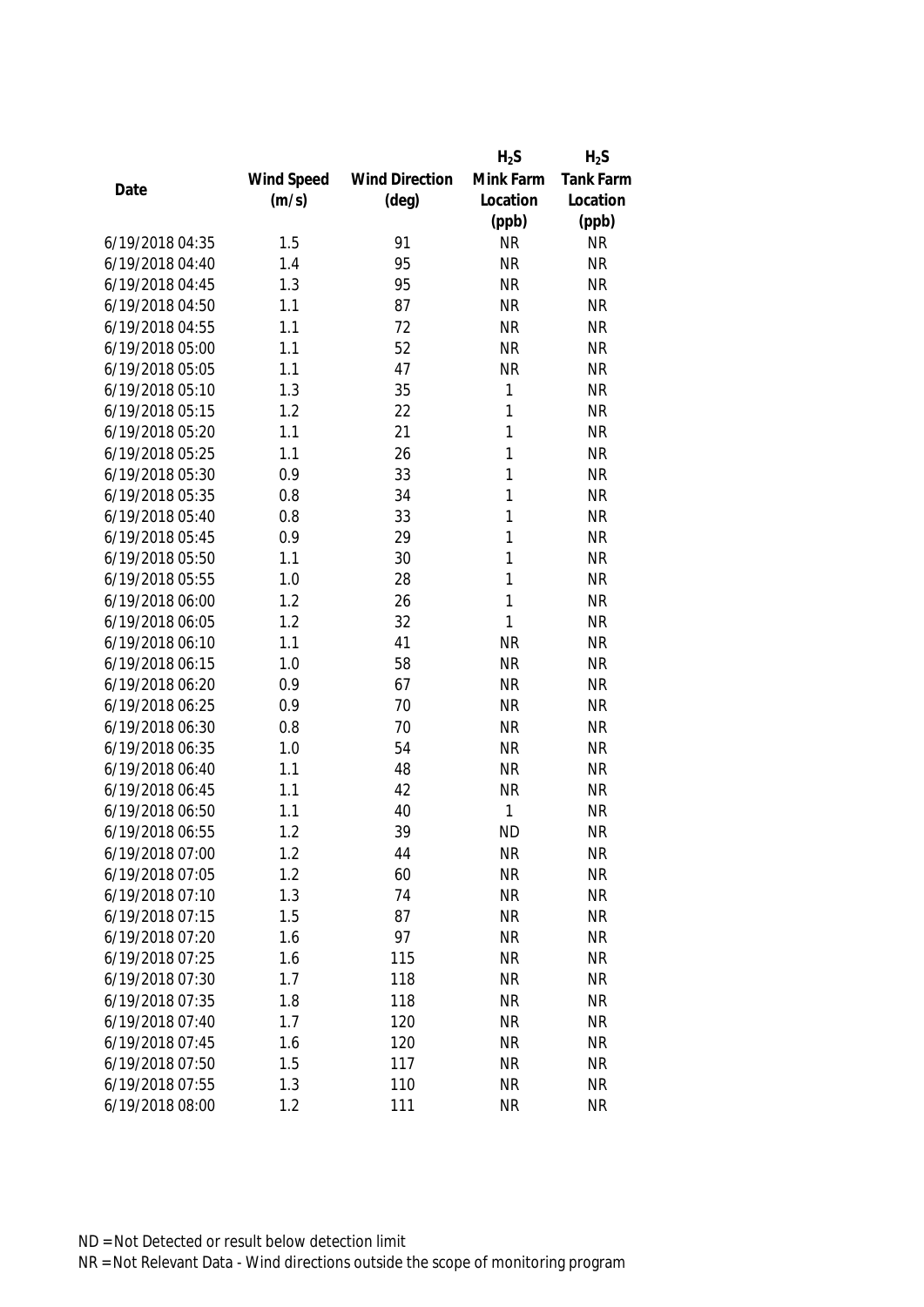|                 |            |                       | $H_2S$    | $H_2S$           |
|-----------------|------------|-----------------------|-----------|------------------|
|                 | Wind Speed | <b>Wind Direction</b> | Mink Farm | <b>Tank Farm</b> |
| Date            | (m/s)      | $(\text{deg})$        | Location  | Location         |
|                 |            |                       | (ppb)     | (ppb)            |
| 6/19/2018 08:05 | 1.2        | 108                   | <b>NR</b> | <b>NR</b>        |
| 6/19/2018 08:10 | 1.2        | 102                   | <b>NR</b> | <b>NR</b>        |
| 6/19/2018 08:15 | 1.2        | 100                   | <b>NR</b> | <b>NR</b>        |
| 6/19/2018 08:20 | 1.3        | 105                   | <b>NR</b> | <b>NR</b>        |
| 6/19/2018 08:25 | 1.4        | 110                   | <b>NR</b> | <b>NR</b>        |
| 6/19/2018 08:30 | 1.5        | 112                   | <b>NR</b> | <b>NR</b>        |
| 6/19/2018 08:35 | 1.6        | 119                   | <b>NR</b> | <b>NR</b>        |
| 6/19/2018 08:40 | 1.6        | 121                   | <b>NR</b> | <b>NR</b>        |
| 6/19/2018 08:45 | 1.7        | 120                   | <b>NR</b> | <b>NR</b>        |
| 6/19/2018 08:50 | 1.6        | 120                   | <b>NR</b> | <b>NR</b>        |
| 6/19/2018 08:55 | 1.5        | 116                   | <b>NR</b> | <b>NR</b>        |
| 6/19/2018 09:00 | 1.5        | 115                   | <b>NR</b> | <b>NR</b>        |
| 6/19/2018 09:05 | 1.4        | 117                   | <b>NR</b> | <b>NR</b>        |
| 6/19/2018 09:10 | 1.5        | 124                   | <b>NR</b> | <b>NR</b>        |
| 6/19/2018 09:15 | 1.5        | 129                   | <b>NR</b> | <b>NR</b>        |
| 6/19/2018 09:20 | 1.6        | 130                   | <b>NR</b> | <b>NR</b>        |
| 6/19/2018 09:25 | 1.8        | 132                   | <b>NR</b> | <b>NR</b>        |
| 6/19/2018 09:30 | 1.7        | 132                   | <b>NR</b> | <b>NR</b>        |
| 6/19/2018 09:35 | 1.9        | 132                   | <b>NR</b> | <b>NR</b>        |
| 6/19/2018 09:40 | 1.8        | 132                   | <b>NR</b> | <b>NR</b>        |
| 6/19/2018 09:45 | 1.6        | 133                   | <b>NR</b> | <b>NR</b>        |
| 6/19/2018 09:50 | 1.5        | 135                   | <b>NR</b> | <b>NR</b>        |
| 6/19/2018 09:55 | 1.5        | 138                   | <b>NR</b> | <b>NR</b>        |
| 6/19/2018 10:00 | 1.4        | 150                   | <b>NR</b> | <b>NR</b>        |
| 6/19/2018 10:05 | 1.3        | 152                   | <b>NR</b> | <b>NR</b>        |
| 6/19/2018 10:10 | 1.2        | 149                   | <b>NR</b> | <b>NR</b>        |
| 6/19/2018 10:15 | 1.3        | 142                   | <b>NR</b> | <b>NR</b>        |
| 6/19/2018 10:20 | 1.4        | 126                   | <b>NR</b> | <b>NR</b>        |
| 6/19/2018 10:25 | 1.3        | 110                   | <b>NR</b> | <b>NR</b>        |
| 6/19/2018 10:30 | 1.2        | 103                   | <b>NR</b> | <b>NR</b>        |
| 6/19/2018 10:35 | 1.1        | 87                    | <b>NR</b> | <b>NR</b>        |
| 6/19/2018 10:40 | 1.0        | 70                    | <b>NR</b> | <b>NR</b>        |
| 6/19/2018 10:45 | 1.0        | 69                    | <b>NR</b> | <b>NR</b>        |
| 6/19/2018 10:50 | 1.0        | 75                    | <b>NR</b> | <b>NR</b>        |
| 6/19/2018 10:55 | 0.9        | 71                    | <b>NR</b> | <b>NR</b>        |
| 6/19/2018 11:00 | 0.9        | 64                    | <b>NR</b> | <b>NR</b>        |
| 6/19/2018 11:05 | 1.1        | 57                    | <b>NR</b> | <b>NR</b>        |
| 6/19/2018 11:10 |            |                       |           |                  |
| 6/19/2018 11:15 | 1.3        | 52                    | <b>NR</b> | <b>NR</b>        |
|                 | 1.4        | 51                    | <b>NR</b> | <b>NR</b>        |
| 6/19/2018 11:20 | 1.4        | 61                    | <b>NR</b> | <b>NR</b>        |
| 6/19/2018 11:25 | 1.5        | 56                    | <b>NR</b> | <b>NR</b>        |
| 6/19/2018 11:30 | 1.8        | 47                    | <b>NR</b> | <b>NR</b>        |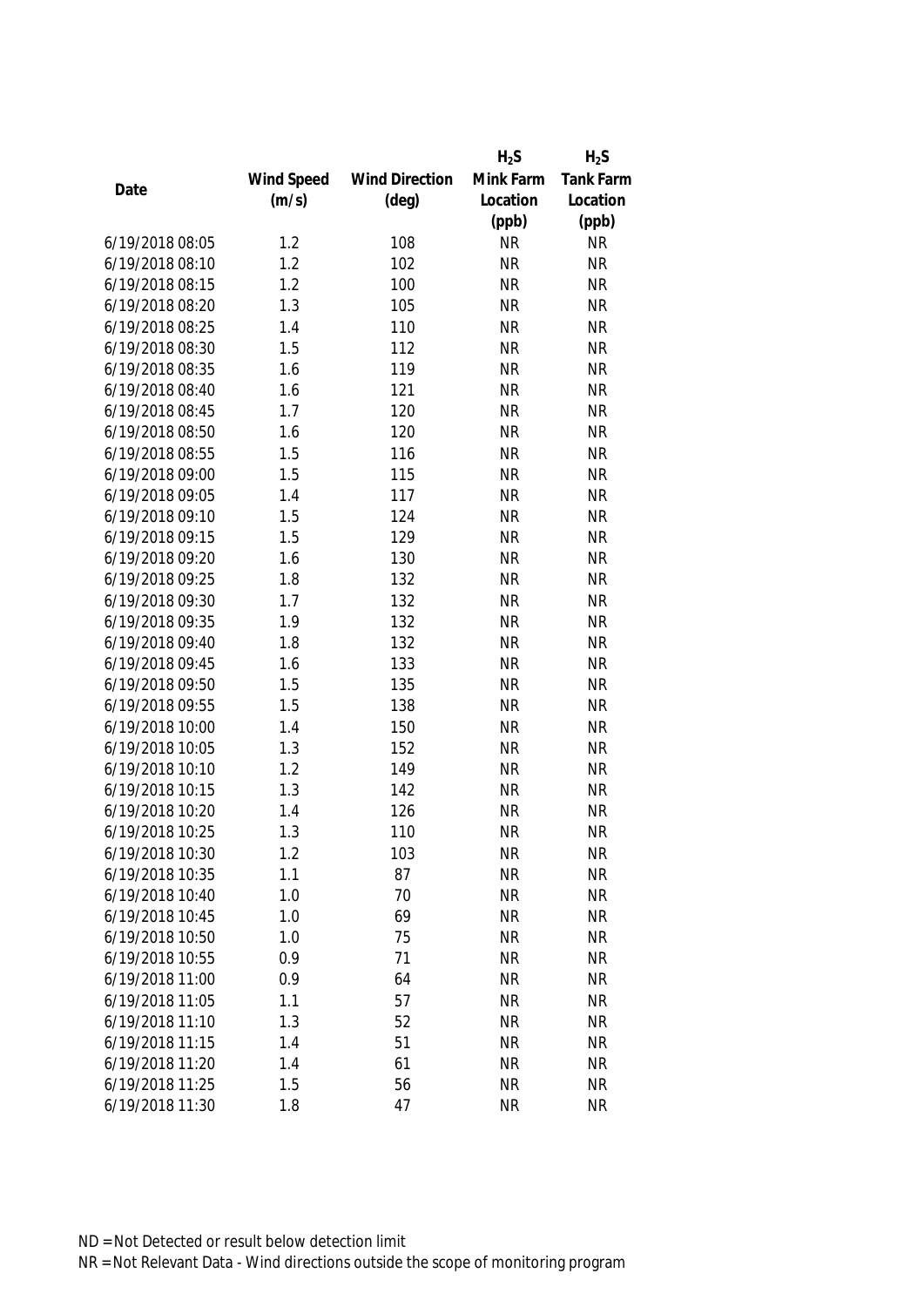|                 |            |                       | $H_2S$    | $H_2S$           |
|-----------------|------------|-----------------------|-----------|------------------|
|                 | Wind Speed | <b>Wind Direction</b> | Mink Farm | <b>Tank Farm</b> |
| Date            | (m/s)      | $(\text{deg})$        | Location  | Location         |
|                 |            |                       | (ppb)     | (ppb)            |
| 6/19/2018 11:35 | 1.8        | 50                    | <b>NR</b> | <b>NR</b>        |
| 6/19/2018 11:40 | 1.8        | 51                    | <b>NR</b> | <b>NR</b>        |
| 6/19/2018 11:45 | 1.9        | 47                    | <b>NR</b> | <b>NR</b>        |
| 6/19/2018 11:50 | 2.0        | 38                    | 1         | <b>NR</b>        |
| 6/19/2018 11:55 | 1.9        | 40                    | <b>ND</b> | <b>NR</b>        |
| 6/19/2018 12:00 | 1.9        | 42                    | <b>NR</b> | <b>NR</b>        |
| 6/19/2018 12:05 | 1.8        | 45                    | <b>NR</b> | <b>NR</b>        |
| 6/19/2018 12:10 | 1.9        | 42                    | <b>NR</b> | <b>NR</b>        |
| 6/19/2018 12:15 | 2.0        | 40                    | 1         | <b>NR</b>        |
| 6/19/2018 12:20 | 2.2        | 38                    | 1         | <b>NR</b>        |
| 6/19/2018 12:25 | 2.6        | 34                    | 1         | <b>NR</b>        |
| 6/19/2018 12:30 | 2.7        | 32                    | 1         | <b>NR</b>        |
| 6/19/2018 12:35 | 2.9        | 30                    | 1         | <b>NR</b>        |
| 6/19/2018 12:40 | 3.0        | 30                    | 1         | <b>NR</b>        |
| 6/19/2018 12:45 | 3.1        | 28                    | 1         | <b>NR</b>        |
| 6/19/2018 12:50 | 2.9        | 24                    | 1         | <b>NR</b>        |
| 6/19/2018 12:55 | 2.8        | 23                    | 1         | <b>NR</b>        |
| 6/19/2018 13:00 | 2.7        | 27                    | 1         | <b>NR</b>        |
| 6/19/2018 13:05 | 2.7        | 34                    | 1         | <b>NR</b>        |
| 6/19/2018 13:10 | 2.5        | 40                    | 1         | <b>NR</b>        |
| 6/19/2018 13:15 | 2.3        | 50                    | <b>NR</b> | <b>NR</b>        |
| 6/19/2018 13:20 | 2.2        | 56                    | <b>NR</b> | <b>NR</b>        |
| 6/19/2018 13:25 | 2.1        | 58                    | <b>NR</b> | <b>NR</b>        |
| 6/19/2018 13:30 | 2.1        | 63                    | <b>NR</b> | <b>NR</b>        |
| 6/19/2018 13:35 | 1.9        | 56                    | <b>NR</b> | <b>NR</b>        |
| 6/19/2018 13:40 | 1.8        | 50                    | <b>NR</b> | <b>NR</b>        |
| 6/19/2018 13:45 | 1.9        | 42                    | <b>NR</b> | <b>NR</b>        |
| 6/19/2018 13:50 | 1.9        | 33                    | 1         | <b>NR</b>        |
| 6/19/2018 13:55 | 1.7        | 32                    | <b>ND</b> | <b>NR</b>        |
| 6/19/2018 14:00 | 1.7        | 23                    | <b>ND</b> | <b>NR</b>        |
| 6/19/2018 14:05 | 1.9        | 22                    | <b>ND</b> | <b>NR</b>        |
| 6/19/2018 14:10 | 2.1        | 21                    | 1         | <b>NR</b>        |
| 6/19/2018 14:15 | 2.2        | 19                    | 1         | <b>NR</b>        |
| 6/19/2018 14:20 | 2.2        | 27                    | 1         | <b>NR</b>        |
| 6/19/2018 14:25 | 2.3        | 31                    | 1         | <b>NR</b>        |
| 6/19/2018 14:30 | 2.1        | 34                    | 1         | <b>NR</b>        |
| 6/19/2018 14:35 | 2.2        | 35                    | 1         | <b>NR</b>        |
| 6/19/2018 14:40 | 1.9        | 39                    | 1         | <b>NR</b>        |
| 6/19/2018 14:45 | 1.9        | 40                    | <b>ND</b> | <b>NR</b>        |
| 6/19/2018 14:50 | 2.0        | 39                    | <b>ND</b> | <b>NR</b>        |
| 6/19/2018 14:55 | 2.1        | 37                    | <b>ND</b> | <b>NR</b>        |
| 6/19/2018 15:00 | 2.0        | 41                    | <b>NR</b> | <b>NR</b>        |
|                 |            |                       |           |                  |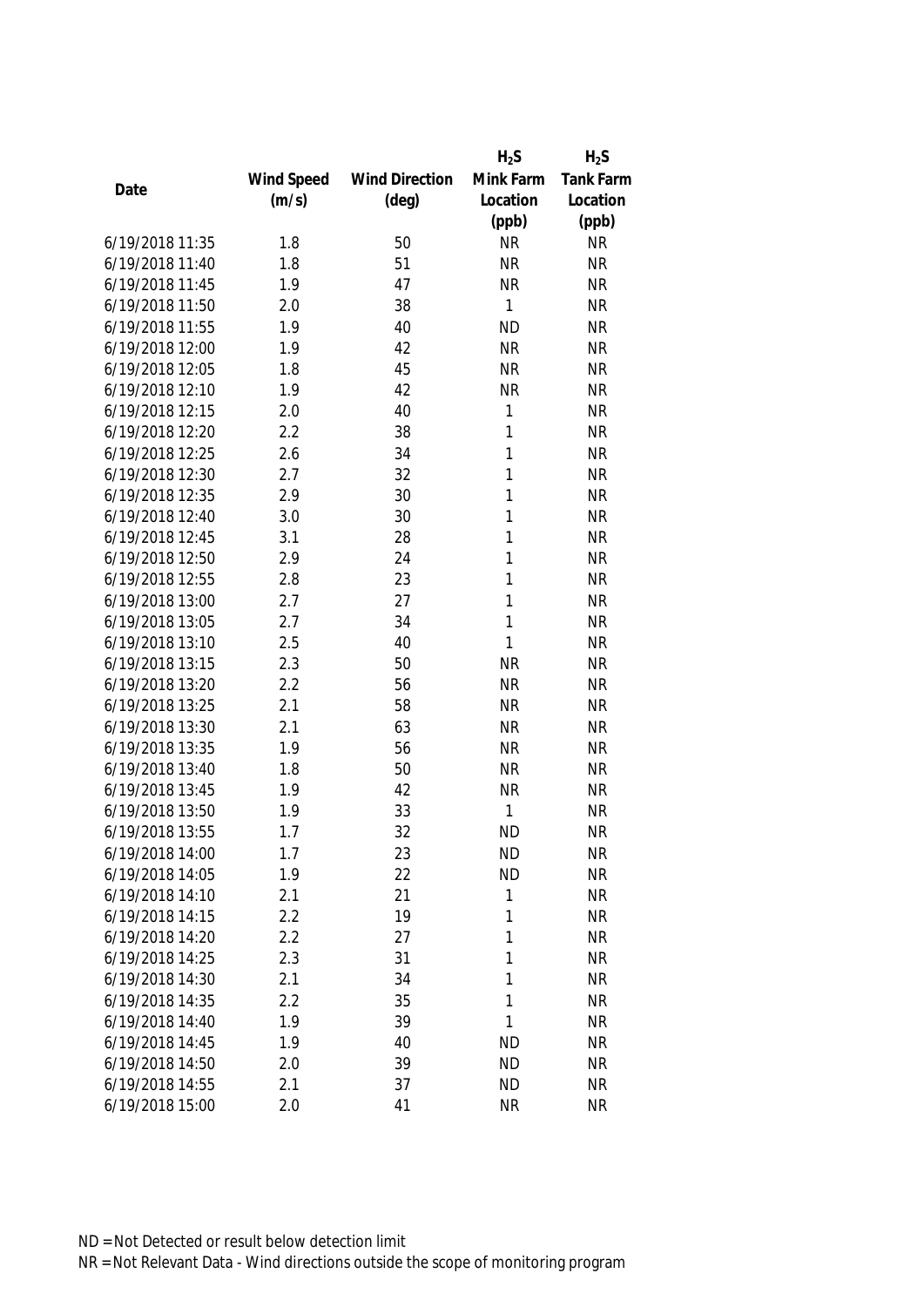|                 |            |                       | $H_2S$       | $H_2S$           |
|-----------------|------------|-----------------------|--------------|------------------|
|                 | Wind Speed | <b>Wind Direction</b> | Mink Farm    | <b>Tank Farm</b> |
| Date            | (m/s)      | $(\text{deg})$        | Location     | Location         |
|                 |            |                       | (ppb)        | (ppb)            |
| 6/19/2018 15:05 | 2.0        | 41                    | <b>NR</b>    | <b>NR</b>        |
| 6/19/2018 15:10 | 2.0        | 41                    | <b>NR</b>    | <b>NR</b>        |
| 6/19/2018 15:15 | 2.0        | 42                    | <b>NR</b>    | <b>NR</b>        |
| 6/19/2018 15:20 | 2.0        | 38                    | 1            | <b>NR</b>        |
| 6/19/2018 15:25 | 1.9        | 37                    | $\mathbf{1}$ | <b>NR</b>        |
| 6/19/2018 15:30 | 1.9        | 37                    | <b>ND</b>    | <b>NR</b>        |
| 6/19/2018 15:35 | 1.8        | 46                    | <b>NR</b>    | <b>NR</b>        |
| 6/19/2018 15:40 | 1.8        | 58                    | <b>NR</b>    | <b>NR</b>        |
| 6/19/2018 15:45 | 1.6        | 72                    | <b>NR</b>    | <b>NR</b>        |
| 6/19/2018 15:50 | 1.4        | 95                    | <b>NR</b>    | <b>NR</b>        |
| 6/19/2018 15:55 | 1.7        | 118                   | <b>NR</b>    | <b>NR</b>        |
| 6/19/2018 16:00 | 2.2        | 136                   | <b>NR</b>    | <b>NR</b>        |
| 6/19/2018 16:05 | 2.8        | 146                   | <b>NR</b>    | <b>NR</b>        |
| 6/19/2018 16:10 | 3.2        | 150                   | <b>NR</b>    | <b>NR</b>        |
| 6/19/2018 16:15 | 3.4        | 146                   | <b>NR</b>    | <b>NR</b>        |
| 6/19/2018 16:20 | 3.4        | 132                   | <b>NR</b>    | <b>NR</b>        |
| 6/19/2018 16:25 | 3.1        | 115                   | <b>NR</b>    | <b>NR</b>        |
| 6/19/2018 16:30 | 2.7        | 95                    | <b>NR</b>    | <b>NR</b>        |
| 6/19/2018 16:35 | 2.2        | 84                    | <b>NR</b>    | <b>NR</b>        |
| 6/19/2018 16:40 | 1.8        | 78                    | <b>NR</b>    | <b>NR</b>        |
| 6/19/2018 16:45 | 1.7        | 76                    | <b>NR</b>    | <b>NR</b>        |
| 6/19/2018 16:50 | 1.8        | 77                    | <b>NR</b>    | <b>NR</b>        |
| 6/19/2018 16:55 | 1.8        | 71                    | <b>NR</b>    | <b>NR</b>        |
| 6/19/2018 17:00 | 1.9        | 70                    | <b>NR</b>    | <b>NR</b>        |
| 6/19/2018 17:05 | 1.9        | 64                    | <b>NR</b>    | <b>NR</b>        |
| 6/19/2018 17:10 | 1.8        | 58                    | <b>NR</b>    | <b>NR</b>        |
| 6/19/2018 17:15 | 2.0        | 57                    | <b>NR</b>    | <b>NR</b>        |
| 6/19/2018 17:20 | 2.1        | 53                    | <b>NR</b>    | <b>NR</b>        |
| 6/19/2018 17:25 | 2.2        | 54                    | <b>NR</b>    | <b>NR</b>        |
| 6/19/2018 17:30 | 2.3        | 53                    | <b>NR</b>    | <b>NR</b>        |
| 6/19/2018 17:35 | 2.4        | 48                    | <b>NR</b>    | <b>NR</b>        |
| 6/19/2018 17:40 | 2.8        | 46                    | <b>NR</b>    | <b>NR</b>        |
| 6/19/2018 17:45 | 2.8        | 43                    | <b>NR</b>    | <b>NR</b>        |
| 6/19/2018 17:50 | 2.9        | 41                    | <b>NR</b>    | <b>NR</b>        |
| 6/19/2018 17:55 | 3.0        | 39                    | 1            | <b>NR</b>        |
| 6/19/2018 18:00 | 2.9        | 39                    | 1            | <b>NR</b>        |
| 6/19/2018 18:05 | 2.8        | 38                    | 1            | <b>NR</b>        |
| 6/19/2018 18:10 | 2.7        | 37                    | 1            | <b>NR</b>        |
| 6/19/2018 18:15 | 2.8        | 38                    | 1            | <b>NR</b>        |
| 6/19/2018 18:20 | 2.6        | 38                    | 1            | <b>NR</b>        |
| 6/19/2018 18:25 | 2.5        | 39                    | 1            | <b>NR</b>        |
|                 |            |                       |              |                  |
| 6/19/2018 18:30 | 2.6        | 37                    | 1            | <b>NR</b>        |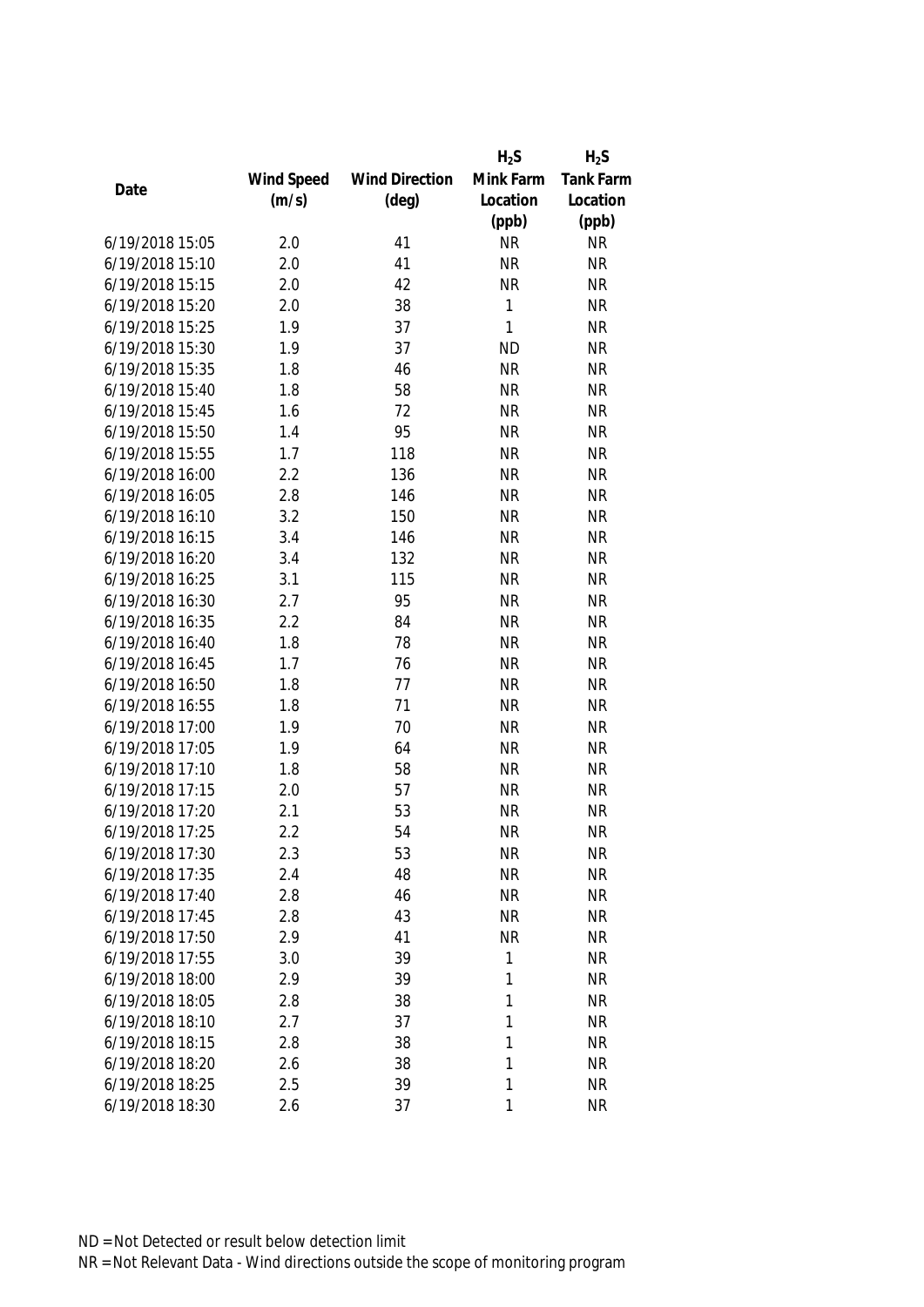|                 |            |                       | $H_2S$       | $H_2S$           |
|-----------------|------------|-----------------------|--------------|------------------|
|                 | Wind Speed | <b>Wind Direction</b> | Mink Farm    | <b>Tank Farm</b> |
| Date            | (m/s)      | $(\text{deg})$        | Location     | Location         |
|                 |            |                       | (ppb)        | (ppb)            |
| 6/19/2018 18:35 | 2.6        | 37                    | 1            | <b>NR</b>        |
| 6/19/2018 18:40 | 2.4        | 40                    | <b>ND</b>    | <b>NR</b>        |
| 6/19/2018 18:45 | 2.3        | 40                    | 1            | <b>NR</b>        |
| 6/19/2018 18:50 | 2.3        | 39                    | 1            | <b>NR</b>        |
| 6/19/2018 18:55 | 2.2        | 38                    | 1            | <b>NR</b>        |
| 6/19/2018 19:00 | 2.1        | 37                    | 1            | <b>NR</b>        |
| 6/19/2018 19:05 | 2.1        | 36                    | 1            | <b>NR</b>        |
| 6/19/2018 19:10 | 2.1        | 34                    | 1            | <b>NR</b>        |
| 6/19/2018 19:15 | 2.2        | 33                    | <b>ND</b>    | <b>NR</b>        |
| 6/19/2018 19:20 | 2.4        | 32                    | <b>ND</b>    | <b>NR</b>        |
| 6/19/2018 19:25 | 2.6        | 32                    | 1            | <b>NR</b>        |
| 6/19/2018 19:30 | 2.7        | 32                    | 1            | <b>NR</b>        |
| 6/19/2018 19:35 | 2.7        | 35                    | 1            | <b>NR</b>        |
| 6/19/2018 19:40 | 2.7        | 37                    | <b>ND</b>    | <b>NR</b>        |
| 6/19/2018 19:45 | 2.6        | 39                    | $\mathbf{1}$ | <b>NR</b>        |
| 6/19/2018 19:50 | 2.3        | 42                    | <b>NR</b>    | <b>NR</b>        |
| 6/19/2018 19:55 | 2.2        | 45                    | <b>NR</b>    | <b>NR</b>        |
| 6/19/2018 20:00 | 2.1        | 47                    | <b>NR</b>    | <b>NR</b>        |
| 6/19/2018 20:05 | 2.2        | 47                    | <b>NR</b>    | <b>NR</b>        |
| 6/19/2018 20:10 | 2.1        | 46                    | <b>NR</b>    | <b>NR</b>        |
| 6/19/2018 20:15 | 2.0        | 48                    | <b>NR</b>    | <b>NR</b>        |
| 6/19/2018 20:20 | 2.0        | 49                    | <b>NR</b>    | <b>NR</b>        |
| 6/19/2018 20:25 | 1.9        | 47                    | <b>NR</b>    | <b>NR</b>        |
| 6/19/2018 20:30 | 1.8        | 48                    | <b>NR</b>    | <b>NR</b>        |
| 6/19/2018 20:35 | 1.7        | 47                    | <b>NR</b>    | <b>NR</b>        |
| 6/19/2018 20:40 | 1.7        | 46                    | <b>NR</b>    | <b>NR</b>        |
| 6/19/2018 20:45 | 1.9        | 40                    | <b>ND</b>    | <b>NR</b>        |
| 6/19/2018 20:50 | 2.0        | 33                    | <b>ND</b>    | <b>NR</b>        |
| 6/19/2018 20:55 | 2.1        | 29                    | <b>ND</b>    | <b>NR</b>        |
| 6/19/2018 21:00 | 2.3        | 25                    | <b>ND</b>    | <b>NR</b>        |
| 6/19/2018 21:05 | 2.2        | 22                    | <b>ND</b>    | <b>NR</b>        |
| 6/19/2018 21:10 | 2.0        | 23                    | 1            | <b>NR</b>        |
| 6/19/2018 21:15 | 1.8        | 25                    | 1            | <b>NR</b>        |
| 6/19/2018 21:20 | 1.8        | 30                    | 1            | <b>NR</b>        |
| 6/19/2018 21:25 | 1.7        | 27                    | 1            | <b>NR</b>        |
| 6/19/2018 21:30 | 1.6        | 24                    | 1            | <b>NR</b>        |
| 6/19/2018 21:35 | 1.6        | 23                    | 1            | <b>NR</b>        |
| 6/19/2018 21:40 | 1.7        | 19                    | <b>ND</b>    | <b>NR</b>        |
| 6/19/2018 21:45 | 1.9        | 17                    | <b>ND</b>    | <b>NR</b>        |
| 6/19/2018 21:50 | 1.9        | 14                    | 1            | <b>NR</b>        |
| 6/19/2018 21:55 | 1.9        | 18                    | 1            | <b>NR</b>        |
| 6/19/2018 22:00 | 2.0        | 19                    | 1            | <b>NR</b>        |
|                 |            |                       |              |                  |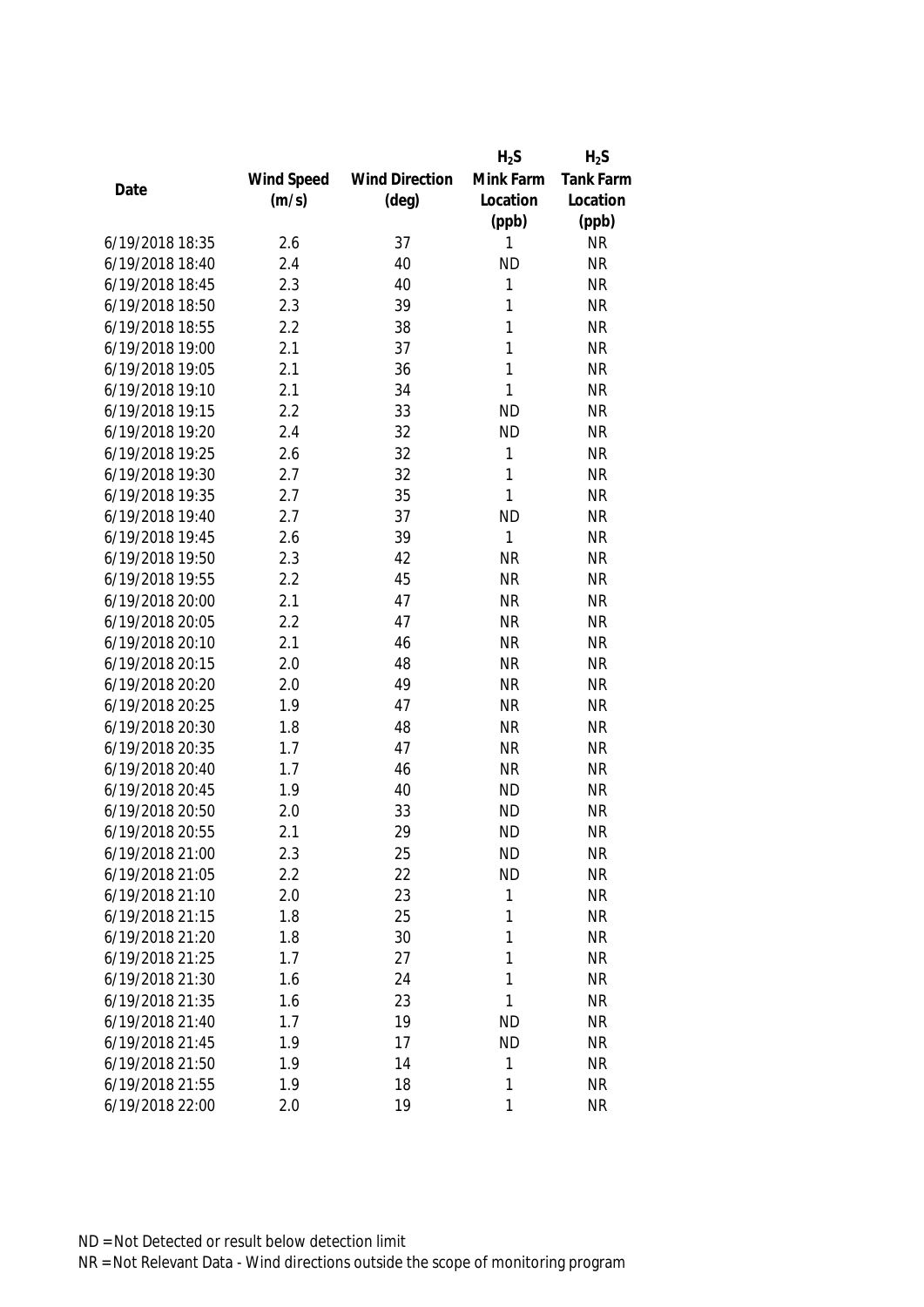|                 |            |                       | $H_2S$         | $H_2S$           |
|-----------------|------------|-----------------------|----------------|------------------|
|                 | Wind Speed | <b>Wind Direction</b> | Mink Farm      | <b>Tank Farm</b> |
| Date            | (m/s)      | $(\text{deg})$        | Location       | Location         |
|                 |            |                       | (ppb)          | (ppb)            |
| 6/19/2018 22:05 | 2.0        | 18                    | 1              | <b>NR</b>        |
| 6/19/2018 22:10 | 2.1        | 19                    | 1              | <b>NR</b>        |
| 6/19/2018 22:15 | 2.1        | 18                    | 1              | <b>NR</b>        |
| 6/19/2018 22:20 | 2.2        | 18                    | 1              | <b>NR</b>        |
| 6/19/2018 22:25 | 2.3        | 17                    | 1              | <b>NR</b>        |
| 6/19/2018 22:30 | 2.3        | 18                    | 1              | <b>NR</b>        |
| 6/19/2018 22:35 | 2.3        | 17                    | 1              | <b>NR</b>        |
| 6/19/2018 22:40 | 2.4        | 16                    | 1              | <b>NR</b>        |
| 6/19/2018 22:45 | 2.3        | 15                    | 1              | <b>NR</b>        |
| 6/19/2018 22:50 | 2.2        | 13                    | 1              | <b>NR</b>        |
| 6/19/2018 22:55 | 2.1        | 11                    | 1              | <b>NR</b>        |
| 6/19/2018 23:00 | 2.0        | 9                     | 1              | <b>NR</b>        |
| 6/19/2018 23:05 | 1.8        | $\overline{4}$        | 1              | <b>NR</b>        |
| 6/19/2018 23:10 | 1.6        | 360                   | 1              | <b>NR</b>        |
| 6/19/2018 23:15 | 1.5        | 360                   | 1              | <b>NR</b>        |
| 6/19/2018 23:20 | 1.5        | 1                     | 1              | <b>NR</b>        |
| 6/19/2018 23:25 | 1.3        | 360                   | 1              | <b>NR</b>        |
| 6/19/2018 23:30 | 1.1        | 358                   | 1              | <b>NR</b>        |
| 6/19/2018 23:35 | 1.0        | 360                   | 1              | <b>NR</b>        |
| 6/19/2018 23:40 | 0.8        | 360                   | 1              | <b>NR</b>        |
| 6/19/2018 23:45 | 0.5        | 356                   | 1              | <b>NR</b>        |
| 6/19/2018 23:50 | 0.3        | 350                   | 1              | <b>NR</b>        |
| 6/19/2018 23:55 | 0.2        | 343                   | 1              | <b>NR</b>        |
| 6/19/2018 24:00 | 0.1        | 328                   | <b>ND</b>      | <b>NR</b>        |
| 6/20/2018 00:05 | 0.1        | 338                   | 1              | <b>NR</b>        |
| 6/20/2018 00:10 | 0.3        | 352                   | 1              | <b>NR</b>        |
| 6/20/2018 00:15 | 0.4        | 353                   | 1              | <b>NR</b>        |
| 6/20/2018 00:20 | 0.6        | 351                   | 1              | <b>NR</b>        |
| 6/20/2018 00:25 | 0.7        | 351                   | 1              | <b>NR</b>        |
| 6/20/2018 00:30 | 0.9        | 354                   | 1              | <b>NR</b>        |
| 6/20/2018 00:35 | 1.1        | 354                   | 1              | <b>NR</b>        |
| 6/20/2018 00:40 | 1.1        | 352                   | 1              | <b>NR</b>        |
| 6/20/2018 00:45 | 1.2        | 351                   | 1              | <b>NR</b>        |
| 6/20/2018 00:50 | 1.2        | 352                   | 1              | <b>NR</b>        |
| 6/20/2018 00:55 | 1.2        | 352                   | 1              | <b>NR</b>        |
| 6/20/2018 01:00 | 1.1        | 351                   | 1              | <b>NR</b>        |
| 6/20/2018 01:05 | 1.1        | 352                   | $\overline{2}$ | <b>NR</b>        |
| 6/20/2018 01:10 | 1.1        | 355                   | 1              | <b>NR</b>        |
| 6/20/2018 01:15 | 1.1        | 357                   | 1              | <b>NR</b>        |
| 6/20/2018 01:20 | 1.2        | 360                   | 1              | <b>NR</b>        |
| 6/20/2018 01:25 | 1.2        | 359                   | 1              | <b>NR</b>        |
| 6/20/2018 01:30 | 1.2        | 360                   | 1              | <b>NR</b>        |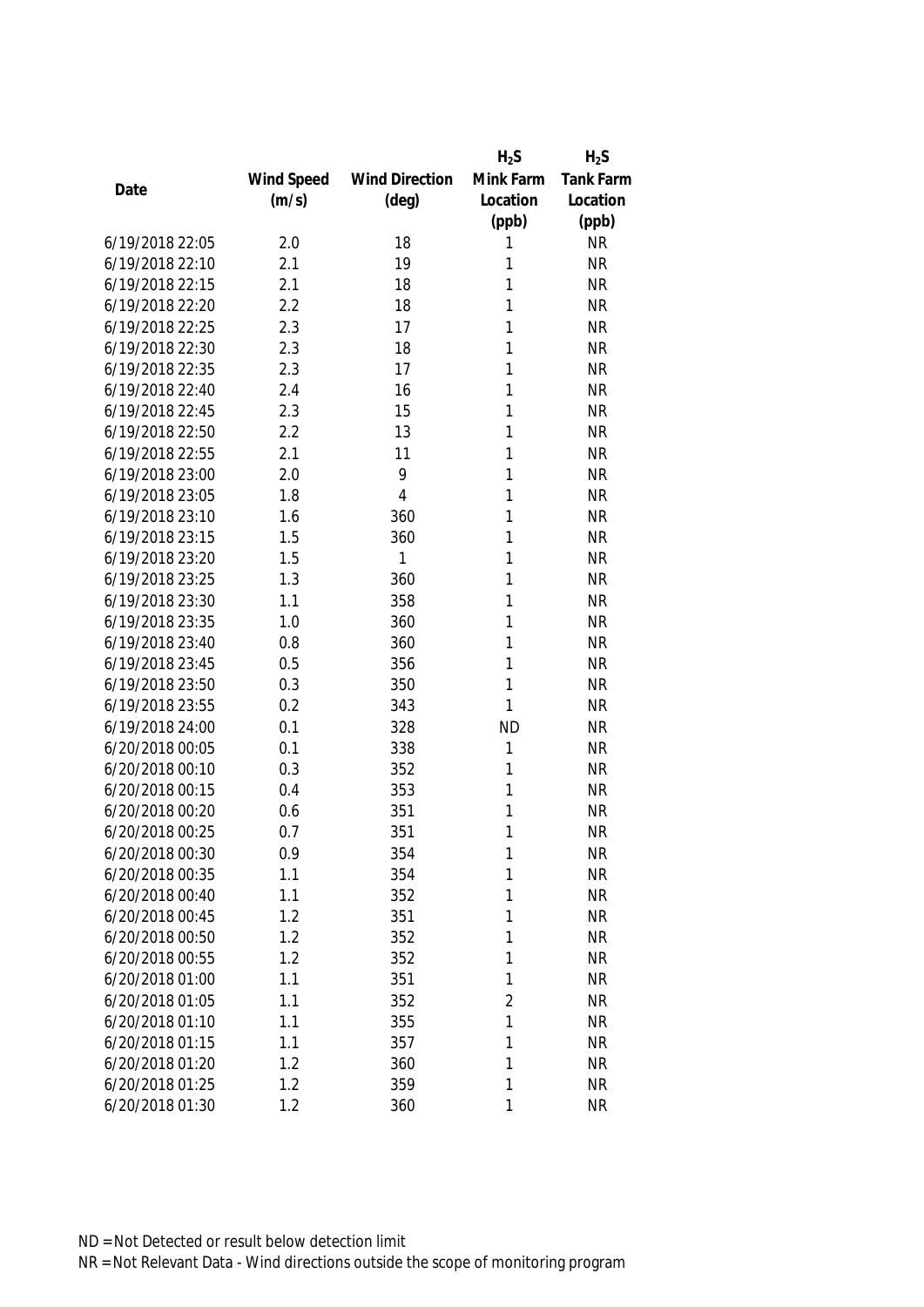|                 |            |                       | $H_2S$    | $H_2S$           |
|-----------------|------------|-----------------------|-----------|------------------|
|                 | Wind Speed | <b>Wind Direction</b> | Mink Farm | <b>Tank Farm</b> |
| Date            | (m/s)      | $(\text{deg})$        | Location  | Location         |
|                 |            |                       | (ppb)     | (ppb)            |
| 6/20/2018 01:35 | 1.1        | 1                     | 1         | <b>NR</b>        |
| 6/20/2018 01:40 | 1.0        | 358                   | 1         | <b>NR</b>        |
| 6/20/2018 01:45 | 0.9        | 1                     | 1         | <b>NR</b>        |
| 6/20/2018 01:50 | 0.7        | $\overline{4}$        | 1         | <b>NR</b>        |
| 6/20/2018 01:55 | 0.7        | 17                    | 1         | <b>NR</b>        |
| 6/20/2018 02:00 | 0.8        | 23                    | 1         | <b>NR</b>        |
| 6/20/2018 02:05 | 1.0        | 20                    | 1         | <b>NR</b>        |
| 6/20/2018 02:10 | 1.3        | 21                    | <b>ND</b> | <b>NR</b>        |
| 6/20/2018 02:15 | 1.5        | 16                    | <b>ND</b> | <b>NR</b>        |
| 6/20/2018 02:20 | 1.7        | 12                    | 1         | <b>NR</b>        |
| 6/20/2018 02:25 | 1.7        | 8                     | 1         | <b>NR</b>        |
| 6/20/2018 02:30 | 1.6        | 4                     | <b>ND</b> | <b>NR</b>        |
| 6/20/2018 02:35 | 1.6        | 5                     | <b>ND</b> | <b>NR</b>        |
| 6/20/2018 02:40 | 1.4        | 5                     | <b>ND</b> | <b>NR</b>        |
| 6/20/2018 02:45 | 1.4        | $\overline{1}$        | <b>ND</b> | <b>NR</b>        |
| 6/20/2018 02:50 | 1.4        | 5                     | <b>ND</b> | <b>NR</b>        |
| 6/20/2018 02:55 | 1.5        | 1                     | 1         | <b>NR</b>        |
| 6/20/2018 03:00 | 1.4        | 1                     | 1         | <b>NR</b>        |
| 6/20/2018 03:05 | 1.3        | 358                   | 1         | <b>NR</b>        |
| 6/20/2018 03:10 | 1.3        | 357                   | 1         | <b>NR</b>        |
| 6/20/2018 03:15 | 1.2        | 358                   | 1         | <b>NR</b>        |
| 6/20/2018 03:20 | 1.1        | 1                     | 1         | <b>NR</b>        |
| 6/20/2018 03:25 | 1.0        | 9                     | 1         | <b>NR</b>        |
| 6/20/2018 03:30 | 0.9        | 13                    | 1         | <b>NR</b>        |
| 6/20/2018 03:35 | 0.9        | 20                    | 1         | <b>NR</b>        |
| 6/20/2018 03:40 | 0.8        | 34                    | 1         | <b>NR</b>        |
| 6/20/2018 03:45 | 0.7        | 47                    | <b>NR</b> | <b>NR</b>        |
| 6/20/2018 03:50 | 0.8        | 50                    | <b>NR</b> | <b>NR</b>        |
| 6/20/2018 03:55 | 0.9        | 40                    | 1         | <b>NR</b>        |
| 6/20/2018 04:00 | 1.0        | 35                    | 1         | <b>NR</b>        |
| 6/20/2018 04:05 | 1.2        | 25                    | 1         | <b>NR</b>        |
| 6/20/2018 04:10 | 1.2        | 10                    | 1         | <b>NR</b>        |
| 6/20/2018 04:15 | 1.1        | 6                     | 1         | <b>NR</b>        |
| 6/20/2018 04:20 | 0.9        | 357                   | 1         | <b>NR</b>        |
| 6/20/2018 04:25 | 0.8        | 358                   | 1         | <b>NR</b>        |
| 6/20/2018 04:30 | 0.7        | 357                   | 1         | <b>NR</b>        |
| 6/20/2018 04:35 | 0.7        | 1                     | 1         | <b>NR</b>        |
| 6/20/2018 04:40 |            |                       | 1         |                  |
| 6/20/2018 04:45 | 0.9        | 12                    |           | <b>NR</b>        |
|                 | 1.1        | 11                    | <b>ND</b> | <b>NR</b>        |
| 6/20/2018 04:50 | 1.2        | 11                    | <b>ND</b> | <b>NR</b>        |
| 6/20/2018 04:55 | 1.3        | 10                    | <b>ND</b> | <b>NR</b>        |
| 6/20/2018 05:00 | 1.4        | 10                    | <b>ND</b> | <b>NR</b>        |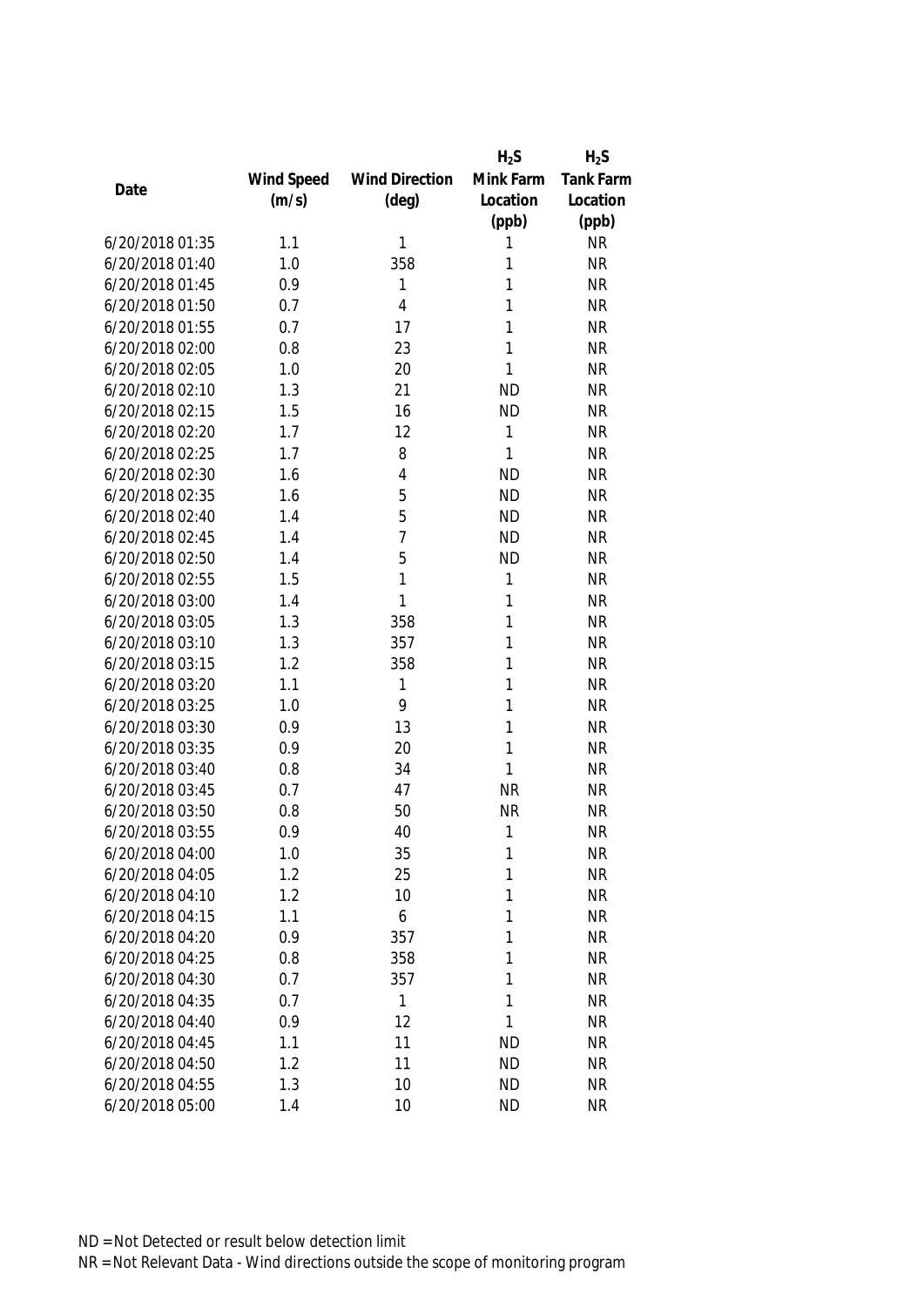|                 |            |                       | $H_2S$       | $H_2S$    |
|-----------------|------------|-----------------------|--------------|-----------|
|                 | Wind Speed | <b>Wind Direction</b> | Mink Farm    | Tank Farm |
| Date            | (m/s)      | $(\text{deg})$        | Location     | Location  |
|                 |            |                       | (ppb)        | (ppb)     |
| 6/20/2018 05:05 | 1.6        | 12                    | <b>ND</b>    | <b>NR</b> |
| 6/20/2018 05:10 | 1.6        | 12                    | <b>ND</b>    | <b>NR</b> |
| 6/20/2018 05:15 | 1.4        | 15                    | <b>ND</b>    | <b>NR</b> |
| 6/20/2018 05:20 | 1.4        | 18                    | <b>ND</b>    | <b>NR</b> |
| 6/20/2018 05:25 | 1.3        | 23                    | <b>ND</b>    | <b>NR</b> |
| 6/20/2018 05:30 | 1.1        | 26                    | <b>ND</b>    | <b>NR</b> |
| 6/20/2018 05:35 | 0.7        | 28                    | <b>ND</b>    | <b>NR</b> |
| 6/20/2018 05:40 | 0.4        | 30                    | <b>ND</b>    | <b>NR</b> |
| 6/20/2018 05:45 | 0.4        | 25                    | <b>ND</b>    | <b>NR</b> |
| 6/20/2018 05:50 | 0.5        | 15                    | <b>ND</b>    | <b>NR</b> |
| 6/20/2018 05:55 | 0.5        | 11                    | <b>ND</b>    | <b>NR</b> |
| 6/20/2018 06:00 | 0.4        | 11                    | 1            | <b>NR</b> |
| 6/20/2018 06:05 | 0.5        | 12                    | $\mathbf{1}$ | <b>NR</b> |
| 6/20/2018 06:10 | 0.6        | 12                    | <b>ND</b>    | <b>NR</b> |
| 6/20/2018 06:15 | 0.4        | 13                    | <b>ND</b>    | <b>NR</b> |
| 6/20/2018 06:20 | 0.3        | 18                    | <b>ND</b>    | <b>NR</b> |
| 6/20/2018 06:25 | 0.2        | 15                    | <b>ND</b>    | <b>NR</b> |
| 6/20/2018 06:30 | 0.1        | 14                    | <b>ND</b>    | <b>NR</b> |
| 6/20/2018 06:35 | 0.1        | 358                   | <b>ND</b>    | <b>NR</b> |
| 6/20/2018 06:40 | 0.1        | 344                   | <b>ND</b>    | <b>NR</b> |
| 6/20/2018 06:45 | 0.2        | 352                   | $\mathbf{1}$ | <b>NR</b> |
| 6/20/2018 06:50 | 0.2        | 352                   | 1            | <b>NR</b> |
| 6/20/2018 06:55 | 0.2        | 349                   | $\mathbf{1}$ | <b>NR</b> |
| 6/20/2018 07:00 | 0.2        | 349                   | $\mathbf{1}$ | <b>NR</b> |
| 6/20/2018 07:05 | 0.2        | 347                   | 1            | <b>NR</b> |
| 6/20/2018 07:10 | 0.4        | 339                   | <b>ND</b>    | <b>NR</b> |
| 6/20/2018 07:15 | 0.5        | 335                   | <b>ND</b>    | <b>NR</b> |
| 6/20/2018 07:20 | 0.7        | 330                   | 1            | <b>NR</b> |
| 6/20/2018 07:25 | 0.8        | 331                   | 1            | <b>NR</b> |
| 6/20/2018 07:30 | 0.9        | 331                   | 1            | <b>NR</b> |
| 6/20/2018 07:35 | 1.2        | 333                   | 1            | <b>NR</b> |
| 6/20/2018 07:40 | 1.1        | 334                   | 1            | <b>NR</b> |
| 6/20/2018 07:45 | 1.1        | 333                   | 1            | <b>NR</b> |
| 6/20/2018 07:50 | 1.0        | 337                   | 1            | <b>NR</b> |
| 6/20/2018 07:55 | 0.8        | 337                   | 1            | <b>NR</b> |
| 6/20/2018 08:00 | 0.6        | 338                   | 1            | <b>NR</b> |
| 6/20/2018 08:05 | 0.4        | 337                   | 1            | <b>NR</b> |
| 6/20/2018 08:10 | 0.2        | 338                   | 1            | <b>NR</b> |
| 6/20/2018 08:15 | 0.0        | 26                    | 1            | <b>NR</b> |
| 6/20/2018 08:20 | 0.1        | 26                    | 1            | <b>NR</b> |
| 6/20/2018 08:25 | 0.2        | 29                    | 1            | <b>NR</b> |
| 6/20/2018 08:30 | 0.2        | 19                    | 1            | <b>NR</b> |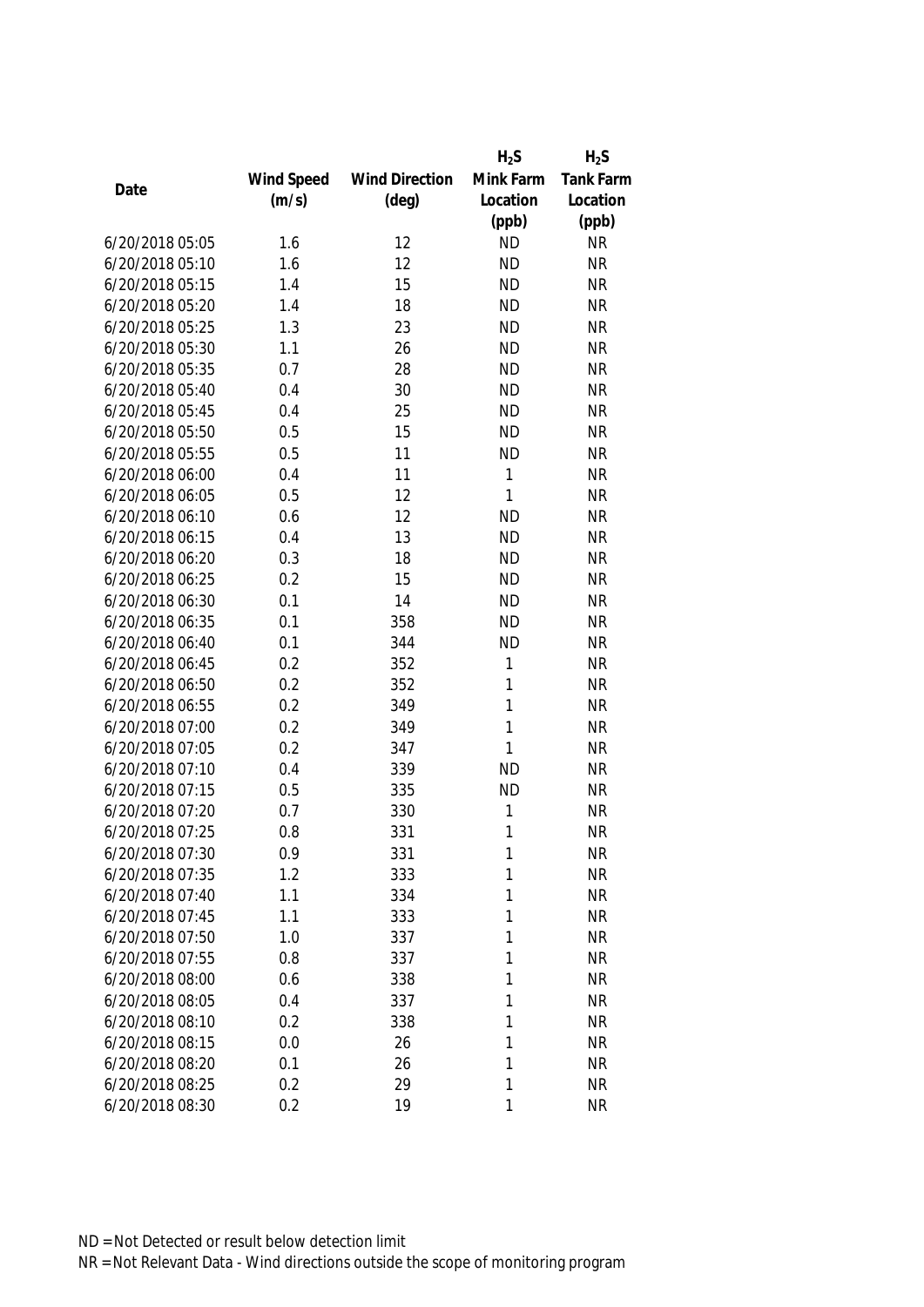|                 |            |                       | $H_2S$    | $H_2S$    |
|-----------------|------------|-----------------------|-----------|-----------|
|                 | Wind Speed | <b>Wind Direction</b> | Mink Farm | Tank Farm |
| Date            | (m/s)      | $(\text{deg})$        | Location  | Location  |
|                 |            |                       | (ppb)     | (ppb)     |
| 6/20/2018 08:35 | 0.4        | 12                    | 1         | <b>NR</b> |
| 6/20/2018 08:40 | 0.4        | 11                    | 1         | <b>NR</b> |
| 6/20/2018 08:45 | 0.7        | 11                    | 1         | <b>NR</b> |
| 6/20/2018 08:50 | 0.7        | $\overline{2}$        | 1         | <b>NR</b> |
| 6/20/2018 08:55 | 0.8        | 357                   | 1         | <b>NR</b> |
| 6/20/2018 09:00 | 0.9        | 352                   | 1         | <b>NR</b> |
| 6/20/2018 09:05 | 0.9        | 350                   | 1         | <b>NR</b> |
| 6/20/2018 09:10 | 0.9        | 351                   | <b>ND</b> | <b>NR</b> |
| 6/20/2018 09:15 | 0.9        | 350                   | 1         | <b>NR</b> |
| 6/20/2018 09:20 | 0.8        | 352                   | <b>ND</b> | <b>NR</b> |
| 6/20/2018 09:25 | 0.7        | 353                   | <b>ND</b> | <b>NR</b> |
| 6/20/2018 09:30 | 0.6        | 3                     | 1         | <b>NR</b> |
| 6/20/2018 09:35 | 0.6        | $\overline{4}$        | 1         | <b>NR</b> |
| 6/20/2018 09:40 | 0.5        | $\overline{7}$        | 1         | <b>NR</b> |
| 6/20/2018 09:45 | 0.3        | 12                    | 1         | <b>NR</b> |
| 6/20/2018 09:50 | 0.3        | 23                    | 1         | <b>NR</b> |
| 6/20/2018 09:55 | 0.4        | 359                   | <b>NR</b> | <b>NR</b> |
| 6/20/2018 10:00 | 0.4        | 279                   | <b>NR</b> | <b>NR</b> |
| 6/20/2018 10:05 | 0.3        | 242                   | 1         | 1         |
| 6/20/2018 10:10 | 0.3        | 270                   | 1         | 1         |
| 6/20/2018 10:15 | 0.3        | 261                   | <b>NR</b> | <b>NR</b> |
| 6/20/2018 10:20 | 0.3        | 241                   | <b>NR</b> | <b>NR</b> |
| 6/20/2018 10:25 | 0.3        | 180                   | <b>NR</b> | <b>NR</b> |
| 6/20/2018 10:30 | 0.3        | 99                    | <b>NR</b> | <b>NR</b> |
| 6/20/2018 10:35 | 0.3        | 123                   | <b>NR</b> | <b>NR</b> |
| 6/20/2018 10:40 | 0.3        | 152                   | <b>NR</b> | <b>NR</b> |
| 6/20/2018 10:45 | 0.3        | 152                   | <b>NR</b> | <b>NR</b> |
| 6/20/2018 10:50 | 0.3        | 48                    | <b>NR</b> | <b>NR</b> |
| 6/20/2018 10:55 | 0.3        | 47                    | <b>NR</b> | <b>NR</b> |
| 6/20/2018 11:00 | 0.3        | 94                    | <b>NR</b> | <b>NR</b> |
| 6/20/2018 11:05 | 0.4        | 50                    | <b>NR</b> | <b>NR</b> |
| 6/20/2018 11:10 | 0.6        | 343                   | <b>NR</b> | <b>NR</b> |
| 6/20/2018 11:15 | 0.7        | 343                   | <b>NR</b> | <b>NR</b> |
| 6/20/2018 11:20 | 0.7        | 323                   | <b>NR</b> | <b>NR</b> |
| 6/20/2018 11:25 | 0.9        | 336                   | <b>NR</b> | <b>NR</b> |
| 6/20/2018 11:30 | 1.1        | 353                   | <b>NR</b> | <b>NR</b> |
| 6/20/2018 11:35 | 1.1        | $\mathbf{1}$          | 1         | <b>NR</b> |
| 6/20/2018 11:40 | 1.3        | 13                    | 1         | <b>NR</b> |
| 6/20/2018 11:45 | 1.3        | 22                    | 1         | <b>NR</b> |
| 6/20/2018 11:50 | 1.5        | 28                    | 1         | <b>NR</b> |
| 6/20/2018 11:55 | 1.5        | 25                    | 1         | <b>NR</b> |
| 6/20/2018 12:00 | 1.7        | 9                     | <b>NR</b> | <b>NR</b> |
|                 |            |                       |           |           |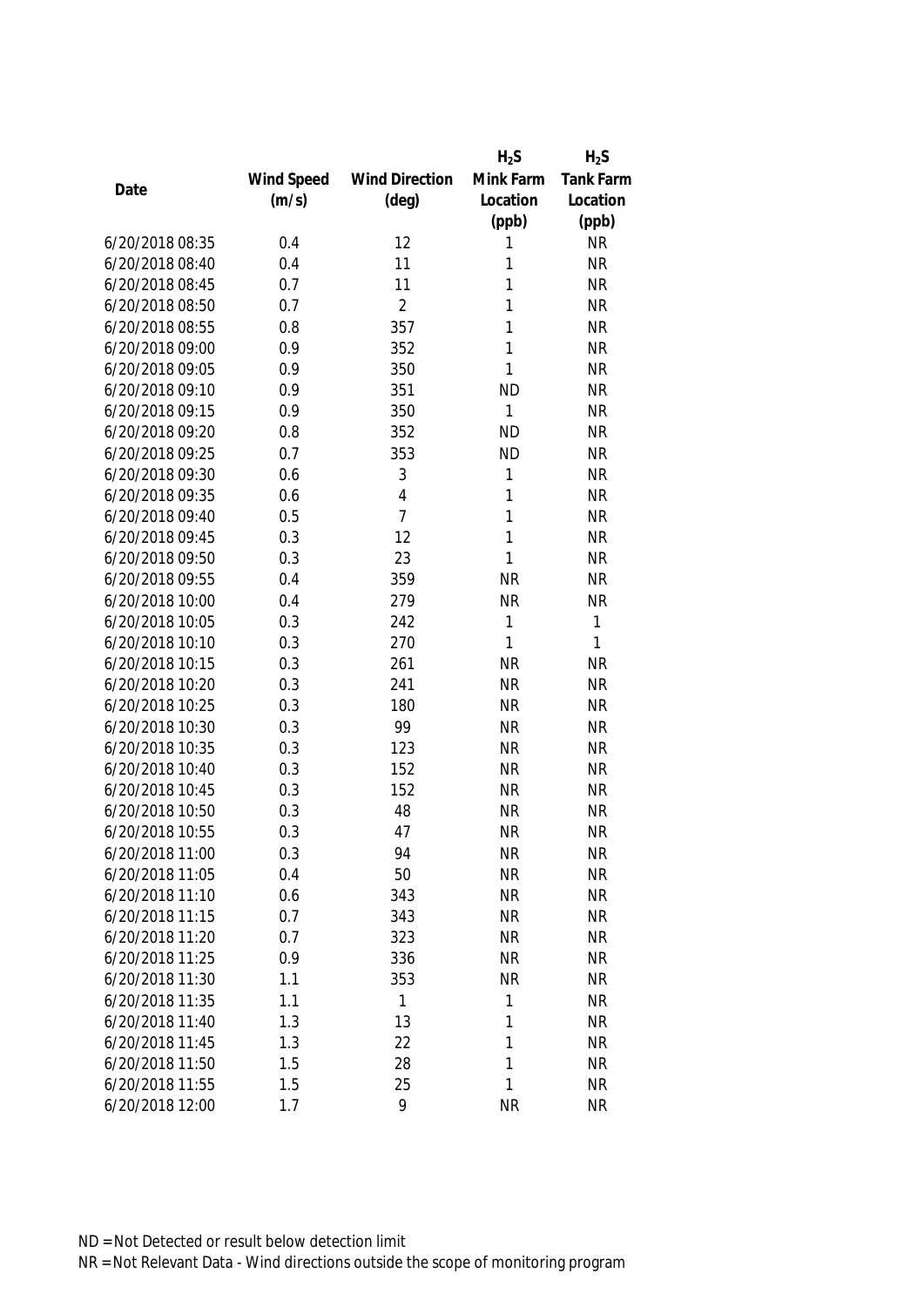|                 |            |                       | $H_2S$    | $H_2S$           |
|-----------------|------------|-----------------------|-----------|------------------|
|                 | Wind Speed | <b>Wind Direction</b> | Mink Farm | <b>Tank Farm</b> |
| Date            | (m/s)      | $(\text{deg})$        | Location  | Location         |
|                 |            |                       | (ppb)     | (ppb)            |
| 6/20/2018 12:05 | 1.5        | 10                    | <b>NR</b> | <b>NR</b>        |
| 6/20/2018 12:10 | 1.5        | 5                     | <b>NR</b> | <b>NR</b>        |
| 6/20/2018 12:15 | 1.5        | 357                   | 1         | <b>NR</b>        |
| 6/20/2018 12:20 | 1.4        | 355                   | 1         | <b>NR</b>        |
| 6/20/2018 12:25 | 1.3        | $\overline{4}$        | <b>ND</b> | <b>NR</b>        |
| 6/20/2018 12:30 | 1.2        | 17                    | <b>ND</b> | <b>NR</b>        |
| 6/20/2018 12:35 | 1.3        | 17                    | <b>ND</b> | <b>NR</b>        |
| 6/20/2018 12:40 | 1.4        | 11                    | <b>ND</b> | <b>NR</b>        |
| 6/20/2018 12:45 | 1.2        | 12                    | <b>ND</b> | <b>NR</b>        |
| 6/20/2018 12:50 | 1.2        | 18                    | <b>ND</b> | <b>NR</b>        |
| 6/20/2018 12:55 | 1.3        | 16                    | <b>ND</b> | <b>NR</b>        |
| 6/20/2018 13:00 | 1.3        | 25                    | <b>ND</b> | <b>NR</b>        |
| 6/20/2018 13:05 | 1.3        | 31                    | <b>ND</b> | <b>NR</b>        |
| 6/20/2018 13:10 | 1.2        | 40                    | <b>ND</b> | <b>NR</b>        |
| 6/20/2018 13:15 | 1.3        | 51                    | <b>NR</b> | <b>NR</b>        |
| 6/20/2018 13:20 | 1.1        | 58                    | <b>NR</b> | <b>NR</b>        |
| 6/20/2018 13:25 | 1.0        | 71                    | <b>NR</b> | <b>NR</b>        |
| 6/20/2018 13:30 | 0.9        | 71                    | <b>NR</b> | <b>NR</b>        |
| 6/20/2018 13:35 | 0.9        | 64                    | <b>NR</b> | <b>NR</b>        |
| 6/20/2018 13:40 | 1.0        | 60                    | <b>NR</b> | <b>NR</b>        |
| 6/20/2018 13:45 | 1.0        | 56                    | <b>NR</b> | <b>NR</b>        |
| 6/20/2018 13:50 | 1.0        | 51                    | <b>NR</b> | <b>NR</b>        |
| 6/20/2018 13:55 | 1.0        | 48                    | <b>NR</b> | <b>NR</b>        |
| 6/20/2018 14:00 | 1.0        | 44                    | <b>NR</b> | <b>NR</b>        |
| 6/20/2018 14:05 | 0.9        | 50                    | <b>NR</b> | <b>NR</b>        |
| 6/20/2018 14:10 | 1.0        | 50                    | <b>NR</b> | <b>NR</b>        |
| 6/20/2018 14:15 | 1.0        | 45                    | <b>NR</b> | <b>NR</b>        |
| 6/20/2018 14:20 | 1.0        | 52                    | <b>NR</b> | <b>NR</b>        |
| 6/20/2018 14:25 | 1.2        | 60                    | <b>NR</b> | <b>NR</b>        |
| 6/20/2018 14:30 | 1.1        | 72                    | <b>NR</b> | <b>NR</b>        |
| 6/20/2018 14:35 | 1.3        | 90                    | <b>NR</b> | <b>NR</b>        |
| 6/20/2018 14:40 | 1.1        | 109                   | <b>NR</b> | <b>NR</b>        |
| 6/20/2018 14:45 | 1.3        | 106                   | <b>NR</b> | <b>NR</b>        |
| 6/20/2018 14:50 | 1.2        | 103                   | <b>NR</b> | <b>NR</b>        |
| 6/20/2018 14:55 | 1.2        | 85                    | <b>NR</b> | <b>NR</b>        |
| 6/20/2018 15:00 | 1.3        | 76                    | <b>NR</b> | <b>NR</b>        |
| 6/20/2018 15:05 | 1.2        | 60                    | <b>NR</b> | <b>NR</b>        |
| 6/20/2018 15:10 | 1.3        | 57                    | <b>NR</b> | <b>NR</b>        |
| 6/20/2018 15:15 | 1.2        | 60                    | <b>NR</b> | <b>NR</b>        |
| 6/20/2018 15:20 | 1.3        | 65                    | <b>NR</b> | <b>NR</b>        |
| 6/20/2018 15:25 | 1.4        | 69                    | <b>NR</b> | <b>NR</b>        |
|                 |            |                       |           |                  |
| 6/20/2018 15:30 | 1.5        | 64                    | <b>NR</b> | <b>NR</b>        |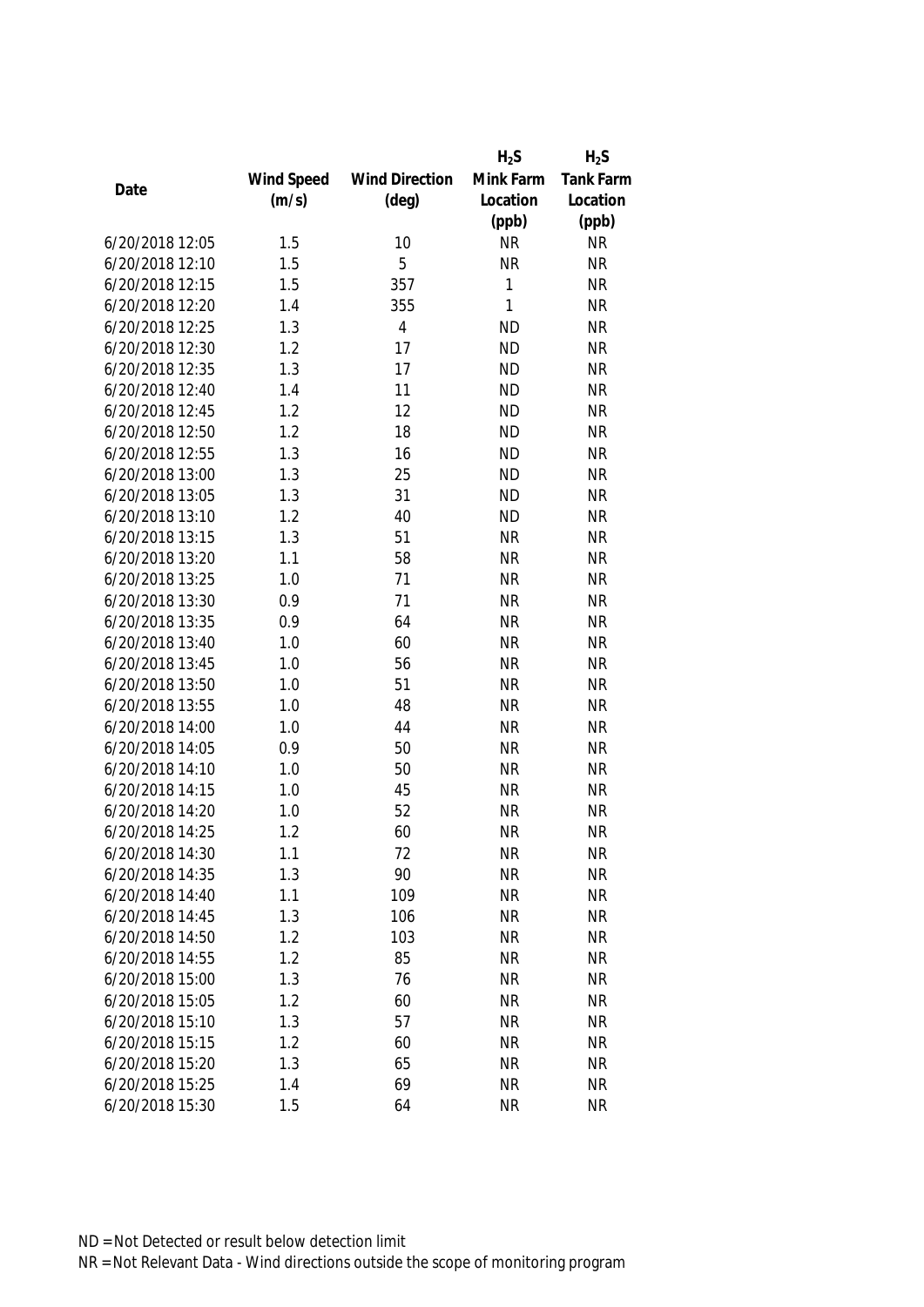|                 |            |                       | $H_2S$    | $H_2S$           |
|-----------------|------------|-----------------------|-----------|------------------|
|                 | Wind Speed | <b>Wind Direction</b> | Mink Farm | <b>Tank Farm</b> |
| Date            | (m/s)      | $(\text{deg})$        | Location  | Location         |
|                 |            |                       | (ppb)     | (ppb)            |
| 6/20/2018 15:35 | 1.7        | 61                    | <b>NR</b> | <b>NR</b>        |
| 6/20/2018 15:40 | 1.8        | 53                    | <b>NR</b> | <b>NR</b>        |
| 6/20/2018 15:45 | 2.0        | 51                    | <b>NR</b> | <b>NR</b>        |
| 6/20/2018 15:50 | 2.0        | 45                    | <b>NR</b> | <b>NR</b>        |
| 6/20/2018 15:55 | 2.0        | 42                    | <b>NR</b> | <b>NR</b>        |
| 6/20/2018 16:00 | 2.0        | 43                    | <b>NR</b> | <b>NR</b>        |
| 6/20/2018 16:05 | 1.9        | 44                    | <b>NR</b> | <b>NR</b>        |
| 6/20/2018 16:10 | 1.8        | 47                    | <b>NR</b> | <b>NR</b>        |
| 6/20/2018 16:15 | 1.8        | 47                    | <b>NR</b> | <b>NR</b>        |
| 6/20/2018 16:20 | 1.9        | 51                    | <b>NR</b> | <b>NR</b>        |
| 6/20/2018 16:25 | 2.0        | 61                    | <b>NR</b> | <b>NR</b>        |
| 6/20/2018 16:30 | 2.2        | 71                    | <b>NR</b> | <b>NR</b>        |
| 6/20/2018 16:35 | 2.3        | 80                    | <b>NR</b> | <b>NR</b>        |
| 6/20/2018 16:40 | 2.4        | 82                    | <b>NR</b> | <b>NR</b>        |
| 6/20/2018 16:45 | 2.5        | 83                    | <b>NR</b> | <b>NR</b>        |
| 6/20/2018 16:50 | 2.5        | 86                    | <b>NR</b> | <b>NR</b>        |
| 6/20/2018 16:55 | 2.4        | 83                    | <b>NR</b> | <b>NR</b>        |
| 6/20/2018 17:00 | 2.3        | 80                    | <b>NR</b> | <b>NR</b>        |
| 6/20/2018 17:05 | 2.3        | 75                    | <b>NR</b> | <b>NR</b>        |
| 6/20/2018 17:10 | 2.4        | 77                    | <b>NR</b> | <b>NR</b>        |
| 6/20/2018 17:15 | 2.4        | 76                    | <b>NR</b> | <b>NR</b>        |
| 6/20/2018 17:20 | 2.6        | 68                    | <b>NR</b> | <b>NR</b>        |
| 6/20/2018 17:25 | 2.7        | 63                    | <b>NR</b> | <b>NR</b>        |
| 6/20/2018 17:30 | 2.9        | 60                    | <b>NR</b> | <b>NR</b>        |
| 6/20/2018 17:35 | 2.8        | 64                    | <b>NR</b> | <b>NR</b>        |
| 6/20/2018 17:40 | 2.8        | 60                    | <b>NR</b> | <b>NR</b>        |
| 6/20/2018 17:45 | 2.8        | 62                    | <b>NR</b> | <b>NR</b>        |
| 6/20/2018 17:50 | 2.8        | 62                    | <b>NR</b> | <b>NR</b>        |
| 6/20/2018 17:55 | 2.6        | 60                    | <b>NR</b> | <b>NR</b>        |
| 6/20/2018 18:00 | 2.6        | 57                    | <b>NR</b> | <b>NR</b>        |
| 6/20/2018 18:05 | 2.7        | 50                    | <b>NR</b> | <b>NR</b>        |
| 6/20/2018 18:10 | 2.7        | 51                    | <b>NR</b> | <b>NR</b>        |
| 6/20/2018 18:15 | 2.8        | 47                    | <b>NR</b> | <b>NR</b>        |
| 6/20/2018 18:20 | 2.8        | 46                    | <b>NR</b> | <b>NR</b>        |
| 6/20/2018 18:25 | 2.8        | 45                    | <b>NR</b> | <b>NR</b>        |
| 6/20/2018 18:30 | 2.9        | 43                    | <b>NR</b> | <b>NR</b>        |
| 6/20/2018 18:35 | 2.9        | 42                    | <b>NR</b> | <b>NR</b>        |
| 6/20/2018 18:40 | 2.8        | 39                    | 1         | <b>NR</b>        |
| 6/20/2018 18:45 | 2.7        | 40                    | 1         | <b>NR</b>        |
| 6/20/2018 18:50 | 2.5        | 41                    | <b>NR</b> | <b>NR</b>        |
|                 |            |                       |           |                  |
| 6/20/2018 18:55 | 2.5        | 43                    | <b>NR</b> | <b>NR</b>        |
| 6/20/2018 19:00 | 2.3        | 46                    | <b>NR</b> | <b>NR</b>        |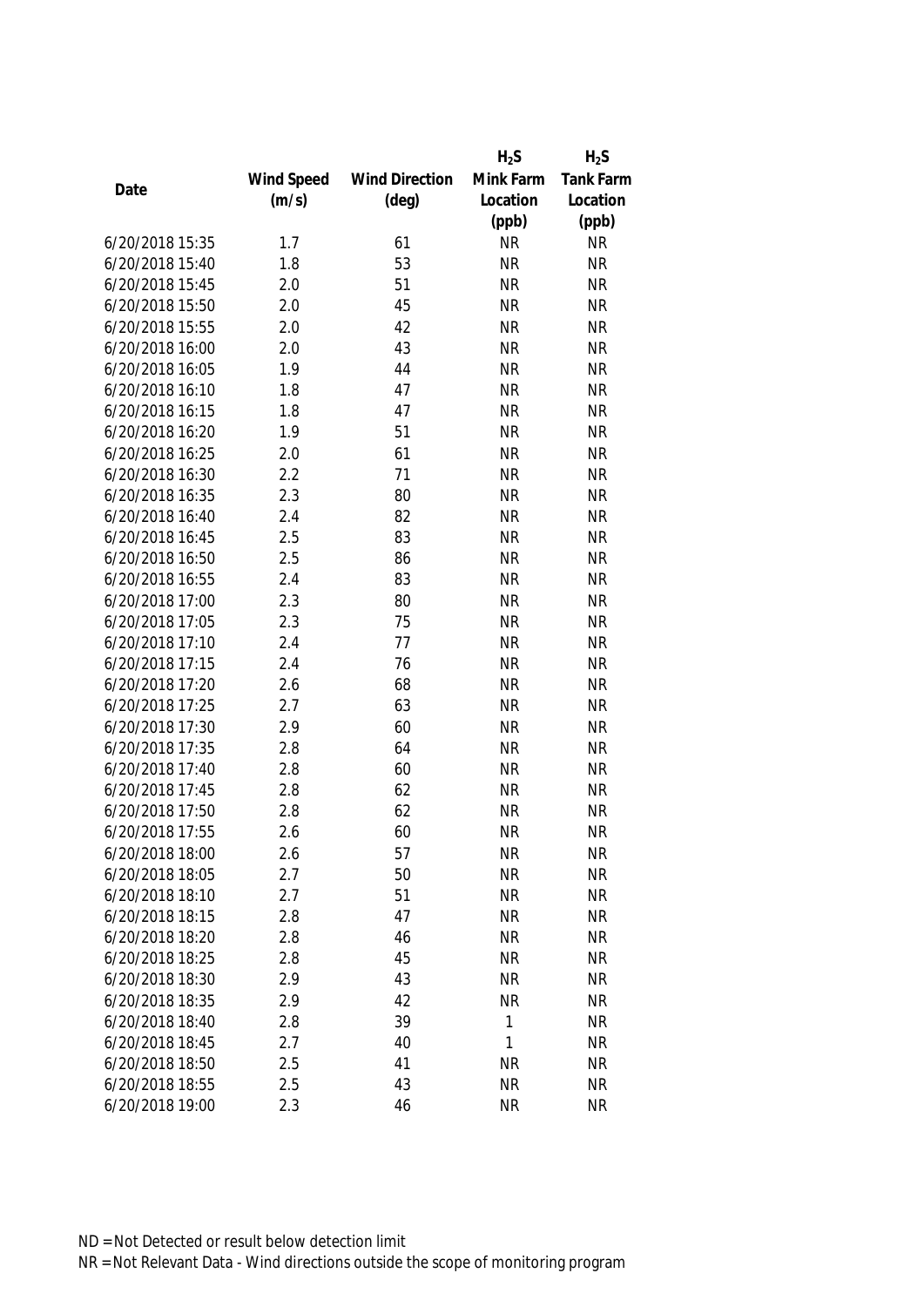|                 |            |                       | $H_2S$    | $H_2S$           |
|-----------------|------------|-----------------------|-----------|------------------|
|                 | Wind Speed | <b>Wind Direction</b> | Mink Farm | <b>Tank Farm</b> |
| Date            | (m/s)      | $(\text{deg})$        | Location  | Location         |
|                 |            |                       | (ppb)     | (ppb)            |
| 6/20/2018 19:05 | 2.1        | 53                    | <b>NR</b> | <b>NR</b>        |
| 6/20/2018 19:10 | 2.1        | 56                    | <b>NR</b> | <b>NR</b>        |
| 6/20/2018 19:15 | 2.1        | 60                    | <b>NR</b> | <b>NR</b>        |
| 6/20/2018 19:20 | 2.1        | 61                    | <b>NR</b> | <b>NR</b>        |
| 6/20/2018 19:25 | 2.0        | 60                    | <b>NR</b> | <b>NR</b>        |
| 6/20/2018 19:30 | 2.1        | 57                    | <b>NR</b> | <b>NR</b>        |
| 6/20/2018 19:35 | 2.2        | 51                    | <b>NR</b> | <b>NR</b>        |
| 6/20/2018 19:40 | 2.4        | 47                    | <b>NR</b> | <b>NR</b>        |
| 6/20/2018 19:45 | 2.7        | 44                    | <b>NR</b> | <b>NR</b>        |
| 6/20/2018 19:50 | 2.9        | 44                    | <b>NR</b> | <b>NR</b>        |
| 6/20/2018 19:55 | 3.1        | 41                    | <b>NR</b> | <b>NR</b>        |
| 6/20/2018 20:00 | 3.4        | 43                    | <b>NR</b> | <b>NR</b>        |
| 6/20/2018 20:05 | 3.6        | 43                    | <b>NR</b> | <b>NR</b>        |
| 6/20/2018 20:10 | 3.6        | 44                    | <b>NR</b> | <b>NR</b>        |
| 6/20/2018 20:15 | 3.6        | 45                    | <b>NR</b> | <b>NR</b>        |
| 6/20/2018 20:20 | 3.7        | 45                    | <b>NR</b> | <b>NR</b>        |
| 6/20/2018 20:25 | 3.6        | 47                    | <b>NR</b> | <b>NR</b>        |
| 6/20/2018 20:30 | 3.5        | 47                    | <b>NR</b> | <b>NR</b>        |
| 6/20/2018 20:35 | 3.3        | 49                    | <b>NR</b> | <b>NR</b>        |
| 6/20/2018 20:40 | 3.1        | 49                    | <b>NR</b> | <b>NR</b>        |
| 6/20/2018 20:45 | 3.0        | 51                    | <b>NR</b> | <b>NR</b>        |
| 6/20/2018 20:50 | 2.8        | 52                    | <b>NR</b> | <b>NR</b>        |
| 6/20/2018 20:55 | 2.6        | 52                    | <b>NR</b> | <b>NR</b>        |
| 6/20/2018 21:00 | 2.5        | 52                    | <b>NR</b> | <b>NR</b>        |
| 6/20/2018 21:05 | 2.7        | 51                    | <b>NR</b> | <b>NR</b>        |
| 6/20/2018 21:10 | 2.8        | 51                    | <b>NR</b> | <b>NR</b>        |
| 6/20/2018 21:15 | 2.8        | 50                    | <b>NR</b> | <b>NR</b>        |
| 6/20/2018 21:20 | 2.9        | 51                    | <b>NR</b> | <b>NR</b>        |
| 6/20/2018 21:25 | 3.0        | 52                    | <b>NR</b> | <b>NR</b>        |
| 6/20/2018 21:30 | 3.0        | 54                    | <b>NR</b> | <b>NR</b>        |
| 6/20/2018 21:35 | 3.0        | 55                    | <b>NR</b> | <b>NR</b>        |
| 6/20/2018 21:40 | 2.9        | 55                    | <b>NR</b> | <b>NR</b>        |
| 6/20/2018 21:45 | 3.0        | 57                    | <b>NR</b> | <b>NR</b>        |
| 6/20/2018 21:50 | 3.0        | 55                    | <b>NR</b> | <b>NR</b>        |
| 6/20/2018 21:55 | 3.0        | 55                    | <b>NR</b> | <b>NR</b>        |
| 6/20/2018 22:00 | 3.0        | 54                    | <b>NR</b> | <b>NR</b>        |
| 6/20/2018 22:05 | 2.9        | 55                    | <b>NR</b> | <b>NR</b>        |
| 6/20/2018 22:10 | 2.8        | 56                    | <b>NR</b> | <b>NR</b>        |
| 6/20/2018 22:15 | 2.7        | 56                    | <b>NR</b> | <b>NR</b>        |
| 6/20/2018 22:20 | 2.5        | 56                    | <b>NR</b> | <b>NR</b>        |
| 6/20/2018 22:25 | 2.2        | 58                    | <b>NR</b> | <b>NR</b>        |
| 6/20/2018 22:30 | 2.2        | 59                    | <b>NR</b> | <b>NR</b>        |
|                 |            |                       |           |                  |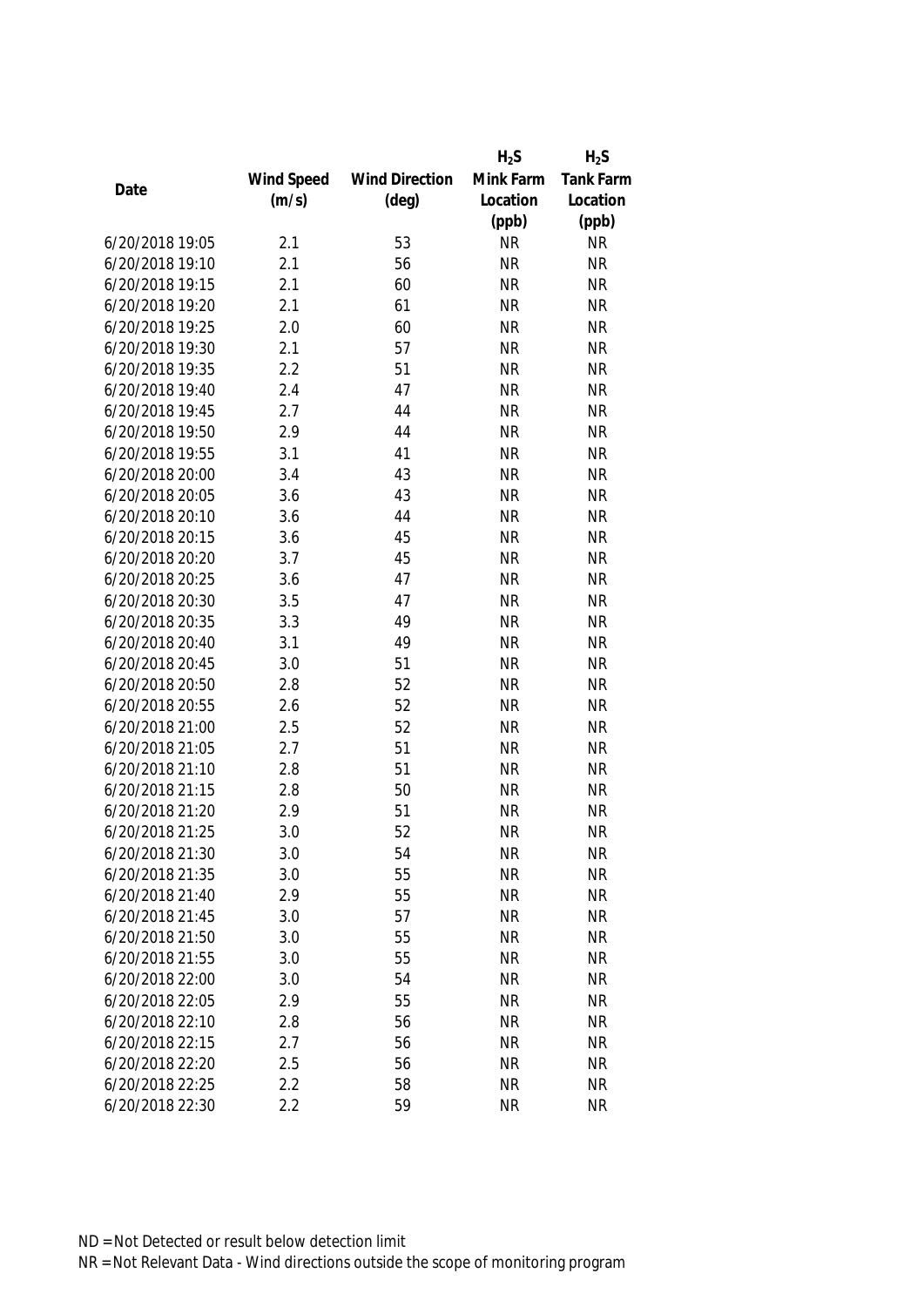|                 |            |                       | $H_2S$    | $H_2S$           |
|-----------------|------------|-----------------------|-----------|------------------|
|                 | Wind Speed | <b>Wind Direction</b> | Mink Farm | <b>Tank Farm</b> |
| Date            | (m/s)      | $(\text{deg})$        | Location  | Location         |
|                 |            |                       | (ppb)     | (ppb)            |
| 6/20/2018 22:35 | 2.3        | 60                    | <b>NR</b> | <b>NR</b>        |
| 6/20/2018 22:40 | 2.4        | 62                    | <b>NR</b> | <b>NR</b>        |
| 6/20/2018 22:45 | 2.4        | 62                    | <b>NR</b> | <b>NR</b>        |
| 6/20/2018 22:50 | 2.5        | 66                    | <b>NR</b> | <b>NR</b>        |
| 6/20/2018 22:55 | 2.6        | 69                    | <b>NR</b> | <b>NR</b>        |
| 6/20/2018 23:00 | 2.5        | 69                    | <b>NR</b> | <b>NR</b>        |
| 6/20/2018 23:05 | 2.3        | 72                    | <b>NR</b> | <b>NR</b>        |
| 6/20/2018 23:10 | 2.1        | 68                    | <b>NR</b> | <b>NR</b>        |
| 6/20/2018 23:15 | 2.1        | 54                    | <b>NR</b> | <b>NR</b>        |
| 6/20/2018 23:20 | 2.0        | 34                    | <b>NR</b> | <b>NR</b>        |
| 6/20/2018 23:25 | 2.0        | 32                    | <b>NR</b> | <b>NR</b>        |
| 6/20/2018 23:30 | 1.9        | 30                    | <b>NR</b> | <b>NR</b>        |
| 6/20/2018 23:35 | 1.9        | 27                    | <b>NR</b> | <b>NR</b>        |
| 6/20/2018 23:40 | 1.7        | 30                    | <b>NR</b> | <b>NR</b>        |
| 6/20/2018 23:45 | 1.5        | 47                    | <b>NR</b> | <b>NR</b>        |
| 6/20/2018 23:50 | 1.7        | 98                    | <b>NR</b> | <b>NR</b>        |
| 6/20/2018 23:55 | 2.0        | 195                   | <b>NR</b> | <b>NR</b>        |
| 6/20/2018 24:00 | 2.1        | 213                   | <b>NR</b> | <b>NR</b>        |
| 6/21/2018 00:05 | 2.2        | 219                   | <b>NR</b> | 1                |
| 6/21/2018 00:10 | 2.4        | 219                   | <b>NR</b> | 1                |
| 6/21/2018 00:15 | 2.5        | 214                   | <b>NR</b> | 1                |
| 6/21/2018 00:20 | 2.2        | 212                   | <b>NR</b> | 1                |
| 6/21/2018 00:25 | 1.9        | 208                   | <b>NR</b> | 1                |
| 6/21/2018 00:30 | 1.5        | 200                   | <b>NR</b> | 1                |
| 6/21/2018 00:35 | 1.5        | 182                   | <b>NR</b> | <b>NR</b>        |
| 6/21/2018 00:40 | 1.4        | 160                   | <b>NR</b> | <b>NR</b>        |
| 6/21/2018 00:45 | 1.3        | 137                   | <b>NR</b> | <b>NR</b>        |
| 6/21/2018 00:50 | 1.2        | 110                   | <b>NR</b> | <b>NR</b>        |
| 6/21/2018 00:55 | 1.1        | 89                    | <b>NR</b> | <b>NR</b>        |
| 6/21/2018 01:00 | 1.3        | 85                    | <b>NR</b> | <b>NR</b>        |
| 6/21/2018 01:05 | 1.3        | 87                    | <b>NR</b> | <b>NR</b>        |
| 6/21/2018 01:10 | 1.4        | 77                    | <b>NR</b> | <b>NR</b>        |
| 6/21/2018 01:15 | 1.5        | 72                    | <b>NR</b> | <b>NR</b>        |
| 6/21/2018 01:20 | 1.7        | 68                    | <b>NR</b> | <b>NR</b>        |
| 6/21/2018 01:25 | 2.0        | 63                    | <b>NR</b> | <b>NR</b>        |
| 6/21/2018 01:30 | 2.2        | 58                    | <b>NR</b> | <b>NR</b>        |
| 6/21/2018 01:35 | 2.3        | 54                    | <b>NR</b> | <b>NR</b>        |
| 6/21/2018 01:40 | 2.3        | 54                    | <b>NR</b> | <b>NR</b>        |
| 6/21/2018 01:45 | 2.3        | 56                    | <b>NR</b> | <b>NR</b>        |
| 6/21/2018 01:50 | 2.1        | 63                    | <b>NR</b> | <b>NR</b>        |
| 6/21/2018 01:55 | 2.0        | 69                    | <b>NR</b> | <b>NR</b>        |
| 6/21/2018 02:00 | 1.7        | 74                    | <b>NR</b> | <b>NR</b>        |
|                 |            |                       |           |                  |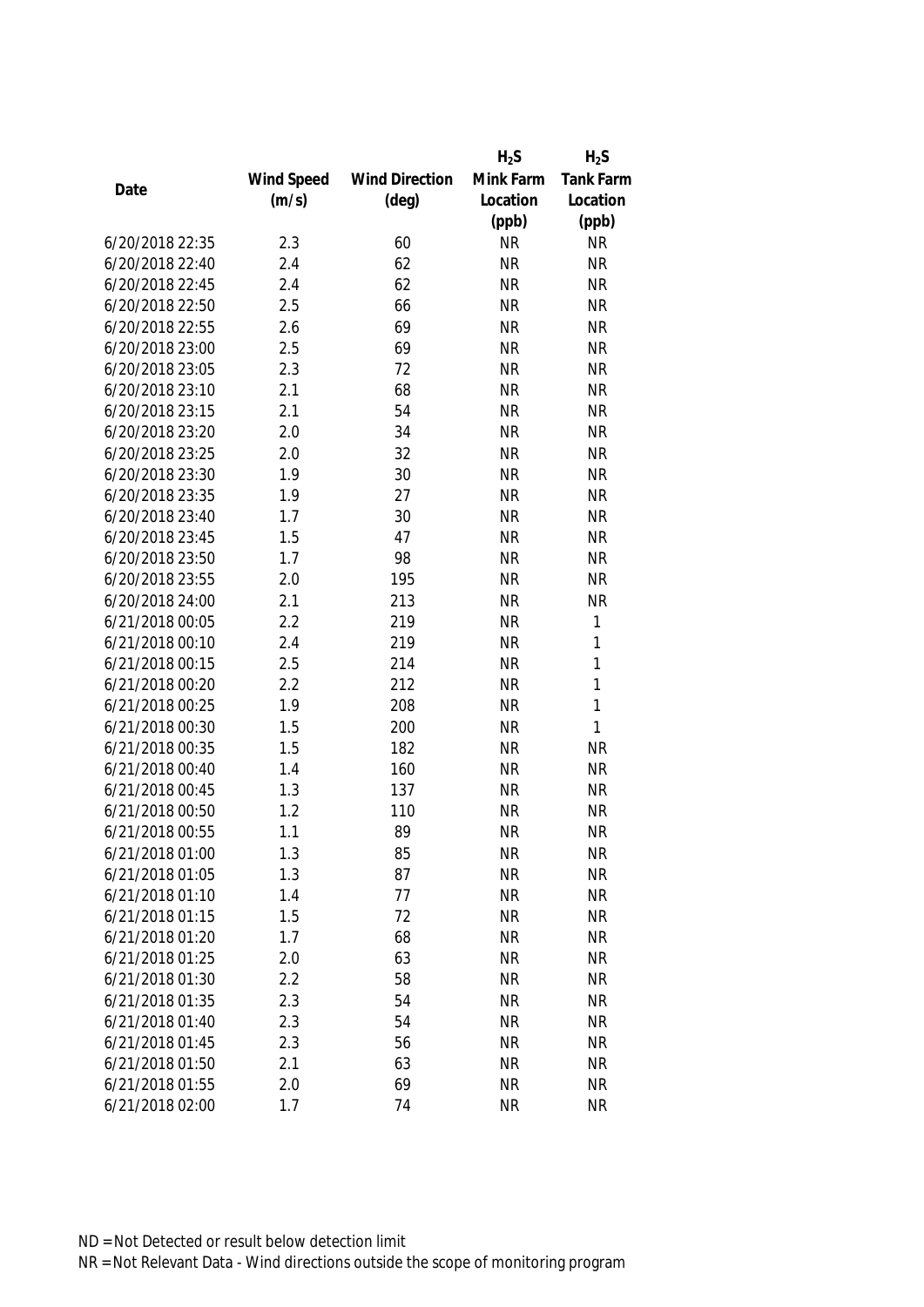|                 |            |                       | $H_2S$    | $H_2S$           |
|-----------------|------------|-----------------------|-----------|------------------|
|                 | Wind Speed | <b>Wind Direction</b> | Mink Farm | <b>Tank Farm</b> |
| Date            | (m/s)      | $(\text{deg})$        | Location  | Location         |
|                 |            |                       | (ppb)     | (ppb)            |
| 6/21/2018 02:05 | 1.7        | 78                    | <b>NR</b> | <b>NR</b>        |
| 6/21/2018 02:10 | 1.6        | 78                    | <b>NR</b> | <b>NR</b>        |
| 6/21/2018 02:15 | 1.7        | 75                    | <b>NR</b> | <b>NR</b>        |
| 6/21/2018 02:20 | 1.8        | 75                    | <b>NR</b> | <b>NR</b>        |
| 6/21/2018 02:25 | 1.8        | 75                    | <b>NR</b> | <b>NR</b>        |
| 6/21/2018 02:30 | 1.9        | 75                    | <b>NR</b> | <b>NR</b>        |
| 6/21/2018 02:35 | 2.0        | 75                    | <b>NR</b> | <b>NR</b>        |
| 6/21/2018 02:40 | 2.0        | 77                    | <b>NR</b> | <b>NR</b>        |
| 6/21/2018 02:45 | 2.0        | 78                    | <b>NR</b> | <b>NR</b>        |
| 6/21/2018 02:50 | 2.0        | 77                    | <b>NR</b> | <b>NR</b>        |
| 6/21/2018 02:55 | 2.0        | 80                    | <b>NR</b> | <b>NR</b>        |
| 6/21/2018 03:00 | 2.1        | 82                    | <b>NR</b> | <b>NR</b>        |
| 6/21/2018 03:05 | 2.2        | 86                    | <b>NR</b> | <b>NR</b>        |
| 6/21/2018 03:10 | 2.2        | 90                    | <b>NR</b> | <b>NR</b>        |
| 6/21/2018 03:15 | 2.2        | 93                    | <b>NR</b> | <b>NR</b>        |
| 6/21/2018 03:20 | 2.1        | 94                    | <b>NR</b> | <b>NR</b>        |
| 6/21/2018 03:25 | 1.9        | 93                    | <b>NR</b> | <b>NR</b>        |
| 6/21/2018 03:30 | 1.8        | 88                    | <b>NR</b> | <b>NR</b>        |
| 6/21/2018 03:35 | 1.7        | 78                    | <b>NR</b> | <b>NR</b>        |
| 6/21/2018 03:40 | 1.7        | 68                    | <b>NR</b> | <b>NR</b>        |
| 6/21/2018 03:45 | 1.7        | 59                    | <b>NR</b> | <b>NR</b>        |
| 6/21/2018 03:50 | 1.7        | 53                    | <b>NR</b> | <b>NR</b>        |
| 6/21/2018 03:55 | 1.7        | 53                    | <b>NR</b> | <b>NR</b>        |
| 6/21/2018 04:00 | 1.7        | 59                    | <b>NR</b> | <b>NR</b>        |
| 6/21/2018 04:05 | 1.7        | 63                    | <b>NR</b> | <b>NR</b>        |
| 6/21/2018 04:10 | 1.7        | 64                    | <b>NR</b> | <b>NR</b>        |
| 6/21/2018 04:15 | 1.7        | 64                    | <b>NR</b> | <b>NR</b>        |
| 6/21/2018 04:20 | 1.6        | 63                    | <b>NR</b> | <b>NR</b>        |
| 6/21/2018 04:25 | 1.8        | 58                    | <b>NR</b> | <b>NR</b>        |
| 6/21/2018 04:30 | 1.9        | 51                    | <b>NR</b> | <b>NR</b>        |
| 6/21/2018 04:35 | 2.0        | 47                    | <b>NR</b> | <b>NR</b>        |
| 6/21/2018 04:40 | 1.9        | 47                    | <b>NR</b> | <b>NR</b>        |
| 6/21/2018 04:45 | 1.9        | 46                    | <b>NR</b> | <b>NR</b>        |
| 6/21/2018 04:50 | 2.0        | 45                    | <b>NR</b> | <b>NR</b>        |
| 6/21/2018 04:55 | 2.0        | 44                    | <b>NR</b> | <b>NR</b>        |
| 6/21/2018 05:00 | 2.0        | 42                    | <b>NR</b> | <b>NR</b>        |
| 6/21/2018 05:05 | 2.0        | 43                    | <b>NR</b> | <b>NR</b>        |
| 6/21/2018 05:10 | 1.9        | 42                    | <b>NR</b> | <b>NR</b>        |
| 6/21/2018 05:15 | 1.8        | 43                    | <b>NR</b> | <b>NR</b>        |
| 6/21/2018 05:20 | 1.7        | 47                    | <b>NR</b> | <b>NR</b>        |
|                 |            |                       |           |                  |
| 6/21/2018 05:25 | 1.4        | 51                    | <b>NR</b> | <b>NR</b>        |
| 6/21/2018 05:30 | 1.3        | 57                    | <b>NR</b> | <b>NR</b>        |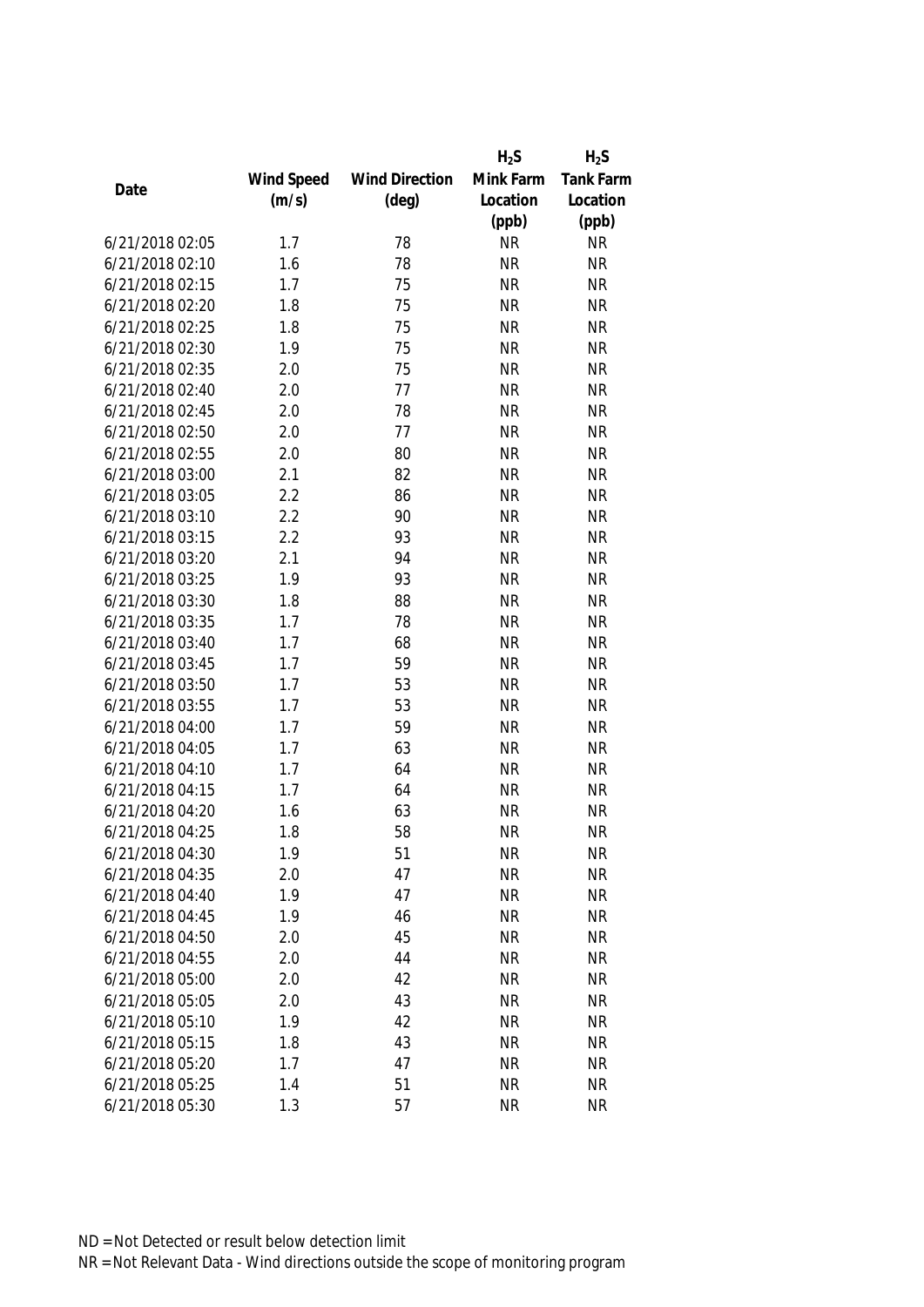|                 |            |                       | $H_2S$    | $H_2S$           |
|-----------------|------------|-----------------------|-----------|------------------|
|                 | Wind Speed | <b>Wind Direction</b> | Mink Farm | <b>Tank Farm</b> |
| Date            | (m/s)      | $(\text{deg})$        | Location  | Location         |
|                 |            |                       | (ppb)     | (ppb)            |
| 6/21/2018 05:35 | 1.3        | 63                    | <b>NR</b> | <b>NR</b>        |
| 6/21/2018 05:40 | 1.3        | 69                    | <b>NR</b> | <b>NR</b>        |
| 6/21/2018 05:45 | 1.4        | 73                    | <b>NR</b> | <b>NR</b>        |
| 6/21/2018 05:50 | 1.4        | 74                    | <b>NR</b> | <b>NR</b>        |
| 6/21/2018 05:55 | 1.5        | 74                    | <b>NR</b> | <b>NR</b>        |
| 6/21/2018 06:00 | 1.6        | 75                    | <b>NR</b> | <b>NR</b>        |
| 6/21/2018 06:05 | 1.6        | 78                    | <b>NR</b> | <b>NR</b>        |
| 6/21/2018 06:10 | 1.6        | 79                    | <b>NR</b> | <b>NR</b>        |
| 6/21/2018 06:15 | 1.6        | 78                    | <b>NR</b> | <b>NR</b>        |
| 6/21/2018 06:20 | 1.8        | 81                    | <b>NR</b> | <b>NR</b>        |
| 6/21/2018 06:25 | 1.8        | 86                    | <b>NR</b> | <b>NR</b>        |
| 6/21/2018 06:30 | 1.8        | 90                    | <b>NR</b> | <b>NR</b>        |
| 6/21/2018 06:35 | 1.9        | 93                    | <b>NR</b> | <b>NR</b>        |
| 6/21/2018 06:40 | 1.9        | 94                    | <b>NR</b> | <b>NR</b>        |
| 6/21/2018 06:45 | 1.9        | 92                    | <b>NR</b> | <b>NR</b>        |
| 6/21/2018 06:50 | 1.8        | 90                    | <b>NR</b> | <b>NR</b>        |
| 6/21/2018 06:55 | 1.7        | 82                    | <b>NR</b> | <b>NR</b>        |
| 6/21/2018 07:00 | 1.7        | 77                    | <b>NR</b> | <b>NR</b>        |
| 6/21/2018 07:05 | 1.5        | 73                    | <b>NR</b> | <b>NR</b>        |
| 6/21/2018 07:10 | 1.5        | 72                    | <b>NR</b> | <b>NR</b>        |
| 6/21/2018 07:15 | 1.6        | 76                    | <b>NR</b> | <b>NR</b>        |
| 6/21/2018 07:20 | 1.6        | 74                    | <b>NR</b> | <b>NR</b>        |
| 6/21/2018 07:25 | 1.5        | 77                    | <b>NR</b> | <b>NR</b>        |
| 6/21/2018 07:30 | 1.4        | 76                    | <b>NR</b> | <b>NR</b>        |
| 6/21/2018 07:35 | 1.4        | 72                    | <b>NR</b> | <b>NR</b>        |
| 6/21/2018 07:40 | 1.4        | 70                    | <b>NR</b> | <b>NR</b>        |
| 6/21/2018 07:45 | 1.3        | 66                    | <b>NR</b> | <b>NR</b>        |
| 6/21/2018 07:50 | 1.4        | 63                    | <b>NR</b> | <b>NR</b>        |
| 6/21/2018 07:55 | 1.5        | 62                    | <b>NR</b> | <b>NR</b>        |
| 6/21/2018 08:00 | 1.6        | 62                    | <b>NR</b> | <b>NR</b>        |
| 6/21/2018 08:05 | 1.6        | 61                    | <b>NR</b> | <b>NR</b>        |
| 6/21/2018 08:10 | 1.5        | 60                    | <b>NR</b> | <b>NR</b>        |
| 6/21/2018 08:15 | 1.4        | 61                    | <b>NR</b> | <b>NR</b>        |
| 6/21/2018 08:20 | 1.3        | 63                    | <b>NR</b> | <b>NR</b>        |
| 6/21/2018 08:25 | 1.3        | 65                    | <b>NR</b> | <b>NR</b>        |
| 6/21/2018 08:30 | 1.2        | 66                    | <b>NR</b> | <b>NR</b>        |
| 6/21/2018 08:35 | 1.2        | 64                    | <b>NR</b> | <b>NR</b>        |
| 6/21/2018 08:40 | 1.3        | 61                    | <b>NR</b> | <b>NR</b>        |
| 6/21/2018 08:45 | 1.4        | 57                    | <b>NR</b> | <b>NR</b>        |
| 6/21/2018 08:50 | 1.5        | 53                    | <b>NR</b> | <b>NR</b>        |
| 6/21/2018 08:55 | 1.7        | 49                    | <b>NR</b> | <b>NR</b>        |
| 6/21/2018 09:00 | 1.8        | 45                    | <b>NR</b> | <b>NR</b>        |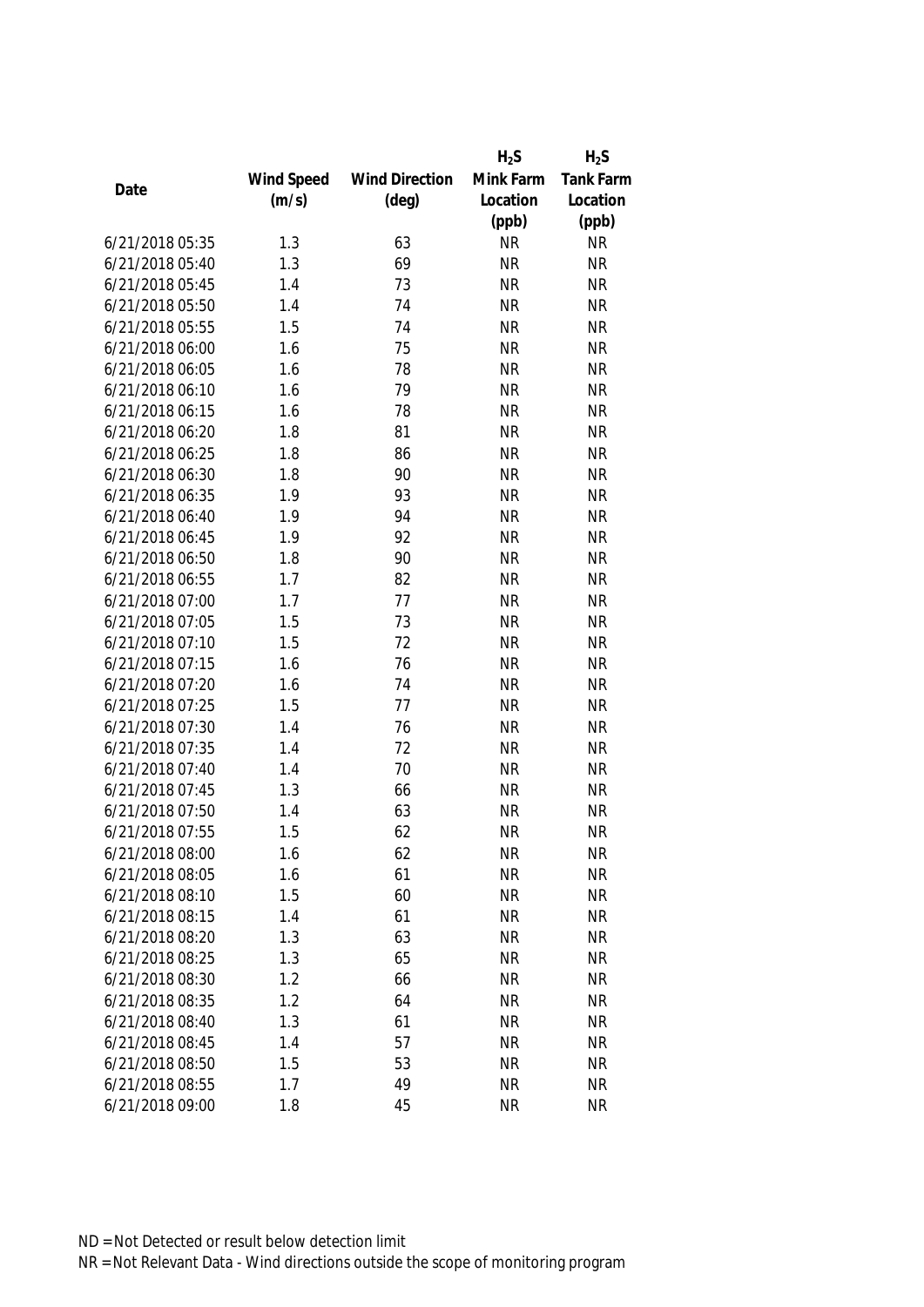|                 |            |                       | $H_2S$    | $H_2S$           |
|-----------------|------------|-----------------------|-----------|------------------|
|                 | Wind Speed | <b>Wind Direction</b> | Mink Farm | <b>Tank Farm</b> |
| Date            | (m/s)      | $(\text{deg})$        | Location  | Location         |
|                 |            |                       | (ppb)     | (ppb)            |
| 6/21/2018 09:05 | 1.9        | 45                    | <b>NR</b> | <b>NR</b>        |
| 6/21/2018 09:10 | 2.0        | 45                    | <b>NR</b> | <b>NR</b>        |
| 6/21/2018 09:15 | 1.9        | 47                    | <b>NR</b> | <b>NR</b>        |
| 6/21/2018 09:20 | 1.9        | 51                    | <b>NR</b> | <b>NR</b>        |
| 6/21/2018 09:25 | 1.8        | 54                    | <b>NR</b> | <b>NR</b>        |
| 6/21/2018 09:30 | 1.6        | 60                    | <b>NR</b> | <b>NR</b>        |
| 6/21/2018 09:35 | 1.5        | 61                    | <b>NR</b> | <b>NR</b>        |
| 6/21/2018 09:40 | 1.6        | 63                    | <b>NR</b> | <b>NR</b>        |
| 6/21/2018 09:45 | 1.6        | 64                    | <b>NR</b> | <b>NR</b>        |
| 6/21/2018 09:50 | 1.6        | 63                    | <b>NR</b> | <b>NR</b>        |
| 6/21/2018 09:55 | 1.6        | 66                    | <b>NR</b> | <b>NR</b>        |
| 6/21/2018 10:00 | 1.5        | 62                    | <b>NR</b> | <b>NR</b>        |
| 6/21/2018 10:05 | 1.5        | 63                    | <b>NR</b> | <b>NR</b>        |
| 6/21/2018 10:10 | 1.5        | 62                    | <b>NR</b> | <b>NR</b>        |
| 6/21/2018 10:15 | 1.5        | 59                    | <b>NR</b> | <b>NR</b>        |
| 6/21/2018 10:20 | 1.5        | 56                    | <b>NR</b> | <b>NR</b>        |
| 6/21/2018 10:25 | 1.6        | 53                    | <b>NR</b> | <b>NR</b>        |
| 6/21/2018 10:30 | 1.6        | 51                    | <b>NR</b> | <b>NR</b>        |
| 6/21/2018 10:35 | 1.6        | 51                    | <b>NR</b> | <b>NR</b>        |
| 6/21/2018 10:40 | 1.6        | 53                    | <b>NR</b> | <b>NR</b>        |
| 6/21/2018 10:45 | 1.5        | 56                    | <b>NR</b> | <b>NR</b>        |
| 6/21/2018 10:50 | 1.4        | 59                    | <b>NR</b> | <b>NR</b>        |
| 6/21/2018 10:55 | 1.5        | 63                    | <b>NR</b> | <b>NR</b>        |
| 6/21/2018 11:00 | 1.7        | 72                    | <b>NR</b> | <b>NR</b>        |
| 6/21/2018 11:05 | 1.7        | 77                    | <b>NR</b> | <b>NR</b>        |
| 6/21/2018 11:10 | 1.9        | 78                    | <b>NR</b> | <b>NR</b>        |
| 6/21/2018 11:15 | 1.9        | 78                    | <b>NR</b> | <b>NR</b>        |
| 6/21/2018 11:20 | 1.9        | 78                    | <b>NR</b> | <b>NR</b>        |
| 6/21/2018 11:25 | 1.8        | 76                    | <b>NR</b> | <b>NR</b>        |
| 6/21/2018 11:30 | 1.7        | 77                    | <b>NR</b> | <b>NR</b>        |
| 6/21/2018 11:35 | 1.7        | 76                    | <b>NR</b> | <b>NR</b>        |
| 6/21/2018 11:40 | 1.6        | 75                    | <b>NR</b> | <b>NR</b>        |
| 6/21/2018 11:45 | 1.6        | 77                    | <b>NR</b> | <b>NR</b>        |
| 6/21/2018 11:50 | 1.6        | 79                    | <b>NR</b> | <b>NR</b>        |
| 6/21/2018 11:55 | 1.6        | 79                    | <b>NR</b> | <b>NR</b>        |
| 6/21/2018 12:00 | 1.8        | 80                    | <b>NR</b> | <b>NR</b>        |
| 6/21/2018 12:05 | 1.8        | 83                    | <b>NR</b> | <b>NR</b>        |
| 6/21/2018 12:10 | 1.9        | 87                    | <b>NR</b> | <b>NR</b>        |
| 6/21/2018 12:15 | 2.0        | 89                    | <b>NR</b> | <b>NR</b>        |
| 6/21/2018 12:20 | 2.1        | 90                    | <b>NR</b> | <b>NR</b>        |
| 6/21/2018 12:25 | 2.4        | 93                    | <b>NR</b> | <b>NR</b>        |
|                 |            |                       |           |                  |
| 6/21/2018 12:30 | 2.3        | 93                    | <b>NR</b> | <b>NR</b>        |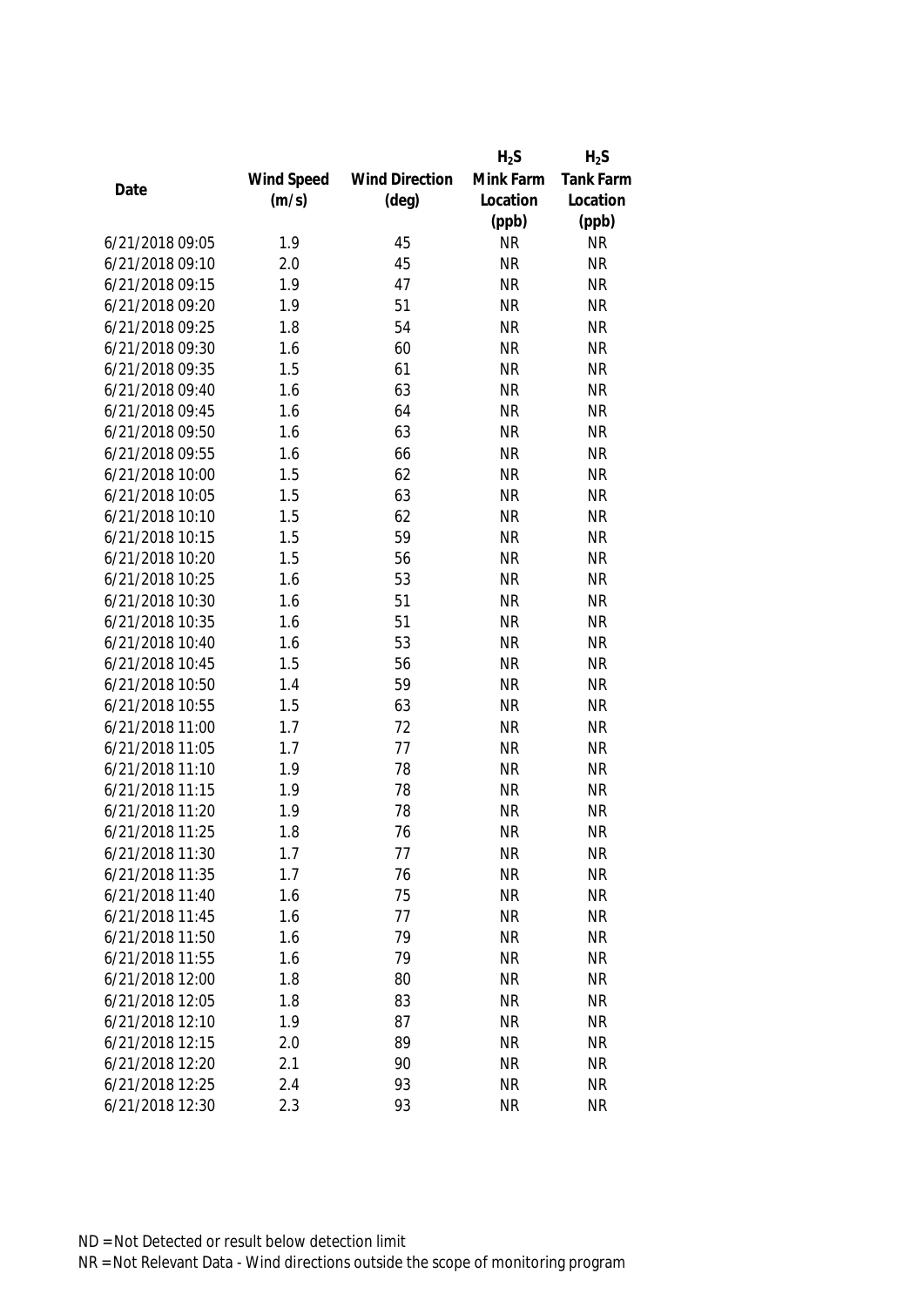|                 |            |                       | $H_2S$    | $H_2S$           |
|-----------------|------------|-----------------------|-----------|------------------|
|                 | Wind Speed | <b>Wind Direction</b> | Mink Farm | <b>Tank Farm</b> |
| Date            | (m/s)      | $(\text{deg})$        | Location  | Location         |
|                 |            |                       | (ppb)     | (ppb)            |
| 6/21/2018 12:35 | 2.5        | 90                    | <b>NR</b> | <b>NR</b>        |
| 6/21/2018 12:40 | 2.5        | 89                    | <b>NR</b> | <b>NR</b>        |
| 6/21/2018 12:45 | 2.6        | 89                    | <b>NR</b> | <b>NR</b>        |
| 6/21/2018 12:50 | 2.7        | 89                    | <b>NR</b> | <b>NR</b>        |
| 6/21/2018 12:55 | 2.5        | 87                    | <b>NR</b> | <b>NR</b>        |
| 6/21/2018 13:00 | 2.8        | 86                    | <b>NR</b> | <b>NR</b>        |
| 6/21/2018 13:05 | 2.8        | 86                    | <b>NR</b> | <b>NR</b>        |
| 6/21/2018 13:10 | 2.8        | 83                    | <b>NR</b> | <b>NR</b>        |
| 6/21/2018 13:15 | 2.9        | 79                    | <b>NR</b> | <b>NR</b>        |
| 6/21/2018 13:20 | 2.9        | 73                    | <b>NR</b> | <b>NR</b>        |
| 6/21/2018 13:25 | 3.0        | 73                    | <b>NR</b> | <b>NR</b>        |
| 6/21/2018 13:30 | 2.8        | 70                    | <b>NR</b> | <b>NR</b>        |
| 6/21/2018 13:35 | 2.7        | 65                    | <b>NR</b> | <b>NR</b>        |
| 6/21/2018 13:40 | 2.6        | 68                    | <b>NR</b> | <b>NR</b>        |
| 6/21/2018 13:45 | 2.4        | 74                    | <b>NR</b> | <b>NR</b>        |
| 6/21/2018 13:50 | 2.4        | 81                    | <b>NR</b> | <b>NR</b>        |
| 6/21/2018 13:55 | 2.4        | 84                    | <b>NR</b> | <b>NR</b>        |
| 6/21/2018 14:00 | 2.5        | 84                    | <b>NR</b> | <b>NR</b>        |
| 6/21/2018 14:05 | 2.6        | 85                    | <b>NR</b> | <b>NR</b>        |
| 6/21/2018 14:10 | 2.8        | 80                    | <b>NR</b> | <b>NR</b>        |
| 6/21/2018 14:15 | 2.9        | 79                    | <b>NR</b> | <b>NR</b>        |
| 6/21/2018 14:20 | 3.0        | 75                    | <b>NR</b> | <b>NR</b>        |
| 6/21/2018 14:25 | 3.1        | 70                    | <b>NR</b> | <b>NR</b>        |
| 6/21/2018 14:30 | 3.1        | 68                    | <b>NR</b> | <b>NR</b>        |
| 6/21/2018 14:35 | 3.0        | 70                    | <b>NR</b> | <b>NR</b>        |
| 6/21/2018 14:40 | 2.9        | 72                    | <b>NR</b> | <b>NR</b>        |
| 6/21/2018 14:45 | 2.8        | 67                    | <b>NR</b> | <b>NR</b>        |
| 6/21/2018 14:50 | 2.8        | 66                    | <b>NR</b> | <b>NR</b>        |
| 6/21/2018 14:55 | 2.8        | 69                    | <b>NR</b> | <b>NR</b>        |
| 6/21/2018 15:00 | 2.8        | 73                    | <b>NR</b> | NR               |
| 6/21/2018 15:05 | 2.8        | 75                    | <b>NR</b> | <b>NR</b>        |
| 6/21/2018 15:10 | 2.8        | 76                    | <b>NR</b> | <b>NR</b>        |
| 6/21/2018 15:15 | 2.7        | 79                    | <b>NR</b> | <b>NR</b>        |
| 6/21/2018 15:20 | 2.7        | 79                    | <b>NR</b> | <b>NR</b>        |
| 6/21/2018 15:25 | 2.6        | 80                    | <b>NR</b> | <b>NR</b>        |
| 6/21/2018 15:30 | 2.5        | 77                    | <b>NR</b> | <b>NR</b>        |
| 6/21/2018 15:35 | 2.5        | 73                    | <b>NR</b> | <b>NR</b>        |
| 6/21/2018 15:40 | 2.6        | 72                    | <b>NR</b> | <b>NR</b>        |
| 6/21/2018 15:45 | 2.6        | 71                    | <b>NR</b> | <b>NR</b>        |
| 6/21/2018 15:50 | 2.7        | 72                    | <b>NR</b> | <b>NR</b>        |
| 6/21/2018 15:55 | 2.7        | 67                    | <b>NR</b> | <b>NR</b>        |
| 6/21/2018 16:00 | 2.6        | 67                    | <b>NR</b> | <b>NR</b>        |
|                 |            |                       |           |                  |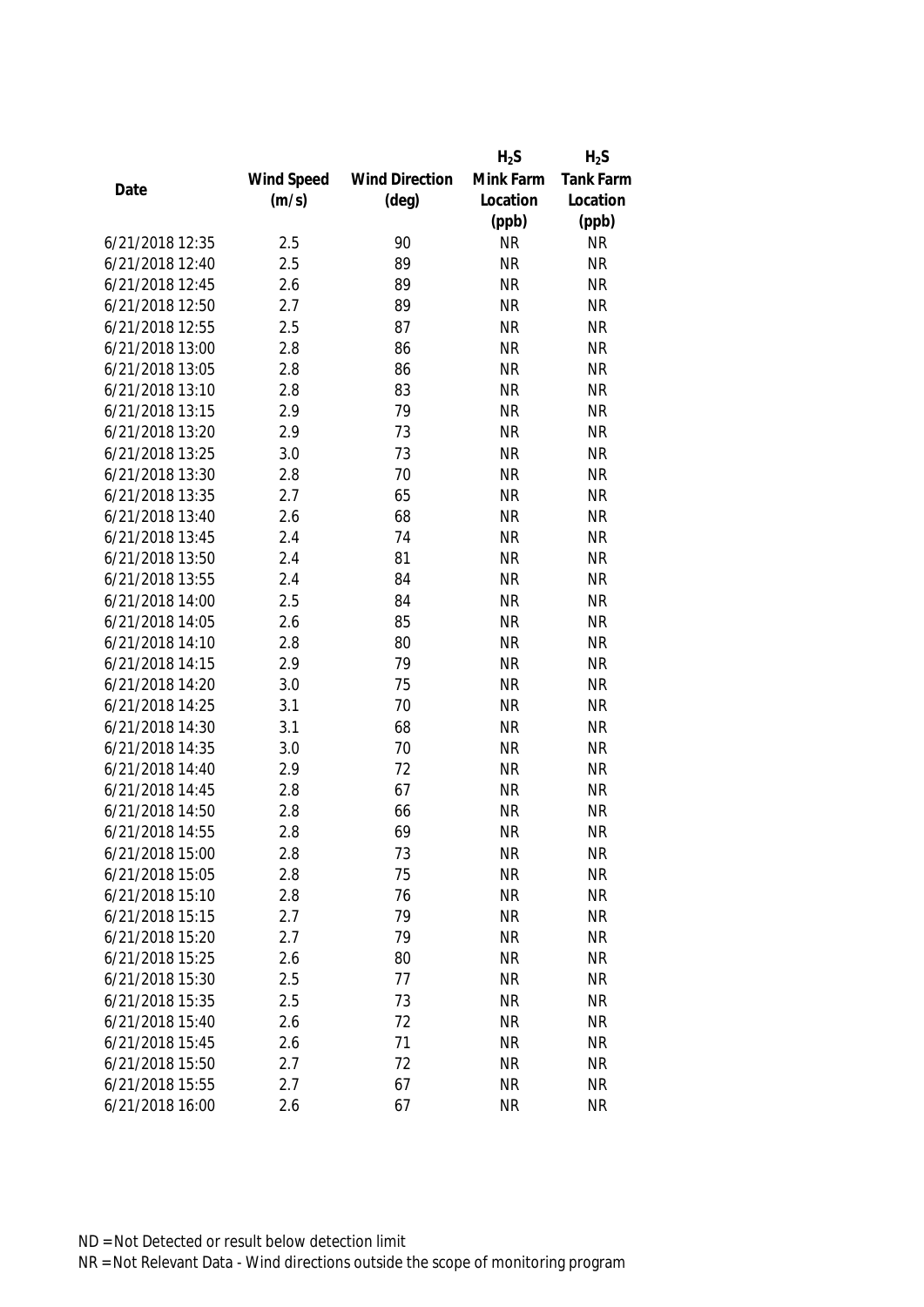|                 |            |                       | $H_2S$    | $H_2S$           |
|-----------------|------------|-----------------------|-----------|------------------|
|                 | Wind Speed | <b>Wind Direction</b> | Mink Farm | <b>Tank Farm</b> |
| Date            | (m/s)      | $(\text{deg})$        | Location  | Location         |
|                 |            |                       | (ppb)     | (ppb)            |
| 6/21/2018 16:05 | 2.5        | 71                    | <b>NR</b> | <b>NR</b>        |
| 6/21/2018 16:10 | 2.6        | 73                    | <b>NR</b> | <b>NR</b>        |
| 6/21/2018 16:15 | 2.6        | 76                    | <b>NR</b> | <b>NR</b>        |
| 6/21/2018 16:20 | 2.6        | 75                    | <b>NR</b> | <b>NR</b>        |
| 6/21/2018 16:25 | 2.5        | 77                    | <b>NR</b> | <b>NR</b>        |
| 6/21/2018 16:30 | 2.8        | 79                    | <b>NR</b> | <b>NR</b>        |
| 6/21/2018 16:35 | 2.8        | 78                    | <b>NR</b> | <b>NR</b>        |
| 6/21/2018 16:40 | 2.7        | 77                    | <b>NR</b> | <b>NR</b>        |
| 6/21/2018 16:45 | 2.7        | 77                    | <b>NR</b> | <b>NR</b>        |
| 6/21/2018 16:50 | 2.7        | 77                    | <b>NR</b> | <b>NR</b>        |
| 6/21/2018 16:55 | 2.8        | 79                    | <b>NR</b> | <b>NR</b>        |
| 6/21/2018 17:00 | 2.8        | 79                    | <b>NR</b> | <b>NR</b>        |
| 6/21/2018 17:05 | 2.6        | 80                    | <b>NR</b> | <b>NR</b>        |
| 6/21/2018 17:10 | 2.7        | 79                    | <b>NR</b> | <b>NR</b>        |
| 6/21/2018 17:15 | 2.6        | 75                    | <b>NR</b> | <b>NR</b>        |
| 6/21/2018 17:20 | 2.6        | 75                    | <b>NR</b> | <b>NR</b>        |
| 6/21/2018 17:25 | 2.7        | 74                    | <b>NR</b> | <b>NR</b>        |
| 6/21/2018 17:30 | 2.7        | 71                    | <b>NR</b> | <b>NR</b>        |
| 6/21/2018 17:35 | 2.8        | 69                    | <b>NR</b> | <b>NR</b>        |
| 6/21/2018 17:40 | 2.8        | 68                    | <b>NR</b> | <b>NR</b>        |
| 6/21/2018 17:45 | 2.8        | 71                    | <b>NR</b> | <b>NR</b>        |
| 6/21/2018 17:50 | 2.8        | 67                    | <b>NR</b> | <b>NR</b>        |
| 6/21/2018 17:55 | 2.6        | 65                    | <b>NR</b> | <b>NR</b>        |
| 6/21/2018 18:00 | 2.5        | 63                    | <b>NR</b> | <b>NR</b>        |
| 6/21/2018 18:05 | 2.4        | 63                    | <b>NR</b> | <b>NR</b>        |
| 6/21/2018 18:10 | 2.3        | 64                    | <b>NR</b> | <b>NR</b>        |
| 6/21/2018 18:15 | 2.3        | 63                    | <b>NR</b> | <b>NR</b>        |
| 6/21/2018 18:20 | 2.2        | 67                    | <b>NR</b> | <b>NR</b>        |
| 6/21/2018 18:25 | 2.2        | 69                    | <b>NR</b> | <b>NR</b>        |
| 6/21/2018 18:30 | 2.1        | 71                    | <b>NR</b> | <b>NR</b>        |
| 6/21/2018 18:35 | 2.1        | 74                    | <b>NR</b> | <b>NR</b>        |
| 6/21/2018 18:40 | 2.1        | 73                    | <b>NR</b> | <b>NR</b>        |
| 6/21/2018 18:45 | 2.2        | 72                    | <b>NR</b> | <b>NR</b>        |
| 6/21/2018 18:50 | 2.3        | 71                    | <b>NR</b> | <b>NR</b>        |
| 6/21/2018 18:55 | 2.4        | 70                    | <b>NR</b> | <b>NR</b>        |
| 6/21/2018 19:00 | 2.5        | 68                    | <b>NR</b> | <b>NR</b>        |
| 6/21/2018 19:05 | 2.6        | 65                    | <b>NR</b> | <b>NR</b>        |
| 6/21/2018 19:10 | 2.7        | 64                    | <b>NR</b> | <b>NR</b>        |
| 6/21/2018 19:15 | 2.5        | 62                    | <b>NR</b> | <b>NR</b>        |
| 6/21/2018 19:20 | 2.6        | 59                    | <b>NR</b> | <b>NR</b>        |
| 6/21/2018 19:25 | 2.5        | 59                    | <b>NR</b> | <b>NR</b>        |
| 6/21/2018 19:30 | 2.4        | 59                    | <b>NR</b> | <b>NR</b>        |
|                 |            |                       |           |                  |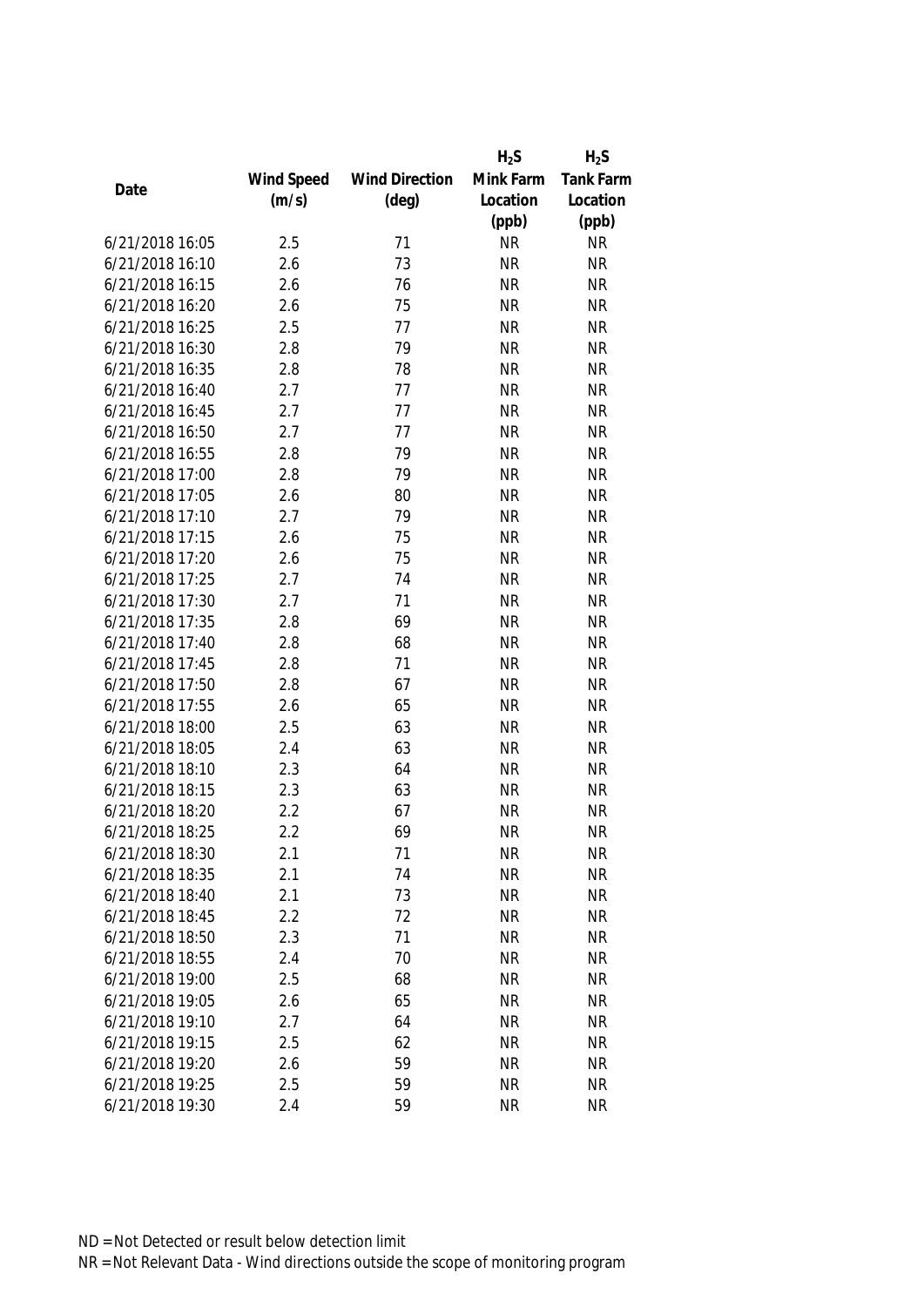|                 |            |                       | $H_2S$    | $H_2S$           |
|-----------------|------------|-----------------------|-----------|------------------|
|                 | Wind Speed | <b>Wind Direction</b> | Mink Farm | <b>Tank Farm</b> |
| Date            | (m/s)      | $(\text{deg})$        | Location  | Location         |
|                 |            |                       | (ppb)     | (ppb)            |
| 6/21/2018 19:35 | 2.3        | 58                    | <b>NR</b> | <b>NR</b>        |
| 6/21/2018 19:40 | 2.3        | 57                    | <b>NR</b> | <b>NR</b>        |
| 6/21/2018 19:45 | 2.4        | 57                    | <b>NR</b> | <b>NR</b>        |
| 6/21/2018 19:50 | 2.4        | 55                    | <b>NR</b> | <b>NR</b>        |
| 6/21/2018 19:55 | 2.5        | 51                    | <b>NR</b> | <b>NR</b>        |
| 6/21/2018 20:00 | 2.6        | 50                    | <b>NR</b> | <b>NR</b>        |
| 6/21/2018 20:05 | 2.8        | 47                    | <b>NR</b> | <b>NR</b>        |
| 6/21/2018 20:10 | 2.9        | 46                    | <b>NR</b> | <b>NR</b>        |
| 6/21/2018 20:15 | 2.9        | 46                    | <b>NR</b> | <b>NR</b>        |
| 6/21/2018 20:20 | 3.0        | 48                    | <b>NR</b> | <b>NR</b>        |
| 6/21/2018 20:25 | 2.8        | 51                    | <b>NR</b> | <b>NR</b>        |
| 6/21/2018 20:30 | 2.8        | 53                    | <b>NR</b> | <b>NR</b>        |
| 6/21/2018 20:35 | 2.7        | 54                    | <b>NR</b> | <b>NR</b>        |
| 6/21/2018 20:40 | 2.6        | 55                    | <b>NR</b> | <b>NR</b>        |
| 6/21/2018 20:45 | 2.6        | 55                    | <b>NR</b> | <b>NR</b>        |
| 6/21/2018 20:50 | 2.5        | 55                    | <b>NR</b> | <b>NR</b>        |
| 6/21/2018 20:55 | 2.6        | 53                    | <b>NR</b> | <b>NR</b>        |
| 6/21/2018 21:00 | 2.6        | 52                    | <b>NR</b> | <b>NR</b>        |
| 6/21/2018 21:05 | 2.6        | 52                    | <b>NR</b> | <b>NR</b>        |
| 6/21/2018 21:10 | 2.6        | 50                    | <b>NR</b> | <b>NR</b>        |
| 6/21/2018 21:15 | 2.5        | 50                    | <b>NR</b> | <b>NR</b>        |
| 6/21/2018 21:20 | 2.5        | 50                    | <b>NR</b> | <b>NR</b>        |
| 6/21/2018 21:25 | 2.4        | 50                    | <b>NR</b> | <b>NR</b>        |
| 6/21/2018 21:30 | 2.3        | 49                    | <b>NR</b> | <b>NR</b>        |
| 6/21/2018 21:35 | 2.3        | 49                    | <b>NR</b> | <b>NR</b>        |
| 6/21/2018 21:40 | 2.4        | 49                    | <b>NR</b> | <b>NR</b>        |
| 6/21/2018 21:45 | 2.5        | 48                    | <b>NR</b> | <b>NR</b>        |
| 6/21/2018 21:50 | 2.5        | 47                    | <b>NR</b> | <b>NR</b>        |
| 6/21/2018 21:55 | 2.7        | 48                    | <b>NR</b> | <b>NR</b>        |
| 6/21/2018 22:00 | 2.7        | 47                    | <b>NR</b> | <b>NR</b>        |
| 6/21/2018 22:05 | 2.7        | 48                    | <b>NR</b> | <b>NR</b>        |
| 6/21/2018 22:10 | 2.8        | 49                    | <b>NR</b> | <b>NR</b>        |
| 6/21/2018 22:15 | 2.9        | 50                    | <b>NR</b> | <b>NR</b>        |
| 6/21/2018 22:20 | 3.0        | 49                    | <b>NR</b> | <b>NR</b>        |
| 6/21/2018 22:25 | 2.9        | 48                    | <b>NR</b> | <b>NR</b>        |
| 6/21/2018 22:30 | 3.0        | 48                    | <b>NR</b> | <b>NR</b>        |
| 6/21/2018 22:35 | 3.1        | 48                    | <b>NR</b> | <b>NR</b>        |
| 6/21/2018 22:40 | 3.0        | 46                    | <b>NR</b> | <b>NR</b>        |
| 6/21/2018 22:45 | 3.0        | 45                    | <b>NR</b> | <b>NR</b>        |
| 6/21/2018 22:50 | 3.1        | 43                    | <b>NR</b> | <b>NR</b>        |
| 6/21/2018 22:55 | 3.2        | 42                    | <b>NR</b> | <b>NR</b>        |
| 6/21/2018 23:00 | 3.3        | 41                    | <b>NR</b> | <b>NR</b>        |
|                 |            |                       |           |                  |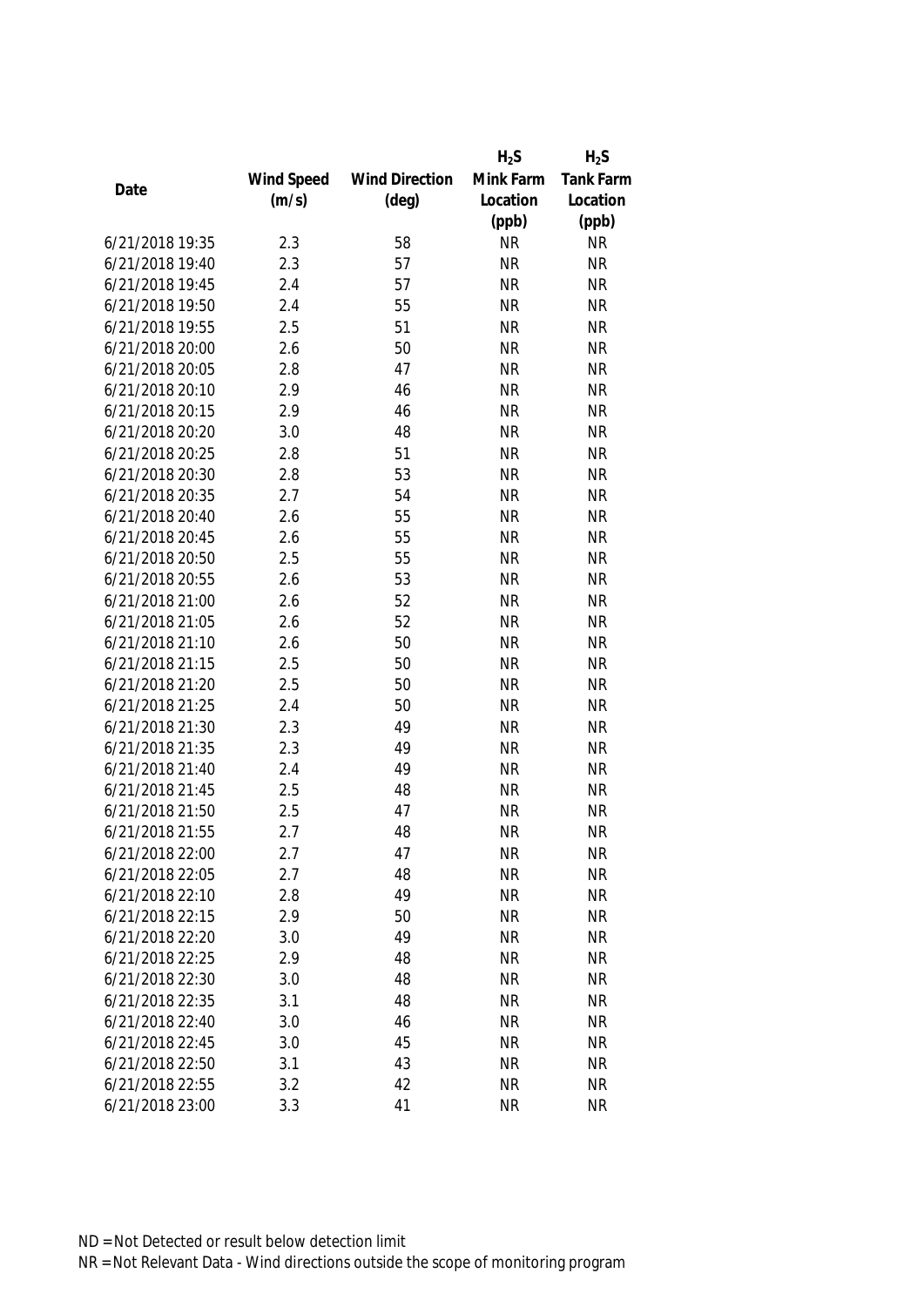|                 |            |                       | $H_2S$    | $H_2S$           |
|-----------------|------------|-----------------------|-----------|------------------|
|                 | Wind Speed | <b>Wind Direction</b> | Mink Farm | <b>Tank Farm</b> |
| Date            | (m/s)      | $(\text{deg})$        | Location  | Location         |
|                 |            |                       | (ppb)     | (ppb)            |
| 6/21/2018 23:05 | 3.3        | 41                    | <b>NR</b> | <b>NR</b>        |
| 6/21/2018 23:10 | 3.3        | 41                    | <b>NR</b> | <b>NR</b>        |
| 6/21/2018 23:15 | 3.2        | 41                    | <b>NR</b> | <b>NR</b>        |
| 6/21/2018 23:20 | 3.1        | 41                    | <b>NR</b> | <b>NR</b>        |
| 6/21/2018 23:25 | 3.0        | 42                    | <b>NR</b> | <b>NR</b>        |
| 6/21/2018 23:30 | 2.9        | 41                    | <b>NR</b> | <b>NR</b>        |
| 6/21/2018 23:35 | 2.7        | 42                    | <b>NR</b> | <b>NR</b>        |
| 6/21/2018 23:40 | 2.5        | 42                    | <b>NR</b> | <b>NR</b>        |
| 6/21/2018 23:45 | 2.5        | 42                    | <b>NR</b> | <b>NR</b>        |
| 6/21/2018 23:50 | 2.4        | 42                    | <b>NR</b> | <b>NR</b>        |
| 6/21/2018 23:55 | 2.3        | 43                    | <b>NR</b> | <b>NR</b>        |
| 6/21/2018 24:00 | 2.2        | 45                    | <b>NR</b> | <b>NR</b>        |
| 6/22/2018 00:05 | 2.2        | 45                    | <b>NR</b> | <b>NR</b>        |
| 6/22/2018 00:10 | 2.2        | 44                    | <b>NR</b> | <b>NR</b>        |
| 6/22/2018 00:15 | 2.2        | 44                    | <b>NR</b> | <b>NR</b>        |
| 6/22/2018 00:20 | 2.3        | 45                    | <b>NR</b> | <b>NR</b>        |
| 6/22/2018 00:25 | 2.5        | 46                    | <b>NR</b> | <b>NR</b>        |
| 6/22/2018 00:30 | 2.8        | 44                    | <b>NR</b> | <b>NR</b>        |
| 6/22/2018 00:35 | 2.9        | 43                    | <b>NR</b> | <b>NR</b>        |
| 6/22/2018 00:40 | 3.0        | 44                    | <b>NR</b> | <b>NR</b>        |
| 6/22/2018 00:45 | 3.2        | 44                    | <b>NR</b> | <b>NR</b>        |
| 6/22/2018 00:50 | 3.2        | 42                    | <b>NR</b> | <b>NR</b>        |
| 6/22/2018 00:55 | 3.3        | 40                    | 1         | <b>NR</b>        |
| 6/22/2018 01:00 | 3.3        | 40                    | 1         | <b>NR</b>        |
| 6/22/2018 01:05 | 3.3        | 41                    | <b>NR</b> | <b>NR</b>        |
| 6/22/2018 01:10 | 3.3        | 41                    | <b>NR</b> | <b>NR</b>        |
| 6/22/2018 01:15 | 3.2        | 43                    | <b>NR</b> | <b>NR</b>        |
| 6/22/2018 01:20 | 3.3        | 43                    | <b>NR</b> | <b>NR</b>        |
| 6/22/2018 01:25 | 3.2        | 44                    | <b>NR</b> | <b>NR</b>        |
| 6/22/2018 01:30 | 3.2        | 45                    | <b>NR</b> | <b>NR</b>        |
| 6/22/2018 01:35 | 3.2        | 45                    | <b>NR</b> | <b>NR</b>        |
| 6/22/2018 01:40 | 3.3        | 45                    | <b>NR</b> | <b>NR</b>        |
| 6/22/2018 01:45 | 3.5        | 43                    | <b>NR</b> | <b>NR</b>        |
| 6/22/2018 01:50 | 3.5        | 45                    | <b>NR</b> | <b>NR</b>        |
| 6/22/2018 01:55 | 3.6        | 46                    | <b>NR</b> | <b>NR</b>        |
| 6/22/2018 02:00 | 3.6        | 46                    | <b>NR</b> | <b>NR</b>        |
| 6/22/2018 02:05 | 3.6        | 48                    | <b>NR</b> | <b>NR</b>        |
| 6/22/2018 02:10 | 3.7        | 50                    | <b>NR</b> | <b>NR</b>        |
| 6/22/2018 02:15 | 3.8        | 50                    | <b>NR</b> | <b>NR</b>        |
| 6/22/2018 02:20 | 3.8        | 49                    | <b>NR</b> | <b>NR</b>        |
| 6/22/2018 02:25 | 3.7        | 49                    | <b>NR</b> | <b>NR</b>        |
|                 |            |                       |           |                  |
| 6/22/2018 02:30 | 3.7        | 50                    | <b>NR</b> | <b>NR</b>        |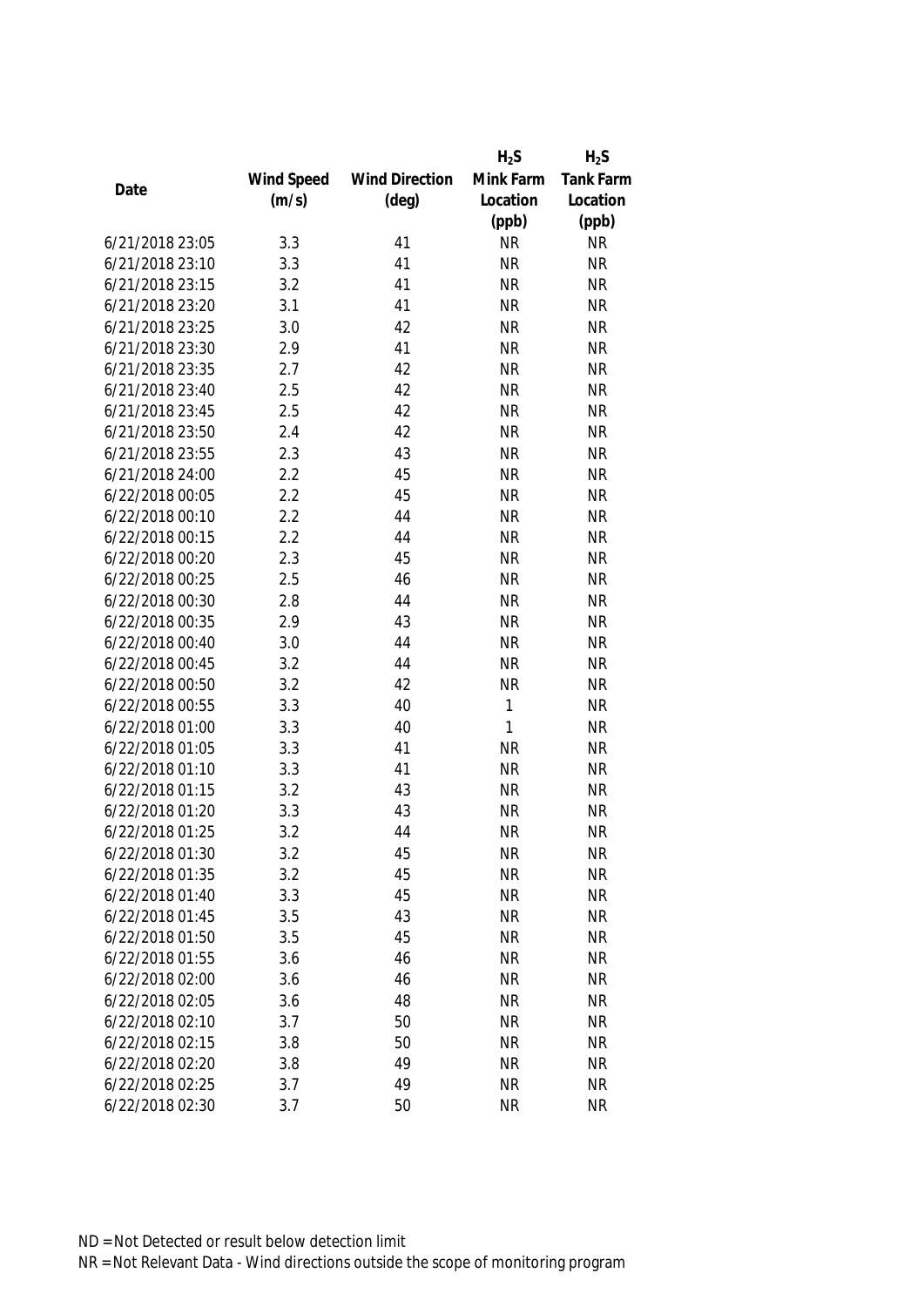|                 |            |                       | $H_2S$    | $H_2S$    |
|-----------------|------------|-----------------------|-----------|-----------|
|                 | Wind Speed | <b>Wind Direction</b> | Mink Farm | Tank Farm |
| Date            | (m/s)      | $(\text{deg})$        | Location  | Location  |
|                 |            |                       | (ppb)     | (ppb)     |
| 6/22/2018 02:35 | 3.7        | 50                    | <b>NR</b> | <b>NR</b> |
| 6/22/2018 02:40 | 3.6        | 49                    | <b>NR</b> | <b>NR</b> |
| 6/22/2018 02:45 | 3.6        | 49                    | <b>NR</b> | <b>NR</b> |
| 6/22/2018 02:50 | 3.6        | 49                    | <b>NR</b> | <b>NR</b> |
| 6/22/2018 02:55 | 3.4        | 49                    | <b>NR</b> | <b>NR</b> |
| 6/22/2018 03:00 | 3.4        | 49                    | <b>NR</b> | <b>NR</b> |
| 6/22/2018 03:05 | 3.1        | 48                    | <b>NR</b> | <b>NR</b> |
| 6/22/2018 03:10 | 2.9        | 48                    | <b>NR</b> | <b>NR</b> |
| 6/22/2018 03:15 | 2.7        | 48                    | <b>NR</b> | <b>NR</b> |
| 6/22/2018 03:20 | 2.6        | 48                    | <b>NR</b> | <b>NR</b> |
| 6/22/2018 03:25 | 2.7        | 48                    | <b>NR</b> | <b>NR</b> |
| 6/22/2018 03:30 | 2.7        | 47                    | <b>NR</b> | <b>NR</b> |
| 6/22/2018 03:35 | 2.8        | 46                    | <b>NR</b> | <b>NR</b> |
| 6/22/2018 03:40 | 2.9        | 45                    | <b>NR</b> | <b>NR</b> |
| 6/22/2018 03:45 | 2.9        | 45                    | <b>NR</b> | <b>NR</b> |
| 6/22/2018 03:50 | 3.0        | 45                    | <b>NR</b> | <b>NR</b> |
| 6/22/2018 03:55 | 3.2        | 45                    | <b>NR</b> | <b>NR</b> |
| 6/22/2018 04:00 | 3.3        | 46                    | <b>NR</b> | <b>NR</b> |
| 6/22/2018 04:05 | 3.2        | 47                    | <b>NR</b> | <b>NR</b> |
| 6/22/2018 04:10 | 3.3        | 47                    | <b>NR</b> | <b>NR</b> |
| 6/22/2018 04:15 | 3.4        | 46                    | <b>NR</b> | <b>NR</b> |
| 6/22/2018 04:20 | 3.4        | 45                    | <b>NR</b> | <b>NR</b> |
| 6/22/2018 04:25 | 3.4        | 45                    | <b>NR</b> | <b>NR</b> |
| 6/22/2018 04:30 | 3.4        | 45                    | <b>NR</b> | <b>NR</b> |
| 6/22/2018 04:35 | 3.6        | 44                    | <b>NR</b> | <b>NR</b> |
| 6/22/2018 04:40 | 3.5        | 44                    | <b>NR</b> | <b>NR</b> |
| 6/22/2018 04:45 | 3.5        | 45                    | <b>NR</b> | <b>NR</b> |
| 6/22/2018 04:50 | 3.5        | 45                    | <b>NR</b> | <b>NR</b> |
| 6/22/2018 04:55 | 3.4        | 45                    | <b>NR</b> | <b>NR</b> |
| 6/22/2018 05:00 | 3.5        | 44                    | <b>NR</b> | <b>NR</b> |
| 6/22/2018 05:05 | 3.4        | 43                    | <b>NR</b> | <b>NR</b> |
| 6/22/2018 05:10 | 3.4        | 42                    | <b>NR</b> | <b>NR</b> |
| 6/22/2018 05:15 | 3.4        | 41                    | <b>NR</b> | <b>NR</b> |
| 6/22/2018 05:20 | 3.3        | 42                    | <b>NR</b> | <b>NR</b> |
| 6/22/2018 05:25 | 3.4        | 42                    | <b>NR</b> | <b>NR</b> |
| 6/22/2018 05:30 | 3.4        | 43                    | <b>NR</b> | <b>NR</b> |
| 6/22/2018 05:35 | 3.3        | 43                    | <b>NR</b> | <b>NR</b> |
| 6/22/2018 05:40 | 3.5        | 43                    | <b>NR</b> | <b>NR</b> |
| 6/22/2018 05:45 | 3.4        | 43                    | <b>NR</b> | <b>NR</b> |
| 6/22/2018 05:50 | 3.4        | 43                    | <b>NR</b> | <b>NR</b> |
| 6/22/2018 05:55 | 3.3        | 42                    | <b>NR</b> | <b>NR</b> |
| 6/22/2018 06:00 | 3.3        | 44                    | <b>NR</b> | <b>NR</b> |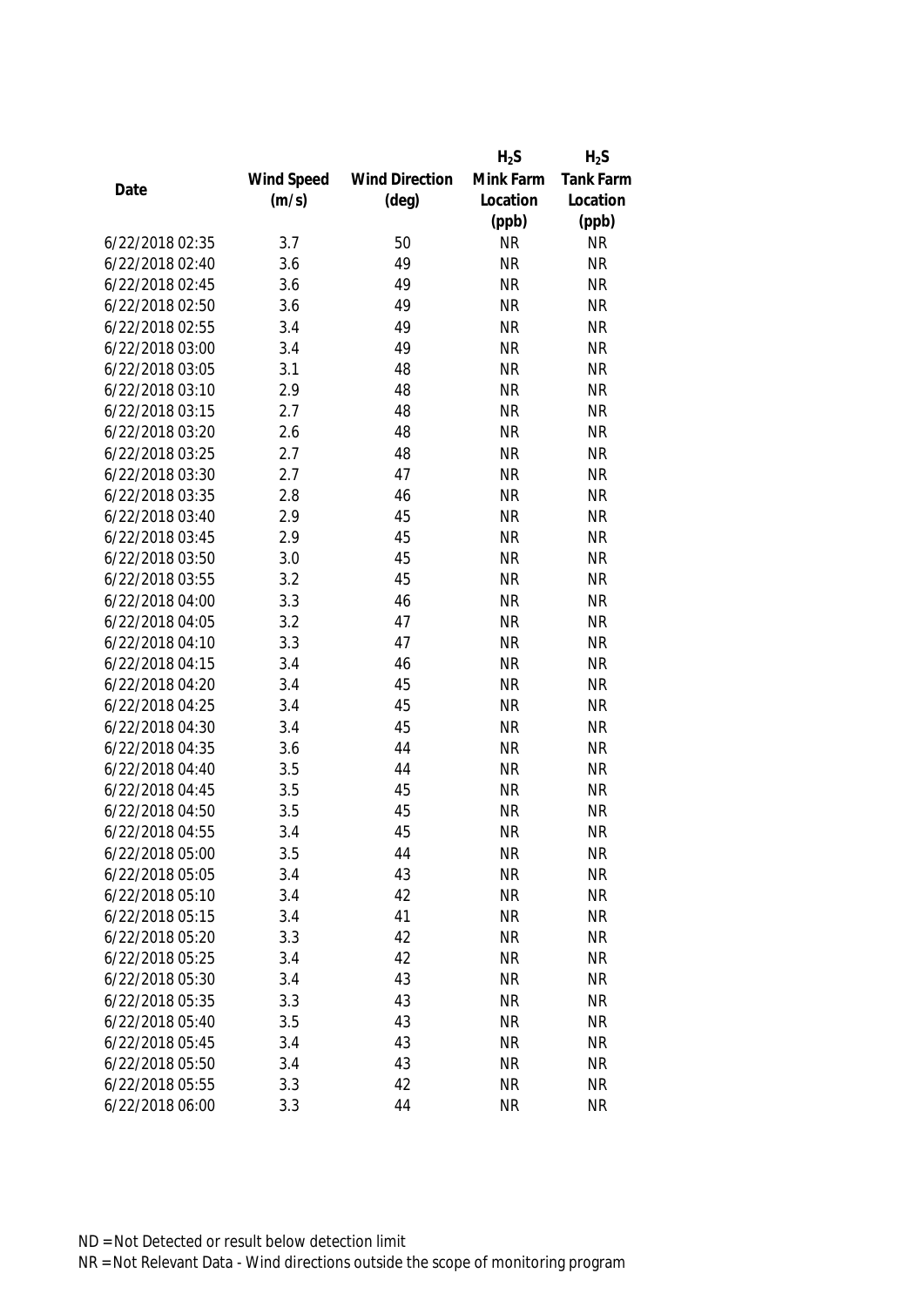|                 |            |                       | $H_2S$       | $H_2S$    |
|-----------------|------------|-----------------------|--------------|-----------|
|                 | Wind Speed | <b>Wind Direction</b> | Mink Farm    | Tank Farm |
| Date            | (m/s)      | $(\text{deg})$        | Location     | Location  |
|                 |            |                       | (ppb)        | (ppb)     |
| 6/22/2018 06:05 | 3.3        | 45                    | <b>NR</b>    | <b>NR</b> |
| 6/22/2018 06:10 | 3.3        | 45                    | <b>NR</b>    | <b>NR</b> |
| 6/22/2018 06:15 | 3.3        | 46                    | <b>NR</b>    | <b>NR</b> |
| 6/22/2018 06:20 | 3.3        | 45                    | <b>NR</b>    | <b>NR</b> |
| 6/22/2018 06:25 | 3.3        | 45                    | <b>NR</b>    | <b>NR</b> |
| 6/22/2018 06:30 | 3.4        | 43                    | <b>NR</b>    | <b>NR</b> |
| 6/22/2018 06:35 | 3.4        | 43                    | <b>NR</b>    | <b>NR</b> |
| 6/22/2018 06:40 | 3.5        | 42                    | <b>NR</b>    | <b>NR</b> |
| 6/22/2018 06:45 | 3.5        | 43                    | <b>NR</b>    | <b>NR</b> |
| 6/22/2018 06:50 | 3.4        | 43                    | <b>NR</b>    | <b>NR</b> |
| 6/22/2018 06:55 | 3.4        | 44                    | <b>NR</b>    | <b>NR</b> |
| 6/22/2018 07:00 | 3.4        | 44                    | <b>NR</b>    | <b>NR</b> |
| 6/22/2018 07:05 | 3.3        | 43                    | <b>NR</b>    | <b>NR</b> |
| 6/22/2018 07:10 | 3.3        | 42                    | <b>NR</b>    | <b>NR</b> |
| 6/22/2018 07:15 | 3.4        | 42                    | <b>NR</b>    | <b>NR</b> |
| 6/22/2018 07:20 | 3.4        | 41                    | <b>NR</b>    | <b>NR</b> |
| 6/22/2018 07:25 | 3.5        | 40                    | 1            | <b>NR</b> |
| 6/22/2018 07:30 | 3.5        | 40                    | <b>ND</b>    | <b>NR</b> |
| 6/22/2018 07:35 | 3.5        | 40                    | <b>ND</b>    | <b>NR</b> |
| 6/22/2018 07:40 | 3.5        | 39                    | <b>ND</b>    | <b>NR</b> |
| 6/22/2018 07:45 | 3.6        | 39                    | <b>ND</b>    | <b>NR</b> |
| 6/22/2018 07:50 | 3.6        | 40                    | $\mathbf{1}$ | <b>NR</b> |
| 6/22/2018 07:55 | 3.6        | 41                    | <b>NR</b>    | <b>NR</b> |
| 6/22/2018 08:00 | 3.7        | 41                    | <b>NR</b>    | <b>NR</b> |
| 6/22/2018 08:05 | 3.7        | 42                    | <b>NR</b>    | <b>NR</b> |
| 6/22/2018 08:10 | 3.7        | 42                    | <b>NR</b>    | <b>NR</b> |
| 6/22/2018 08:15 | 3.6        | 43                    | <b>NR</b>    | <b>NR</b> |
| 6/22/2018 08:20 | 3.5        | 43                    | <b>NR</b>    | <b>NR</b> |
| 6/22/2018 08:25 | 3.6        | 42                    | <b>NR</b>    | <b>NR</b> |
| 6/22/2018 08:30 | 3.5        | 42                    | <b>NR</b>    | <b>NR</b> |
| 6/22/2018 08:35 | 3.7        | 41                    | <b>NR</b>    | <b>NR</b> |
| 6/22/2018 08:40 | 3.5        | 42                    | <b>NR</b>    | <b>NR</b> |
| 6/22/2018 08:45 | 3.5        | 41                    | <b>NR</b>    | <b>NR</b> |
| 6/22/2018 08:50 | 3.5        | 42                    | <b>NR</b>    | <b>NR</b> |
| 6/22/2018 08:55 | 3.5        | 43                    | <b>NR</b>    | <b>NR</b> |
| 6/22/2018 09:00 | 3.5        | 43                    | <b>NR</b>    | <b>NR</b> |
| 6/22/2018 09:05 | 3.3        | 43                    | <b>NR</b>    | <b>NR</b> |
| 6/22/2018 09:10 | 3.4        | 42                    | <b>NR</b>    | <b>NR</b> |
| 6/22/2018 09:15 | 3.5        | 42                    | <b>NR</b>    | <b>NR</b> |
| 6/22/2018 09:20 | 3.5        | 41                    | <b>NR</b>    | <b>NR</b> |
| 6/22/2018 09:25 | 3.5        | 40                    | <b>ND</b>    | <b>NR</b> |
| 6/22/2018 09:30 | 3.6        | 41                    | <b>NR</b>    | <b>NR</b> |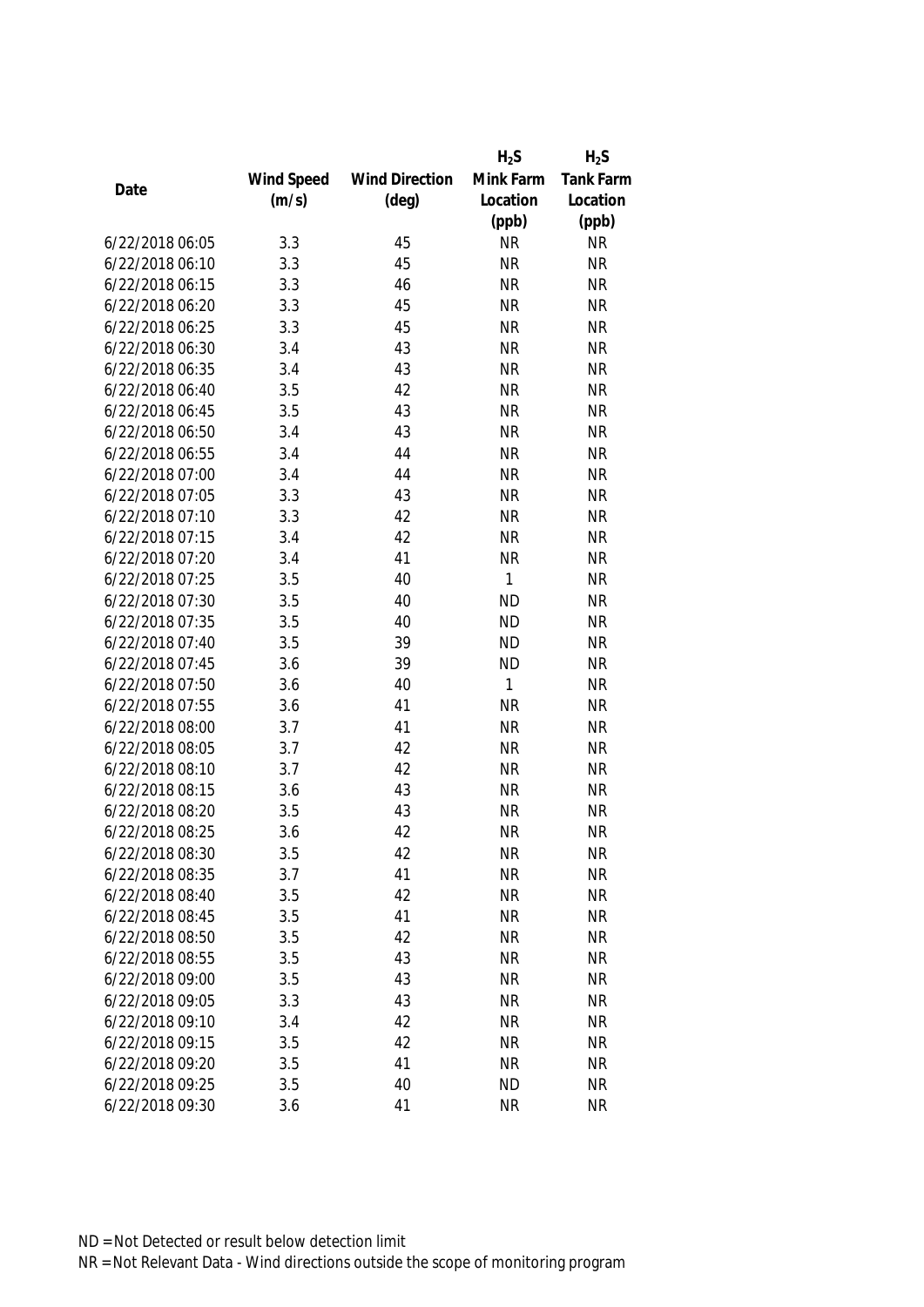|                 |            |                       | $H_2S$    | $H_2S$    |
|-----------------|------------|-----------------------|-----------|-----------|
|                 | Wind Speed | <b>Wind Direction</b> | Mink Farm | Tank Farm |
| Date            | (m/s)      | $(\text{deg})$        | Location  | Location  |
|                 |            |                       | (ppb)     | (ppb)     |
| 6/22/2018 09:35 | 3.7        | 41                    | <b>NR</b> | <b>NR</b> |
| 6/22/2018 09:40 | 3.7        | 40                    | 1         | <b>NR</b> |
| 6/22/2018 09:45 | 3.7        | 40                    | <b>ND</b> | <b>NR</b> |
| 6/22/2018 09:50 | 3.8        | 39                    | <b>ND</b> | <b>NR</b> |
| 6/22/2018 09:55 | 3.7        | 39                    | 1         | <b>NR</b> |
| 6/22/2018 10:00 | 3.7        | 37                    | 1         | <b>NR</b> |
| 6/22/2018 10:05 | 3.7        | 36                    | <b>ND</b> | <b>NR</b> |
| 6/22/2018 10:10 | 3.7        | 35                    | <b>ND</b> | <b>NR</b> |
| 6/22/2018 10:15 | 3.7        | 33                    | 1         | <b>NR</b> |
| 6/22/2018 10:20 | 3.7        | 33                    | 1         | <b>NR</b> |
| 6/22/2018 10:25 | 4.0        | 32                    | <b>ND</b> | <b>NR</b> |
| 6/22/2018 10:30 | 4.2        | 32                    | 1         | <b>NR</b> |
| 6/22/2018 10:35 | 4.4        | 32                    | 1         | <b>NR</b> |
| 6/22/2018 10:40 | 4.4        | 34                    | 1         | <b>NR</b> |
| 6/22/2018 10:45 | 4.5        | 36                    | 1         | <b>NR</b> |
| 6/22/2018 10:50 | 4.4        | 36                    | 1         | <b>NR</b> |
| 6/22/2018 10:55 | 4.3        | 37                    | 1         | <b>NR</b> |
| 6/22/2018 11:00 | 4.2        | 37                    | 1         | <b>NR</b> |
| 6/22/2018 11:05 | 4.1        | 37                    | 1         | <b>NR</b> |
| 6/22/2018 11:10 | 4.0        | 36                    | 1         | <b>NR</b> |
| 6/22/2018 11:15 | 4.0        | 36                    | 1         | <b>NR</b> |
| 6/22/2018 11:20 | 4.0        | 35                    | 1         | <b>NR</b> |
| 6/22/2018 11:25 | 3.8        | 35                    | 1         | <b>NR</b> |
| 6/22/2018 11:30 | 3.8        | 34                    | 1         | <b>NR</b> |
| 6/22/2018 11:35 | 3.8        | 35                    | 1         | <b>NR</b> |
| 6/22/2018 11:40 | 3.8        | 34                    | 1         | <b>NR</b> |
| 6/22/2018 11:45 | 3.7        | 34                    | 1         | <b>NR</b> |
| 6/22/2018 11:50 | 3.8        | 34                    | 1         | <b>NR</b> |
| 6/22/2018 11:55 | 4.0        | 35                    | 1         | <b>NR</b> |
| 6/22/2018 12:00 | 3.9        | 36                    | <b>ND</b> | <b>NR</b> |
| 6/22/2018 12:05 | 3.8        | 37                    | <b>ND</b> | <b>NR</b> |
| 6/22/2018 12:10 | 3.8        | 39                    | <b>ND</b> | <b>NR</b> |
| 6/22/2018 12:15 | 3.8        | 39                    | <b>ND</b> | <b>NR</b> |
| 6/22/2018 12:20 | 3.6        | 41                    | <b>NR</b> | <b>NR</b> |
| 6/22/2018 12:25 | 3.6        | 41                    | <b>NR</b> | <b>NR</b> |
| 6/22/2018 12:30 | 3.7        | 42                    | <b>NR</b> | <b>NR</b> |
| 6/22/2018 12:35 | 3.8        | 40                    | <b>ND</b> | <b>NR</b> |
| 6/22/2018 12:40 | 4.0        | 39                    | <b>ND</b> | <b>NR</b> |
| 6/22/2018 12:45 | 3.9        | 39                    | <b>ND</b> | <b>NR</b> |
| 6/22/2018 12:50 | 4.1        | 39                    | <b>ND</b> | <b>NR</b> |
| 6/22/2018 12:55 | 4.1        | 40                    | <b>ND</b> | <b>NR</b> |
| 6/22/2018 13:00 | 4.1        | 41                    | <b>NR</b> | <b>NR</b> |
|                 |            |                       |           |           |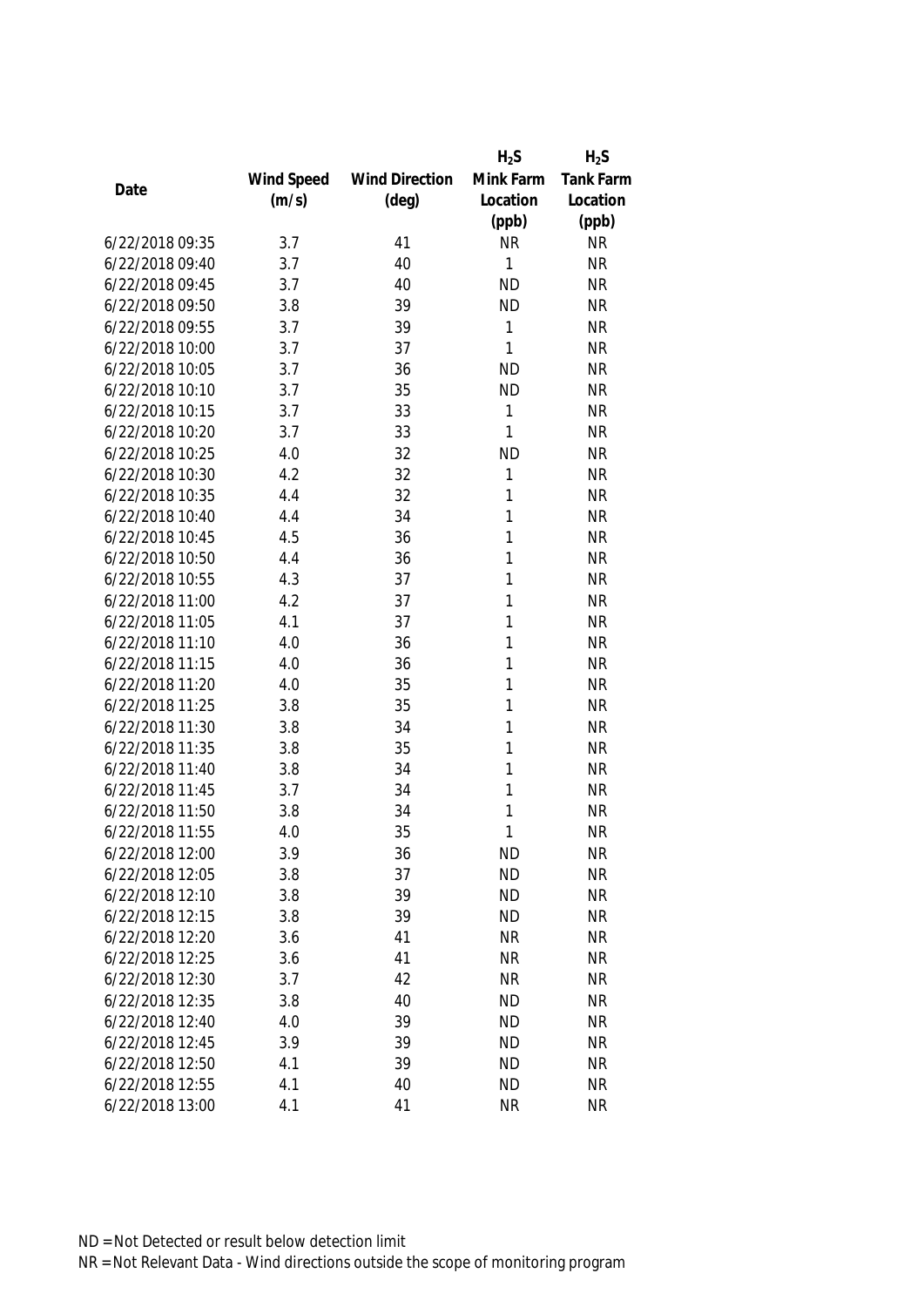|                 |            |                       | $H_2S$       | $H_2S$           |
|-----------------|------------|-----------------------|--------------|------------------|
|                 | Wind Speed | <b>Wind Direction</b> | Mink Farm    | <b>Tank Farm</b> |
| Date            | (m/s)      | $(\text{deg})$        | Location     | Location         |
|                 |            |                       | (ppb)        | (ppb)            |
| 6/22/2018 13:05 | 4.1        | 42                    | <b>NR</b>    | <b>NR</b>        |
| 6/22/2018 13:10 | 4.0        | 43                    | <b>NR</b>    | <b>NR</b>        |
| 6/22/2018 13:15 | 4.0        | 43                    | <b>NR</b>    | <b>NR</b>        |
| 6/22/2018 13:20 | 3.9        | 43                    | <b>NR</b>    | <b>NR</b>        |
| 6/22/2018 13:25 | 3.8        | 42                    | <b>NR</b>    | <b>NR</b>        |
| 6/22/2018 13:30 | 3.8        | 41                    | <b>NR</b>    | <b>NR</b>        |
| 6/22/2018 13:35 | 3.8        | 41                    | <b>NR</b>    | <b>NR</b>        |
| 6/22/2018 13:40 | 3.6        | 41                    | <b>NR</b>    | <b>NR</b>        |
| 6/22/2018 13:45 | 3.5        | 42                    | <b>NR</b>    | <b>NR</b>        |
| 6/22/2018 13:50 | 3.5        | 41                    | <b>NR</b>    | <b>NR</b>        |
| 6/22/2018 13:55 | 3.5        | 43                    | <b>NR</b>    | <b>NR</b>        |
| 6/22/2018 14:00 | 3.4        | 45                    | <b>NR</b>    | <b>NR</b>        |
| 6/22/2018 14:05 | 3.5        | 46                    | <b>NR</b>    | <b>NR</b>        |
| 6/22/2018 14:10 | 3.7        | 47                    | <b>NR</b>    | <b>NR</b>        |
| 6/22/2018 14:15 | 3.8        | 47                    | <b>NR</b>    | <b>NR</b>        |
| 6/22/2018 14:20 | 3.8        | 47                    | <b>NR</b>    | <b>NR</b>        |
| 6/22/2018 14:25 | 3.9        | 46                    | <b>NR</b>    | <b>NR</b>        |
| 6/22/2018 14:30 | 3.9        | 44                    | <b>NR</b>    | <b>NR</b>        |
| 6/22/2018 14:35 | 3.8        | 42                    | <b>NR</b>    | <b>NR</b>        |
| 6/22/2018 14:40 | 3.7        | 42                    | <b>NR</b>    | <b>NR</b>        |
| 6/22/2018 14:45 | 3.7        | 42                    | <b>NR</b>    | <b>NR</b>        |
| 6/22/2018 14:50 | 3.8        | 41                    | <b>NR</b>    | <b>NR</b>        |
| 6/22/2018 14:55 | 3.7        | 42                    | <b>NR</b>    | <b>NR</b>        |
| 6/22/2018 15:00 | 3.6        | 41                    | <b>NR</b>    | <b>NR</b>        |
| 6/22/2018 15:05 | 3.5        | 41                    | <b>NR</b>    | <b>NR</b>        |
| 6/22/2018 15:10 | 3.5        | 41                    | <b>NR</b>    | <b>NR</b>        |
| 6/22/2018 15:15 | 3.5        | 39                    | $\mathbf{1}$ | <b>NR</b>        |
| 6/22/2018 15:20 | 3.4        | 40                    | 1            | <b>NR</b>        |
| 6/22/2018 15:25 | 3.5        | 40                    | 1            | <b>NR</b>        |
| 6/22/2018 15:30 | 3.6        | 40                    | 1            | <b>NR</b>        |
| 6/22/2018 15:35 | 3.6        | 40                    | 1            | <b>NR</b>        |
| 6/22/2018 15:40 | 3.7        | 40                    | 1            | <b>NR</b>        |
| 6/22/2018 15:45 | 3.8        | 40                    | 1            | <b>NR</b>        |
| 6/22/2018 15:50 | 4.0        | 40                    | 1            | <b>NR</b>        |
| 6/22/2018 15:55 | 3.9        | 41                    | <b>NR</b>    | <b>NR</b>        |
| 6/22/2018 16:00 | 4.0        | 40                    | 1            | <b>NR</b>        |
| 6/22/2018 16:05 | 4.0        | 40                    | 1            | <b>NR</b>        |
| 6/22/2018 16:10 | 4.0        | 40                    | 1            | <b>NR</b>        |
| 6/22/2018 16:15 | 3.9        | 39                    | <b>ND</b>    | <b>NR</b>        |
| 6/22/2018 16:20 | 3.6        | 40                    | <b>ND</b>    | <b>NR</b>        |
| 6/22/2018 16:25 | 3.5        | 39                    | <b>ND</b>    | <b>NR</b>        |
| 6/22/2018 16:30 | 3.5        | 40                    | <b>ND</b>    | <b>NR</b>        |
|                 |            |                       |              |                  |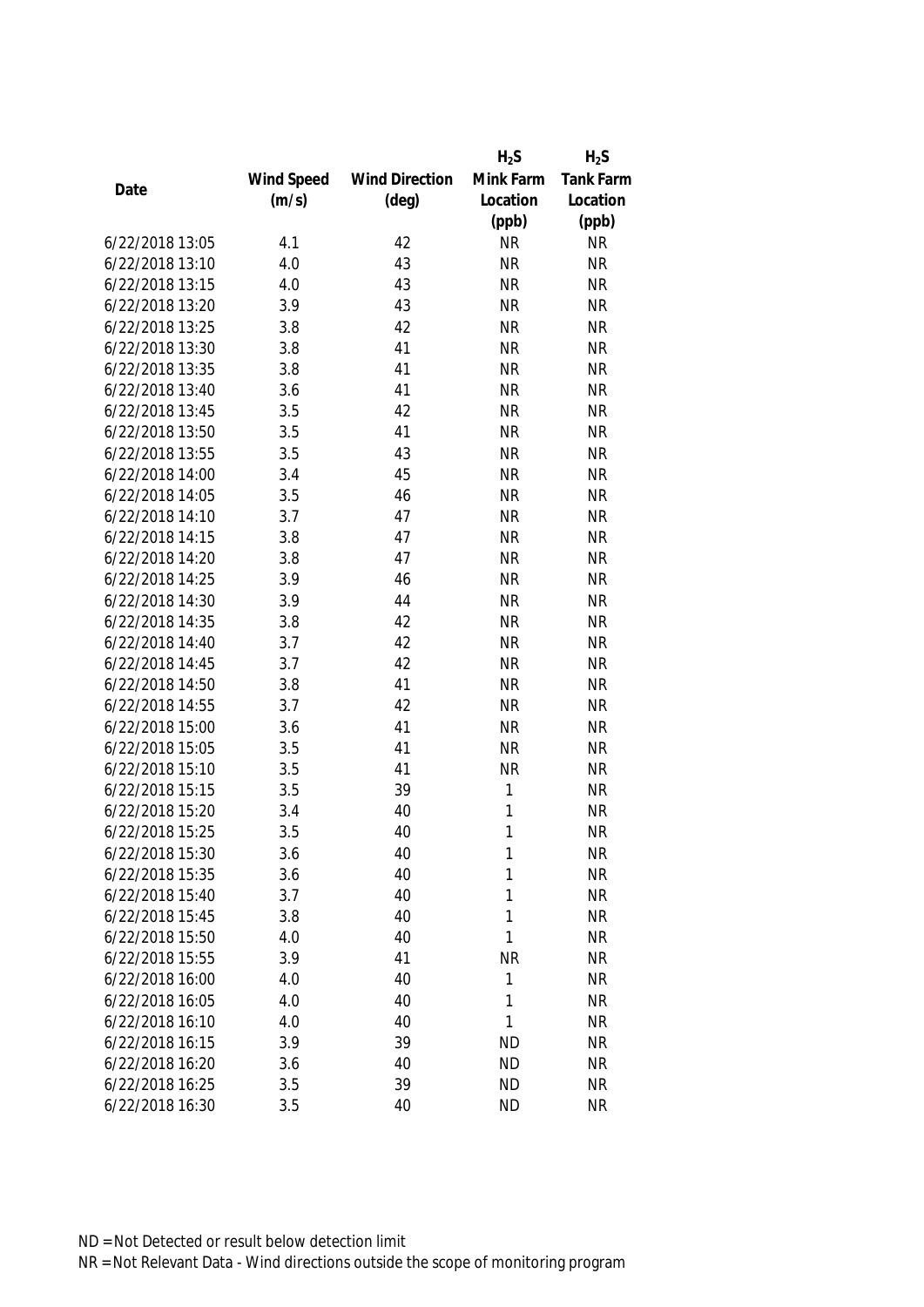|                 |            |                       | $H_2S$       | $H_2S$    |
|-----------------|------------|-----------------------|--------------|-----------|
|                 | Wind Speed | <b>Wind Direction</b> | Mink Farm    | Tank Farm |
| Date            | (m/s)      | $(\text{deg})$        | Location     | Location  |
|                 |            |                       | (ppb)        | (ppb)     |
| 6/22/2018 16:35 | 3.4        | 40                    | <b>ND</b>    | <b>NR</b> |
| 6/22/2018 16:40 | 3.3        | 38                    | <b>ND</b>    | <b>NR</b> |
| 6/22/2018 16:45 | 3.1        | 37                    | 1            | <b>NR</b> |
| 6/22/2018 16:50 | 3.3        | 34                    | <b>ND</b>    | <b>NR</b> |
| 6/22/2018 16:55 | 3.4        | 32                    | <b>ND</b>    | <b>NR</b> |
| 6/22/2018 17:00 | 3.4        | 31                    | 1            | <b>NR</b> |
| 6/22/2018 17:05 | 3.3        | 30                    | 1            | <b>NR</b> |
| 6/22/2018 17:10 | 3.2        | 28                    | <b>ND</b>    | <b>NR</b> |
| 6/22/2018 17:15 | 3.2        | 28                    | <b>ND</b>    | <b>NR</b> |
| 6/22/2018 17:20 | 3.1        | 27                    | <b>ND</b>    | <b>NR</b> |
| 6/22/2018 17:25 | 3.2        | 26                    | <b>ND</b>    | <b>NR</b> |
| 6/22/2018 17:30 | 3.1        | 24                    | <b>ND</b>    | <b>NR</b> |
| 6/22/2018 17:35 | 3.2        | 23                    | <b>ND</b>    | <b>NR</b> |
| 6/22/2018 17:40 | 3.1        | 23                    | <b>ND</b>    | <b>NR</b> |
| 6/22/2018 17:45 | 3.1        | 22                    | <b>ND</b>    | <b>NR</b> |
| 6/22/2018 17:50 | 3.2        | 22                    | $\mathbf{1}$ | <b>NR</b> |
| 6/22/2018 17:55 | 3.2        | 22                    | 1            | <b>NR</b> |
| 6/22/2018 18:00 | 3.2        | 22                    | $\mathbf{1}$ | <b>NR</b> |
| 6/22/2018 18:05 | 3.3        | 23                    | 1            | <b>NR</b> |
| 6/22/2018 18:10 | 3.5        | 25                    | 1            | <b>NR</b> |
| 6/22/2018 18:15 | 3.5        | 27                    | 1            | <b>NR</b> |
| 6/22/2018 18:20 | 3.5        | 26                    | 1            | <b>NR</b> |
| 6/22/2018 18:25 | 3.6        | 28                    | 1            | <b>NR</b> |
| 6/22/2018 18:30 | 3.6        | 28                    | <b>ND</b>    | <b>NR</b> |
| 6/22/2018 18:35 | 3.6        | 28                    | <b>ND</b>    | <b>NR</b> |
| 6/22/2018 18:40 | 3.5        | 28                    | <b>ND</b>    | <b>NR</b> |
| 6/22/2018 18:45 | 3.6        | 28                    | <b>ND</b>    | <b>NR</b> |
| 6/22/2018 18:50 | 3.4        | 29                    | 1            | <b>NR</b> |
| 6/22/2018 18:55 | 3.3        | 28                    | 1            | <b>NR</b> |
| 6/22/2018 19:00 | 3.3        | 29                    | 1            | <b>NR</b> |
| 6/22/2018 19:05 | 3.2        | 26                    | 1            | <b>NR</b> |
| 6/22/2018 19:10 | 3.1        | 24                    | 1            | <b>NR</b> |
| 6/22/2018 19:15 | 3.1        | 24                    | 1            | <b>NR</b> |
| 6/22/2018 19:20 | 3.1        | 23                    | $\mathbf{1}$ | <b>NR</b> |
| 6/22/2018 19:25 | 3.1        | 22                    | <b>ND</b>    | <b>NR</b> |
| 6/22/2018 19:30 | 3.0        | 22                    | <b>ND</b>    | <b>NR</b> |
| 6/22/2018 19:35 | 3.0        | 23                    | <b>ND</b>    | <b>NR</b> |
| 6/22/2018 19:40 | 3.0        | 23                    | <b>ND</b>    | <b>NR</b> |
| 6/22/2018 19:45 | 3.0        | 22                    | 1            | <b>NR</b> |
| 6/22/2018 19:50 | 2.9        | 24                    | 1            | <b>NR</b> |
| 6/22/2018 19:55 | 2.8        | 25                    | 1            | <b>NR</b> |
|                 |            |                       |              |           |
| 6/22/2018 20:00 | 2.9        | 26                    | 1            | <b>NR</b> |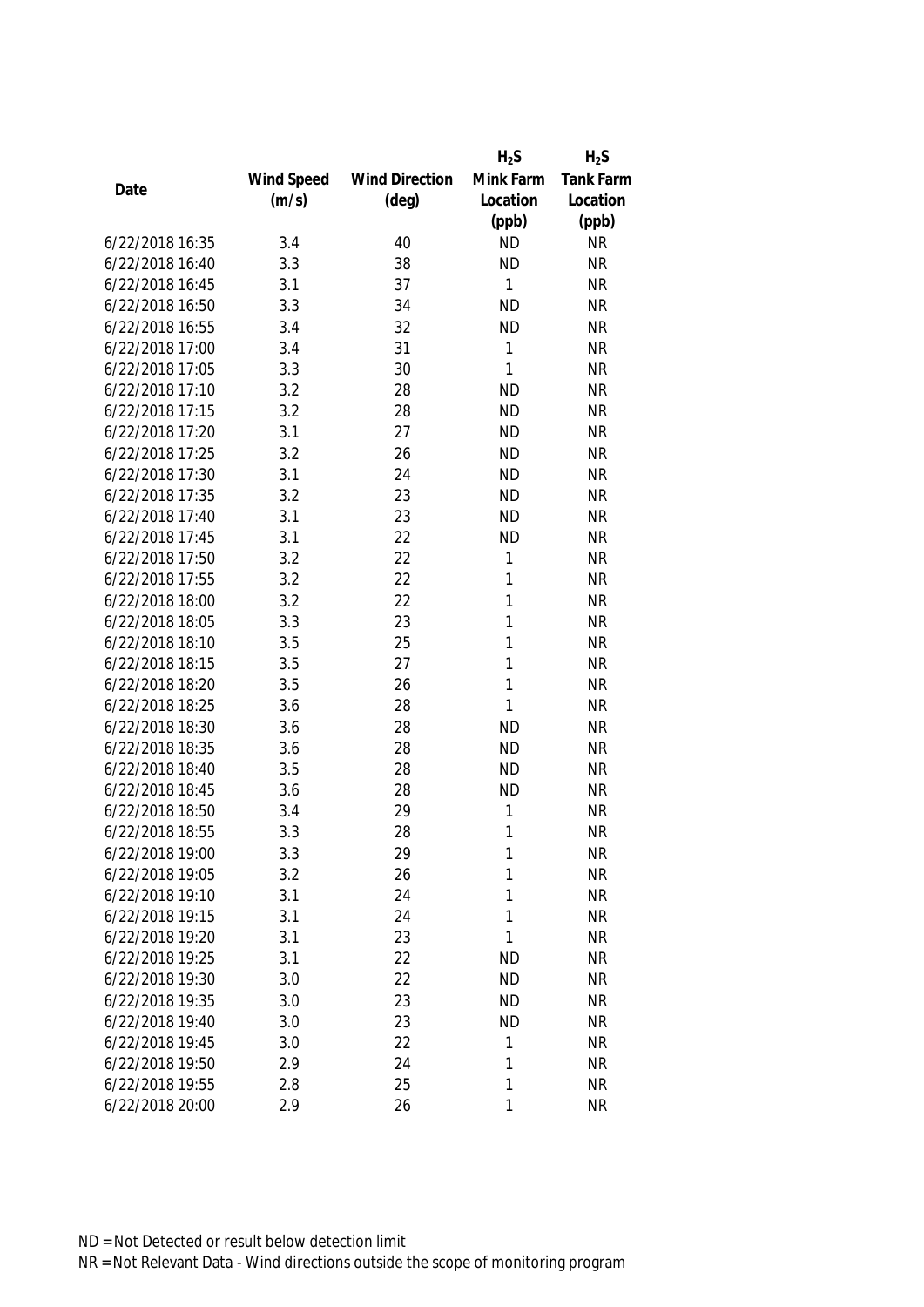|                 |            |                       | $H_2S$    | $H_2S$           |
|-----------------|------------|-----------------------|-----------|------------------|
|                 | Wind Speed | <b>Wind Direction</b> | Mink Farm | <b>Tank Farm</b> |
| Date            | (m/s)      | $(\text{deg})$        | Location  | Location         |
|                 |            |                       | (ppb)     | (ppb)            |
| 6/22/2018 20:05 | 3.0        | 26                    | 1         | <b>NR</b>        |
| 6/22/2018 20:10 | 3.0        | 28                    | 1         | <b>NR</b>        |
| 6/22/2018 20:15 | 3.0        | 30                    | 1         | <b>NR</b>        |
| 6/22/2018 20:20 | 3.0        | 30                    | 1         | <b>NR</b>        |
| 6/22/2018 20:25 | 3.0        | 30                    | 1         | <b>NR</b>        |
| 6/22/2018 20:30 | 3.1        | 30                    | 1         | <b>NR</b>        |
| 6/22/2018 20:35 | 3.1        | 30                    | 1         | <b>NR</b>        |
| 6/22/2018 20:40 | 3.2        | 29                    | 1         | <b>NR</b>        |
| 6/22/2018 20:45 | 3.2        | 29                    | 1         | <b>NR</b>        |
| 6/22/2018 20:50 | 3.2        | 28                    | <b>ND</b> | <b>NR</b>        |
| 6/22/2018 20:55 | 3.3        | 27                    | 1         | <b>NR</b>        |
| 6/22/2018 21:00 | 3.2        | 27                    | 1         | <b>NR</b>        |
| 6/22/2018 21:05 | 3.1        | 27                    | 1         | <b>NR</b>        |
| 6/22/2018 21:10 | 3.0        | 28                    | 1         | <b>NR</b>        |
| 6/22/2018 21:15 | 3.1        | 28                    | 1         | <b>NR</b>        |
| 6/22/2018 21:20 | 3.1        | 29                    | 1         | <b>NR</b>        |
| 6/22/2018 21:25 | 3.1        | 29                    | 1         | <b>NR</b>        |
| 6/22/2018 21:30 | 3.1        | 30                    | 1         | <b>NR</b>        |
| 6/22/2018 21:35 | 3.1        | 31                    | <b>ND</b> | <b>NR</b>        |
| 6/22/2018 21:40 | 3.1        | 32                    | <b>ND</b> | <b>NR</b>        |
| 6/22/2018 21:45 | 3.0        | 32                    | 1         | <b>NR</b>        |
| 6/22/2018 21:50 | 3.0        | 32                    | 1         | <b>NR</b>        |
| 6/22/2018 21:55 | 2.9        | 30                    | <b>ND</b> | <b>NR</b>        |
| 6/22/2018 22:00 | 2.8        | 29                    | <b>ND</b> | <b>NR</b>        |
| 6/22/2018 22:05 | 2.8        | 27                    | 1         | <b>NR</b>        |
| 6/22/2018 22:10 | 2.8        | 27                    | 1         | <b>NR</b>        |
| 6/22/2018 22:15 | 2.8        | 26                    | <b>ND</b> | <b>NR</b>        |
| 6/22/2018 22:20 | 2.8        | 26                    | <b>ND</b> | <b>NR</b>        |
| 6/22/2018 22:25 | 2.8        | 27                    | 1         | <b>NR</b>        |
| 6/22/2018 22:30 | 2.9        | 28                    | 1         | <b>NR</b>        |
| 6/22/2018 22:35 | 2.9        | 29                    | <b>ND</b> | <b>NR</b>        |
| 6/22/2018 22:40 | 2.8        | 29                    | 1         | <b>NR</b>        |
| 6/22/2018 22:45 | 2.7        | 29                    | 1         | <b>NR</b>        |
| 6/22/2018 22:50 | 2.7        | 29                    | 1         | <b>NR</b>        |
| 6/22/2018 22:55 | 2.8        | 29                    | 1         | <b>NR</b>        |
| 6/22/2018 23:00 | 2.7        | 30                    | 1         | <b>NR</b>        |
| 6/22/2018 23:05 | 2.6        | 30                    | 1         | <b>NR</b>        |
| 6/22/2018 23:10 | 2.7        | 28                    | 1         | <b>NR</b>        |
| 6/22/2018 23:15 | 2.7        | 29                    | 1         | <b>NR</b>        |
| 6/22/2018 23:20 | 2.7        | 28                    | 1         | <b>NR</b>        |
| 6/22/2018 23:25 | 2.9        | 27                    | 1         | <b>NR</b>        |
| 6/22/2018 23:30 | 2.9        | 26                    | 1         | <b>NR</b>        |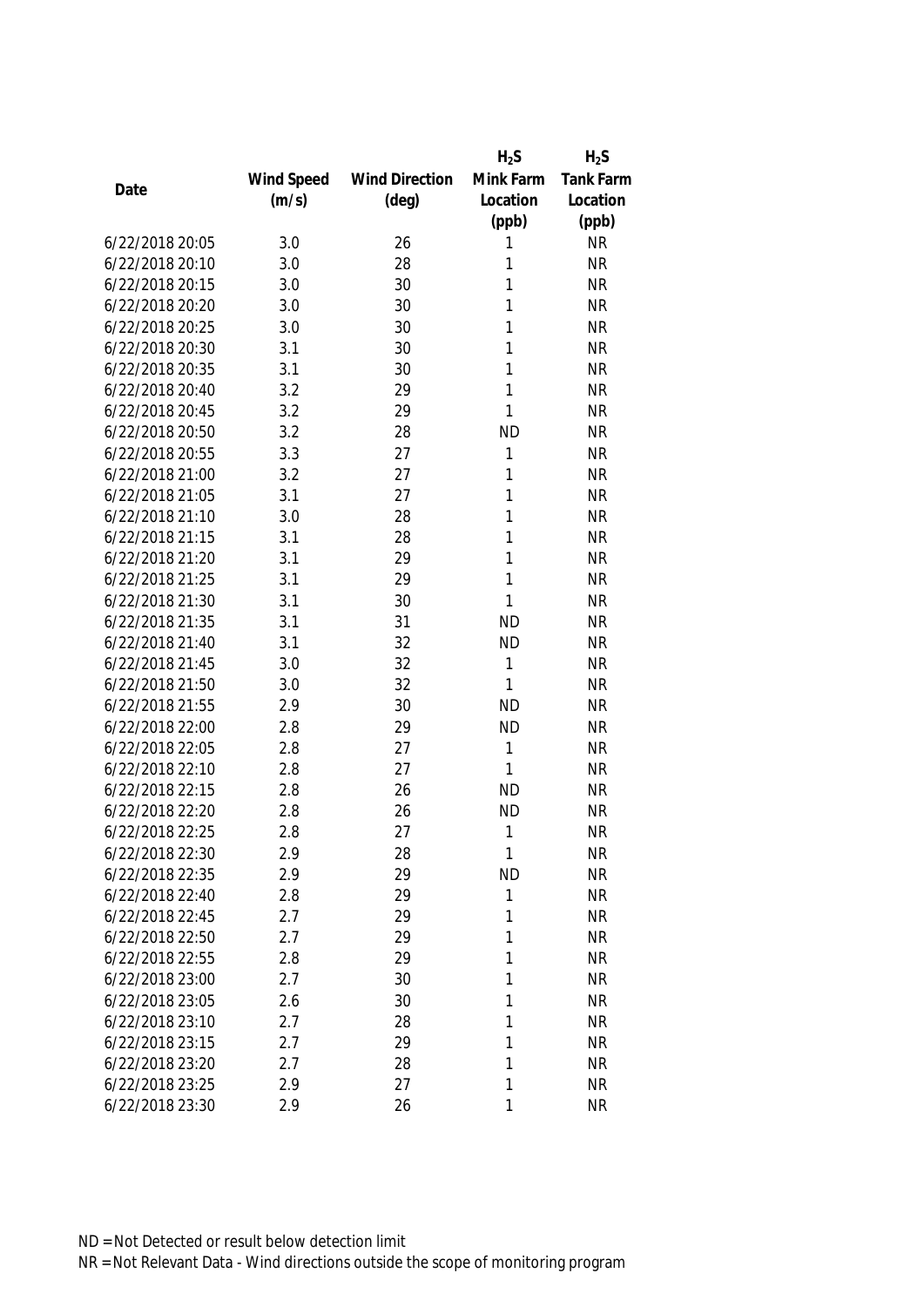|                 |            |                       | $H_2S$    | $H_2S$    |
|-----------------|------------|-----------------------|-----------|-----------|
|                 | Wind Speed | <b>Wind Direction</b> | Mink Farm | Tank Farm |
| Date            | (m/s)      | $(\text{deg})$        | Location  | Location  |
|                 |            |                       | (ppb)     | (ppb)     |
| 6/22/2018 23:35 | 2.9        | 26                    | 1         | <b>NR</b> |
| 6/22/2018 23:40 | 2.8        | 26                    | 1         | <b>NR</b> |
| 6/22/2018 23:45 | 2.7        | 27                    | 1         | <b>NR</b> |
| 6/22/2018 23:50 | 2.7        | 28                    | 1         | <b>NR</b> |
| 6/22/2018 23:55 | 2.5        | 28                    | 1         | <b>NR</b> |
| 6/22/2018 24:00 | 2.4        | 29                    | 1         | <b>NR</b> |
| 6/23/2018 00:05 | 2.5        | 29                    | 1         | <b>NR</b> |
| 6/23/2018 00:10 | 2.4        | 29                    | 1         | <b>NR</b> |
| 6/23/2018 00:15 | 2.5        | 28                    | 1         | <b>NR</b> |
| 6/23/2018 00:20 | 2.5        | 28                    | 1         | <b>NR</b> |
| 6/23/2018 00:25 | 2.4        | 28                    | 1         | <b>NR</b> |
| 6/23/2018 00:30 | 2.3        | 28                    | <b>ND</b> | <b>NR</b> |
| 6/23/2018 00:35 | 2.2        | 29                    | <b>ND</b> | <b>NR</b> |
| 6/23/2018 00:40 | 2.2        | 32                    | <b>ND</b> | <b>NR</b> |
| 6/23/2018 00:45 | 2.0        | 35                    | <b>ND</b> | <b>NR</b> |
| 6/23/2018 00:50 | 1.9        | 37                    | 1         | <b>NR</b> |
| 6/23/2018 00:55 | 2.0        | 39                    | 1         | <b>NR</b> |
| 6/23/2018 01:00 | 2.0        | 40                    | 1         | <b>NR</b> |
| 6/23/2018 01:05 | 2.0        | 43                    | <b>NR</b> | <b>NR</b> |
| 6/23/2018 01:10 | 1.9        | 44                    | <b>NR</b> | <b>NR</b> |
| 6/23/2018 01:15 | 1.9        | 45                    | <b>NR</b> | <b>NR</b> |
| 6/23/2018 01:20 | 1.9        | 46                    | <b>NR</b> | <b>NR</b> |
| 6/23/2018 01:25 | 1.7        | 46                    | <b>NR</b> | <b>NR</b> |
| 6/23/2018 01:30 | 1.7        | 47                    | <b>NR</b> | <b>NR</b> |
| 6/23/2018 01:35 | 1.6        | 44                    | <b>NR</b> | <b>NR</b> |
| 6/23/2018 01:40 | 1.7        | 42                    | <b>NR</b> | <b>NR</b> |
| 6/23/2018 01:45 | 1.7        | 38                    | 1         | <b>NR</b> |
| 6/23/2018 01:50 | 1.8        | 34                    | 1         | <b>NR</b> |
| 6/23/2018 01:55 | 2.0        | 31                    | 1         | <b>NR</b> |
| 6/23/2018 02:00 | 2.0        | 28                    | 1         | <b>NR</b> |
| 6/23/2018 02:05 | 2.0        | 25                    | 1         | <b>NR</b> |
| 6/23/2018 02:10 | 2.0        | 24                    | 1         | <b>NR</b> |
| 6/23/2018 02:15 | 1.9        | 25                    | 1         | <b>NR</b> |
| 6/23/2018 02:20 | 1.7        | 26                    | 1         | <b>NR</b> |
| 6/23/2018 02:25 | 1.5        | 27                    | 1         | <b>NR</b> |
| 6/23/2018 02:30 | 1.4        | 29                    | 1         | <b>NR</b> |
| 6/23/2018 02:35 | 1.5        | 30                    | 1         | <b>NR</b> |
| 6/23/2018 02:40 | 1.5        | 29                    | 1         | <b>NR</b> |
| 6/23/2018 02:45 | 1.6        | 27                    | 1         | <b>NR</b> |
| 6/23/2018 02:50 | 1.6        | 25                    | 1         | <b>NR</b> |
| 6/23/2018 02:55 | 1.8        | 24                    | 1         | <b>NR</b> |
| 6/23/2018 03:00 | 1.9        | 23                    | 1         | <b>NR</b> |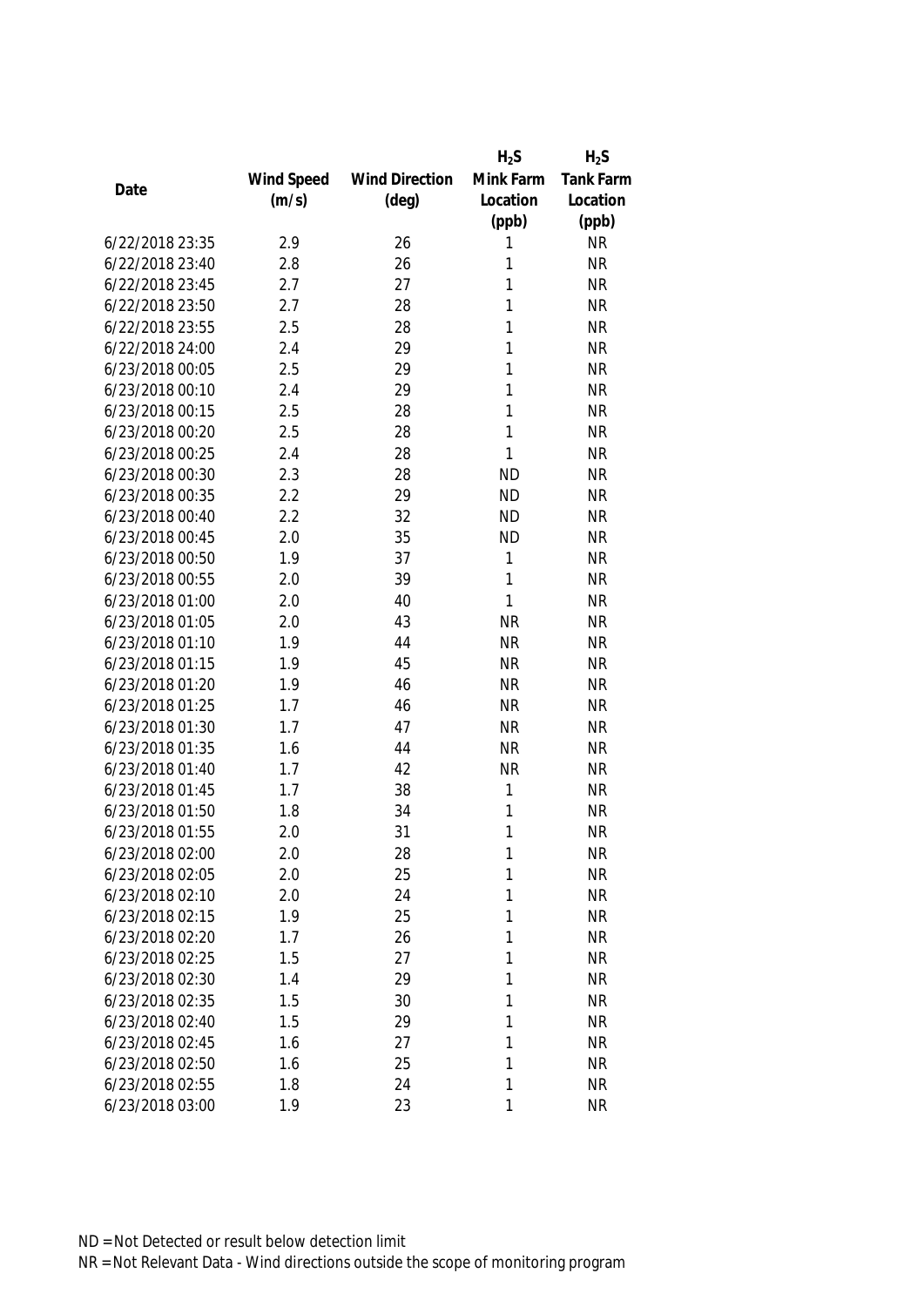|                 |            |                       | $H_2S$    | $H_2S$           |
|-----------------|------------|-----------------------|-----------|------------------|
|                 | Wind Speed | <b>Wind Direction</b> | Mink Farm | <b>Tank Farm</b> |
| Date            | (m/s)      | $(\text{deg})$        | Location  | Location         |
|                 |            |                       | (ppb)     | (ppb)            |
| 6/23/2018 03:05 | 1.9        | 21                    | 1         | <b>NR</b>        |
| 6/23/2018 03:10 | 1.9        | 20                    | 1         | <b>NR</b>        |
| 6/23/2018 03:15 | 1.8        | 18                    | 1         | <b>NR</b>        |
| 6/23/2018 03:20 | 1.6        | 17                    | 1         | <b>NR</b>        |
| 6/23/2018 03:25 | 1.5        | 13                    | 1         | <b>NR</b>        |
| 6/23/2018 03:30 | 1.3        | $\overline{7}$        | <b>ND</b> | <b>NR</b>        |
| 6/23/2018 03:35 | 1.2        | 357                   | <b>ND</b> | <b>NR</b>        |
| 6/23/2018 03:40 | 1.0        | 347                   | <b>ND</b> | <b>NR</b>        |
| 6/23/2018 03:45 | 0.9        | 333                   | 1         | <b>NR</b>        |
| 6/23/2018 03:50 | 0.9        | 323                   | 1         | <b>NR</b>        |
| 6/23/2018 03:55 | 1.0        | 314                   | <b>ND</b> | <b>NR</b>        |
| 6/23/2018 04:00 | 1.0        | 312                   | <b>ND</b> | <b>NR</b>        |
| 6/23/2018 04:05 | 0.9        | 311                   | <b>ND</b> | <b>NR</b>        |
| 6/23/2018 04:10 | 1.0        | 314                   | <b>ND</b> | <b>NR</b>        |
| 6/23/2018 04:15 | 1.1        | 317                   | <b>ND</b> | <b>NR</b>        |
| 6/23/2018 04:20 | 1.2        | 321                   | <b>ND</b> | <b>NR</b>        |
| 6/23/2018 04:25 | 1.3        | 320                   | <b>ND</b> | <b>NR</b>        |
| 6/23/2018 04:30 | 1.4        | 318                   | <b>ND</b> | <b>NR</b>        |
| 6/23/2018 04:35 | 1.5        | 315                   | <b>ND</b> | <b>NR</b>        |
| 6/23/2018 04:40 | 1.6        | 315                   | <b>ND</b> | <b>NR</b>        |
| 6/23/2018 04:45 | 1.7        | 318                   | <b>ND</b> | <b>NR</b>        |
| 6/23/2018 04:50 | 1.8        | 321                   | <b>ND</b> | <b>NR</b>        |
| 6/23/2018 04:55 | 1.9        | 324                   | <b>ND</b> | <b>NR</b>        |
| 6/23/2018 05:00 | 1.8        | 326                   | <b>ND</b> | <b>NR</b>        |
| 6/23/2018 05:05 | 1.7        | 330                   | <b>ND</b> | <b>NR</b>        |
| 6/23/2018 05:10 | 1.7        | 333                   | <b>ND</b> | <b>NR</b>        |
| 6/23/2018 05:15 | 1.6        | 336                   | <b>ND</b> | <b>NR</b>        |
| 6/23/2018 05:20 | 1.5        | 339                   | <b>ND</b> | <b>NR</b>        |
| 6/23/2018 05:25 | 1.2        | 343                   | <b>ND</b> | <b>NR</b>        |
| 6/23/2018 05:30 | 1.2        | 344                   | 1         | <b>NR</b>        |
| 6/23/2018 05:35 | 1.1        | 346                   | 1         | <b>NR</b>        |
| 6/23/2018 05:40 | 0.9        | 345                   | 1         | <b>NR</b>        |
| 6/23/2018 05:45 | 0.9        | 340                   | 1         | <b>NR</b>        |
| 6/23/2018 05:50 | 0.9        | 336                   | 1         | <b>NR</b>        |
| 6/23/2018 05:55 | 1.0        | 333                   | <b>ND</b> | <b>NR</b>        |
| 6/23/2018 06:00 | 1.1        | 330                   | <b>ND</b> | <b>NR</b>        |
| 6/23/2018 06:05 | 1.2        | 328                   | <b>ND</b> | <b>NR</b>        |
| 6/23/2018 06:10 | 1.5        | 329                   | <b>ND</b> | <b>NR</b>        |
| 6/23/2018 06:15 | 1.5        | 330                   | <b>ND</b> | <b>NR</b>        |
| 6/23/2018 06:20 | 1.6        | 331                   | <b>ND</b> | <b>NR</b>        |
| 6/23/2018 06:25 | 1.6        | 339                   | <b>ND</b> | <b>NR</b>        |
| 6/23/2018 06:30 | 1.6        | 347                   | <b>ND</b> | <b>NR</b>        |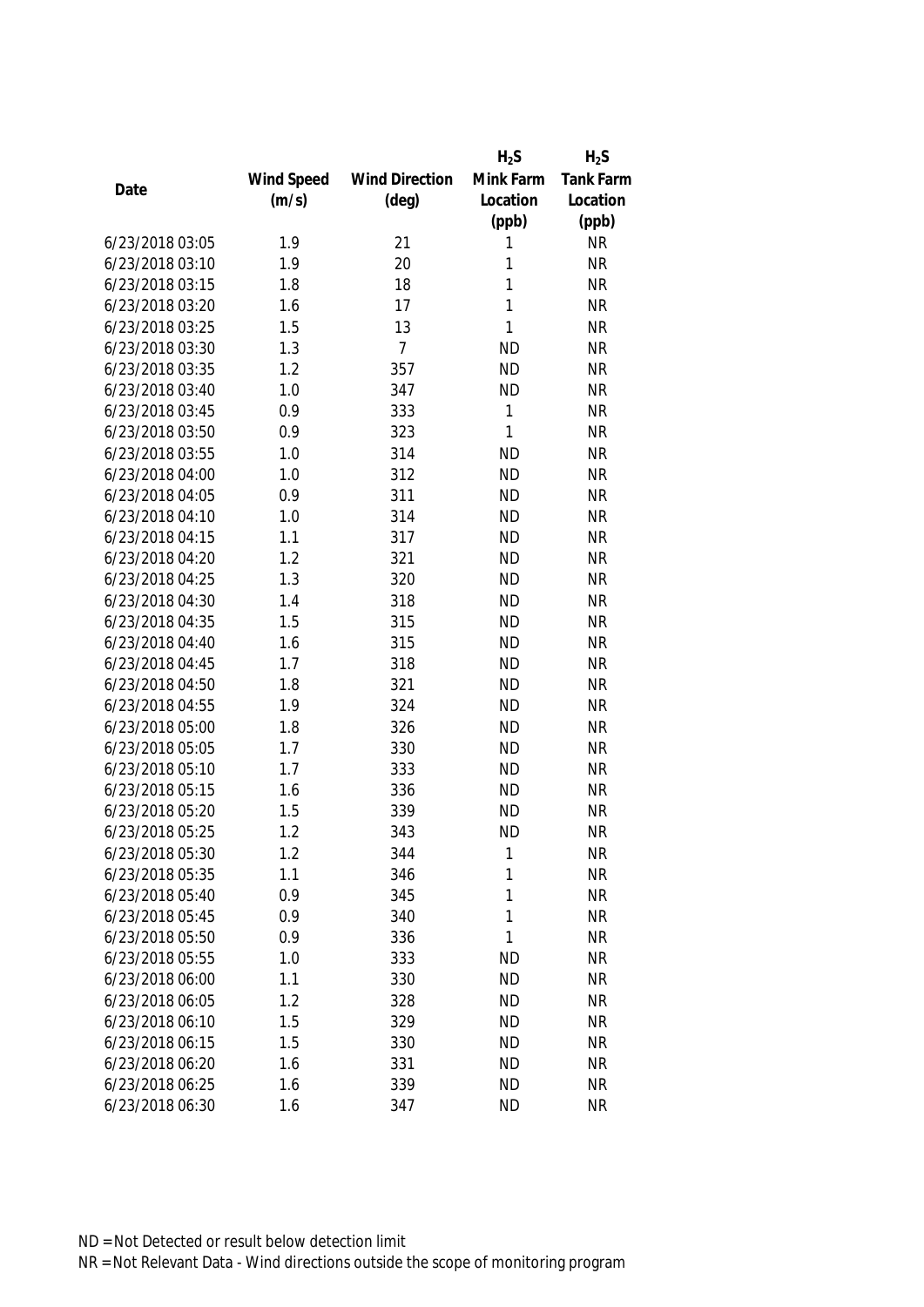|                 |            |                       | $H_2S$    | $H_2S$    |
|-----------------|------------|-----------------------|-----------|-----------|
|                 | Wind Speed | <b>Wind Direction</b> | Mink Farm | Tank Farm |
| Date            | (m/s)      | $(\text{deg})$        | Location  | Location  |
|                 |            |                       | (ppb)     | (ppb)     |
| 6/23/2018 06:35 | 1.6        | 351                   | <b>ND</b> | <b>NR</b> |
| 6/23/2018 06:40 | 1.5        | 357                   | 1         | <b>NR</b> |
| 6/23/2018 06:45 | 1.7        | 5                     | 1         | <b>NR</b> |
| 6/23/2018 06:50 | 1.9        | 12                    | 1         | <b>NR</b> |
| 6/23/2018 06:55 | 2.0        | 13                    | 1         | <b>NR</b> |
| 6/23/2018 07:00 | 2.2        | 15                    | 1         | <b>NR</b> |
| 6/23/2018 07:05 | 2.1        | 19                    | 1         | <b>NR</b> |
| 6/23/2018 07:10 | 2.1        | 20                    | 1         | <b>NR</b> |
| 6/23/2018 07:15 | 2.0        | 20                    | 1         | <b>NR</b> |
| 6/23/2018 07:20 | 1.9        | 21                    | 1         | <b>NR</b> |
| 6/23/2018 07:25 | 1.9        | 22                    | 1         | <b>NR</b> |
| 6/23/2018 07:30 | 1.9        | 23                    | 1         | <b>NR</b> |
| 6/23/2018 07:35 | 2.2        | 27                    | 1         | <b>NR</b> |
| 6/23/2018 07:40 | 2.2        | 28                    | <b>ND</b> | <b>NR</b> |
| 6/23/2018 07:45 | 2.3        | 27                    | <b>ND</b> | <b>NR</b> |
| 6/23/2018 07:50 | 2.5        | 27                    | <b>ND</b> | <b>NR</b> |
| 6/23/2018 07:55 | 2.4        | 26                    | 1         | <b>NR</b> |
| 6/23/2018 08:00 | 2.1        | 24                    | <b>ND</b> | <b>NR</b> |
| 6/23/2018 08:05 | 1.8        | 19                    | <b>ND</b> | <b>NR</b> |
| 6/23/2018 08:10 | 1.4        | 19                    | 1         | <b>NR</b> |
| 6/23/2018 08:15 | 1.1        | 16                    | 1         | <b>NR</b> |
| 6/23/2018 08:20 | 1.0        | 11                    | 1         | <b>NR</b> |
| 6/23/2018 08:25 | 0.9        | 10                    | 1         | <b>NR</b> |
| 6/23/2018 08:30 | 1.0        | 11                    | 1         | <b>NR</b> |
| 6/23/2018 08:35 | 1.1        | 4                     | 1         | <b>NR</b> |
| 6/23/2018 08:40 | 1.1        | 1                     | 1         | <b>NR</b> |
| 6/23/2018 08:45 | 1.1        | 3                     | 1         | <b>NR</b> |
| 6/23/2018 08:50 | 0.9        | 5                     | 1         | <b>NR</b> |
| 6/23/2018 08:55 | 0.6        | $\overline{4}$        | 1         | <b>NR</b> |
| 6/23/2018 09:00 | 0.6        | 10                    | 1         | <b>NR</b> |
| 6/23/2018 09:05 | 0.5        | 30                    | 1         | <b>NR</b> |
| 6/23/2018 09:10 | 0.6        | 37                    | 1         | <b>NR</b> |
| 6/23/2018 09:15 | 0.7        | 42                    | <b>NR</b> | <b>NR</b> |
| 6/23/2018 09:20 | 0.7        | 42                    | <b>NR</b> | <b>NR</b> |
| 6/23/2018 09:25 | 0.7        | 42                    | <b>NR</b> | <b>NR</b> |
| 6/23/2018 09:30 | 0.7        | 32                    | 1         | <b>NR</b> |
| 6/23/2018 09:35 | 0.5        | 27                    | 1         | <b>NR</b> |
| 6/23/2018 09:40 | 0.5        | 18                    | <b>NR</b> | <b>NR</b> |
| 6/23/2018 09:45 | 0.6        | 239                   | <b>NR</b> | <b>NR</b> |
| 6/23/2018 09:50 | 0.8        | 216                   | <b>NR</b> | 1         |
| 6/23/2018 09:55 | 1.1        | 217                   | <b>NR</b> | 1         |
| 6/23/2018 10:00 | 1.5        | 214                   | <b>NR</b> | 1         |
|                 |            |                       |           |           |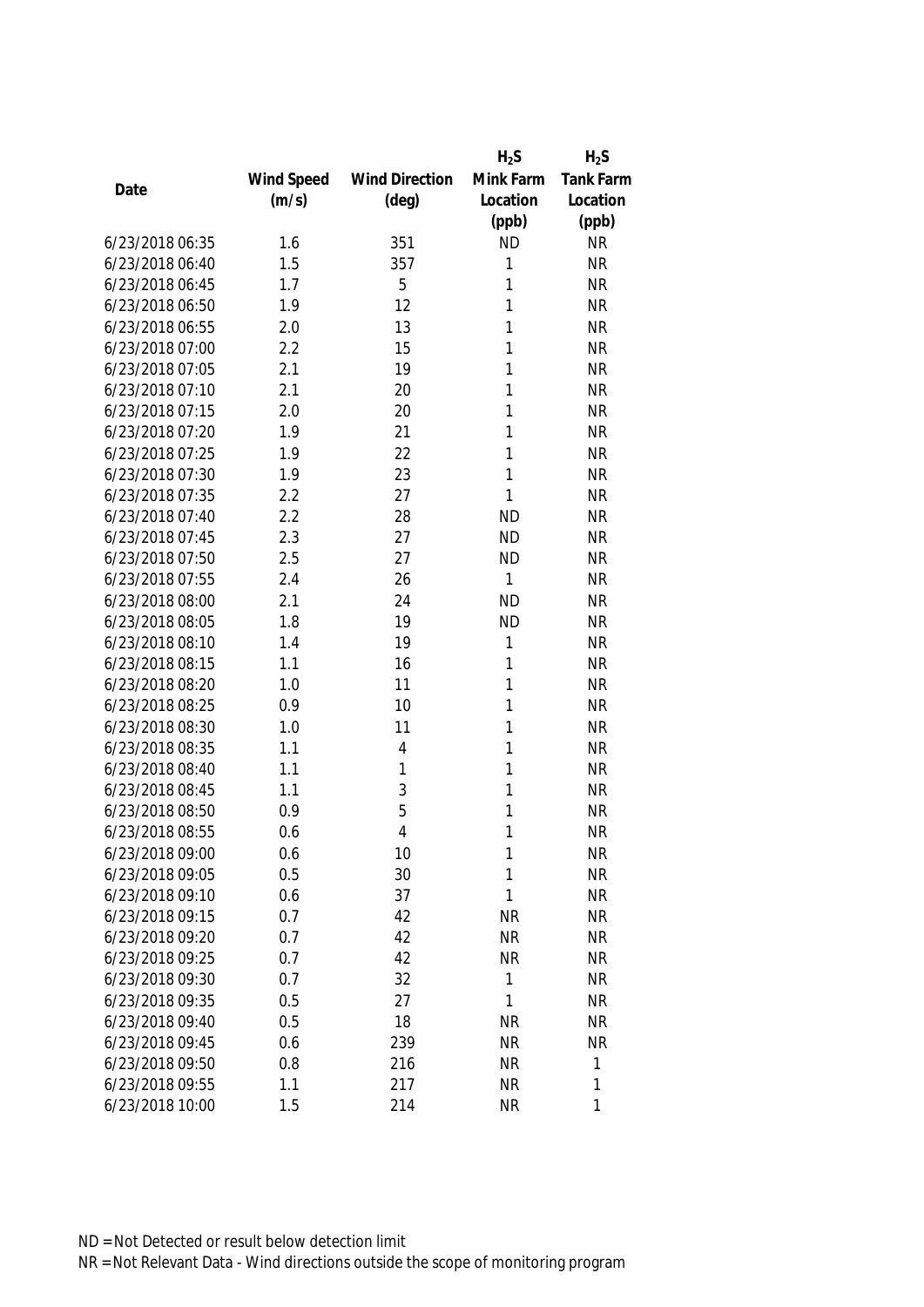|                 |            |                       | $H_2S$    | $H_2S$         |
|-----------------|------------|-----------------------|-----------|----------------|
|                 | Wind Speed | <b>Wind Direction</b> | Mink Farm | Tank Farm      |
| Date            | (m/s)      | $(\text{deg})$        | Location  | Location       |
|                 |            |                       | (ppb)     | (ppb)          |
| 6/23/2018 10:05 | 1.8        | 212                   | <b>NR</b> | 1              |
| 6/23/2018 10:10 | 2.1        | 210                   | <b>NR</b> | 1              |
| 6/23/2018 10:15 | 2.2        | 207                   | <b>NR</b> | 1              |
| 6/23/2018 10:20 | 2.3        | 209                   | <b>NR</b> | 1              |
| 6/23/2018 10:25 | 2.2        | 208                   | <b>NR</b> | 1              |
| 6/23/2018 10:30 | 2.1        | 208                   | <b>NR</b> | $\mathbf{1}$   |
| 6/23/2018 10:35 | 2.1        | 204                   | <b>NR</b> | 1              |
| 6/23/2018 10:40 | 2.1        | 204                   | <b>NR</b> | $\mathbf{1}$   |
| 6/23/2018 10:45 | 2.0        | 207                   | <b>NR</b> | $\mathbf{1}$   |
| 6/23/2018 10:50 | 2.0        | 203                   | <b>NR</b> | $\mathbf{1}$   |
| 6/23/2018 10:55 | 2.0        | 197                   | <b>NR</b> | 1              |
| 6/23/2018 11:00 | 1.9        | 194                   | <b>NR</b> | 1              |
| 6/23/2018 11:05 | 1.8        | 201                   | <b>NR</b> | 1              |
| 6/23/2018 11:10 | 1.7        | 202                   | <b>NR</b> | 1              |
| 6/23/2018 11:15 | 1.4        | 202                   | <b>NR</b> | 1              |
| 6/23/2018 11:20 | 1.4        | 210                   | <b>NR</b> | $\mathbf{1}$   |
| 6/23/2018 11:25 | 1.3        | 220                   | <b>NR</b> | 1              |
| 6/23/2018 11:30 | 1.4        | 238                   | <b>NR</b> | <b>NR</b>      |
| 6/23/2018 11:35 | 1.3        | 237                   | <b>NR</b> | <b>NR</b>      |
| 6/23/2018 11:40 | 1.2        | 232                   | <b>NR</b> | <b>NR</b>      |
| 6/23/2018 11:45 | 1.3        | 224                   | <b>NR</b> | <b>NR</b>      |
| 6/23/2018 11:50 | 1.2        | 191                   | <b>NR</b> | <b>NR</b>      |
| 6/23/2018 11:55 | 1.3        | 183                   | <b>NR</b> | <b>NR</b>      |
| 6/23/2018 12:00 | 1.2        | 178                   | <b>NR</b> | <b>NR</b>      |
| 6/23/2018 12:05 | 1.3        | 199                   | <b>NR</b> | <b>NR</b>      |
| 6/23/2018 12:10 | 1.5        | 207                   | <b>NR</b> | <b>NR</b>      |
| 6/23/2018 12:15 | 1.5        | 211                   | <b>NR</b> | <b>NR</b>      |
| 6/23/2018 12:20 | 1.5        | 213                   | <b>NR</b> | 2              |
| 6/23/2018 12:25 | 1.6        | 219                   | <b>NR</b> | $\overline{2}$ |
| 6/23/2018 12:30 | 1.6        | 212                   | <b>NR</b> | 2              |
| 6/23/2018 12:35 | 1.5        | 202                   | <b>NR</b> | $\overline{2}$ |
| 6/23/2018 12:40 | 1.4        | 196                   | <b>NR</b> | $\overline{2}$ |
| 6/23/2018 12:45 | 1.5        | 190                   | <b>NR</b> | $\overline{2}$ |
| 6/23/2018 12:50 | 1.4        | 201                   | <b>NR</b> | <b>NR</b>      |
| 6/23/2018 12:55 | 1.3        | 202                   | <b>NR</b> | <b>NR</b>      |
| 6/23/2018 13:00 | 1.3        | 215                   | <b>NR</b> | <b>NR</b>      |
| 6/23/2018 13:05 | 1.3        | 240                   | <b>NR</b> | <b>NR</b>      |
| 6/23/2018 13:10 | 1.3        | 287                   | <b>NR</b> | <b>NR</b>      |
| 6/23/2018 13:15 | 1.3        | 315                   | <b>NR</b> | <b>NR</b>      |
| 6/23/2018 13:20 | 1.3        | 336                   | <b>NR</b> | <b>NR</b>      |
| 6/23/2018 13:25 | 1.2        | 348                   | <b>NR</b> | <b>NR</b>      |
| 6/23/2018 13:30 | 1.2        | 8                     | <b>NR</b> | <b>NR</b>      |
|                 |            |                       |           |                |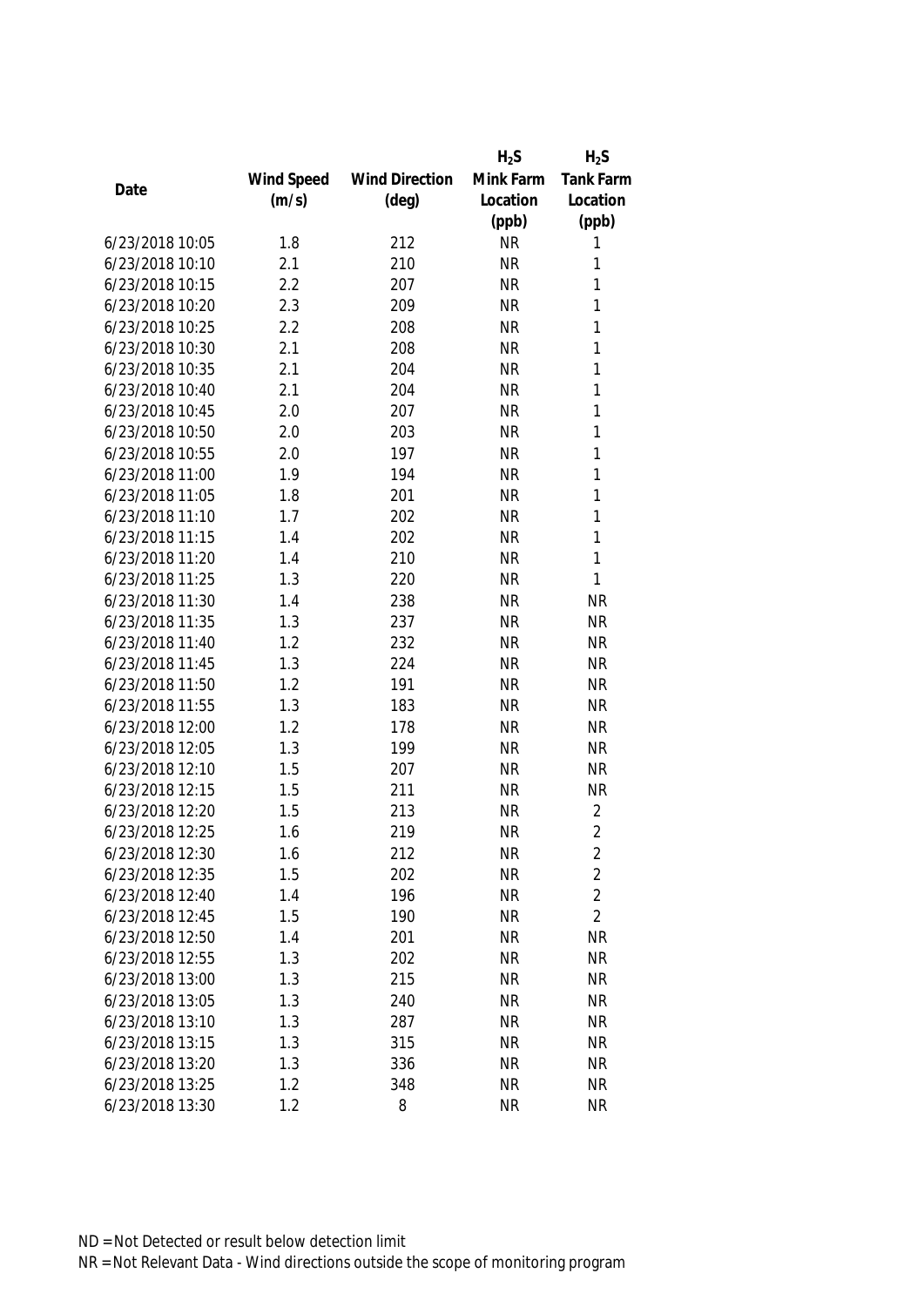|                 |            |                       | $H_2S$    | $H_2S$       |
|-----------------|------------|-----------------------|-----------|--------------|
|                 | Wind Speed | <b>Wind Direction</b> | Mink Farm | Tank Farm    |
| Date            | (m/s)      | $(\text{deg})$        | Location  | Location     |
|                 |            |                       | (ppb)     | (ppb)        |
| 6/23/2018 13:35 | 1.4        | 59                    | <b>NR</b> | <b>NR</b>    |
| 6/23/2018 13:40 | 1.6        | 139                   | <b>NR</b> | <b>NR</b>    |
| 6/23/2018 13:45 | 1.7        | 177                   | <b>NR</b> | <b>NR</b>    |
| 6/23/2018 13:50 | 2.1        | 191                   | <b>NR</b> | $\mathbf{1}$ |
| 6/23/2018 13:55 | 2.4        | 197                   | <b>NR</b> | 1            |
| 6/23/2018 14:00 | 2.4        | 208                   | <b>NR</b> | 1            |
| 6/23/2018 14:05 | 2.4        | 215                   | <b>NR</b> | 1            |
| 6/23/2018 14:10 | 2.4        | 216                   | <b>NR</b> | 1            |
| 6/23/2018 14:15 | 2.2        | 214                   | <b>NR</b> | <b>ND</b>    |
| 6/23/2018 14:20 | 2.1        | 208                   | <b>NR</b> | <b>ND</b>    |
| 6/23/2018 14:25 | 2.1        | 204                   | <b>NR</b> | $\mathbf{1}$ |
| 6/23/2018 14:30 | 2.3        | 198                   | <b>NR</b> | 1            |
| 6/23/2018 14:35 | 2.4        | 199                   | <b>NR</b> | 1            |
| 6/23/2018 14:40 | 2.5        | 201                   | <b>NR</b> | 1            |
| 6/23/2018 14:45 | 2.6        | 203                   | <b>NR</b> | 1            |
| 6/23/2018 14:50 | 2.5        | 204                   | <b>NR</b> | $\mathbf{1}$ |
| 6/23/2018 14:55 | 2.4        | 205                   | <b>NR</b> | 1            |
| 6/23/2018 15:00 | 2.3        | 203                   | <b>NR</b> | 1            |
| 6/23/2018 15:05 | 2.2        | 199                   | <b>NR</b> | 1            |
| 6/23/2018 15:10 | 2.1        | 192                   | <b>NR</b> | 1            |
| 6/23/2018 15:15 | 1.9        | 186                   | <b>NR</b> | 1            |
| 6/23/2018 15:20 | 1.9        | 184                   | <b>NR</b> | $\mathbf{1}$ |
| 6/23/2018 15:25 | 1.7        | 189                   | <b>NR</b> | 1            |
| 6/23/2018 15:30 | 1.4        | 191                   | <b>NR</b> | 1            |
| 6/23/2018 15:35 | 1.1        | 203                   | <b>NR</b> | $\mathbf{1}$ |
| 6/23/2018 15:40 | 0.8        | 213                   | <b>NR</b> | 1            |
| 6/23/2018 15:45 | 0.7        | 223                   | <b>NR</b> | 1            |
| 6/23/2018 15:50 | 0.6        | 212                   | <b>NR</b> | 1            |
| 6/23/2018 15:55 | 0.8        | 189                   | <b>NR</b> | 1            |
| 6/23/2018 16:00 | 1.1        | 184                   | <b>NR</b> | 1            |
| 6/23/2018 16:05 | 1.4        | 179                   | <b>NR</b> | 1            |
| 6/23/2018 16:10 | 1.6        | 183                   | <b>NR</b> | 1            |
| 6/23/2018 16:15 | 2.0        | 185                   | <b>NR</b> | 1            |
| 6/23/2018 16:20 | 2.5        | 192                   | NR        | 1            |
| 6/23/2018 16:25 | 2.8        | 198                   | <b>NR</b> | 1            |
| 6/23/2018 16:30 | 2.9        | 202                   | <b>NR</b> | 1            |
| 6/23/2018 16:35 | 2.9        | 205                   | <b>NR</b> | 1            |
| 6/23/2018 16:40 | 3.0        | 205                   | <b>NR</b> | 1            |
| 6/23/2018 16:45 | 3.1        | 201                   | <b>NR</b> | 1            |
| 6/23/2018 16:50 | 3.0        | 200                   | <b>NR</b> | 1            |
| 6/23/2018 16:55 | 3.1        | 199                   | <b>NR</b> | 1            |
| 6/23/2018 17:00 | 3.3        | 197                   | <b>NR</b> | 1            |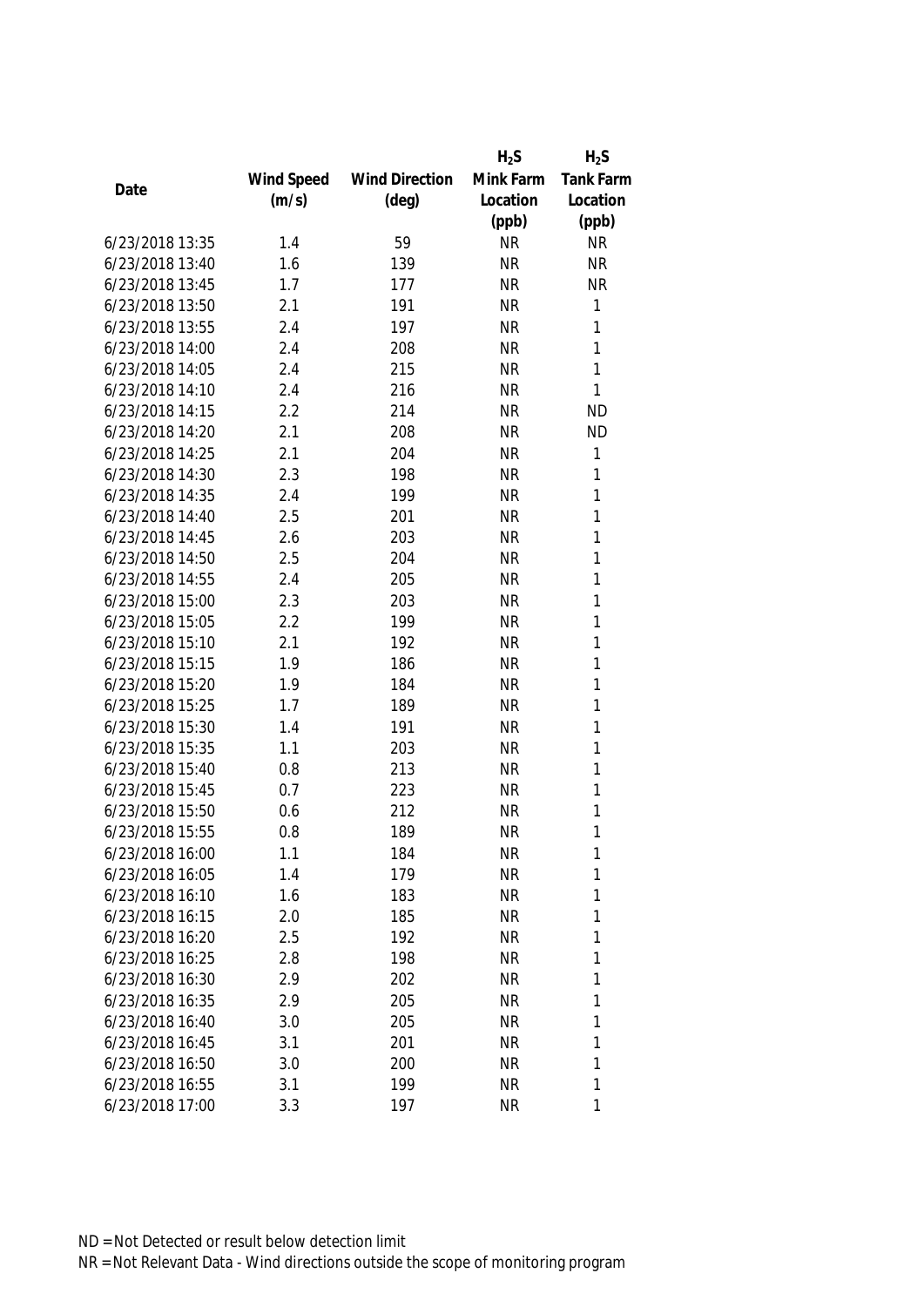|                 |            |                       | $H_2S$    | $H_2S$         |
|-----------------|------------|-----------------------|-----------|----------------|
|                 | Wind Speed | <b>Wind Direction</b> | Mink Farm | Tank Farm      |
| Date            | (m/s)      | $(\text{deg})$        | Location  | Location       |
|                 |            |                       | (ppb)     | (ppb)          |
| 6/23/2018 17:05 | 3.5        | 194                   | <b>NR</b> | 1              |
| 6/23/2018 17:10 | 3.6        | 196                   | <b>NR</b> | 1              |
| 6/23/2018 17:15 | 3.5        | 202                   | <b>NR</b> | 1              |
| 6/23/2018 17:20 | 3.2        | 206                   | <b>NR</b> | 1              |
| 6/23/2018 17:25 | 3.0        | 206                   | <b>NR</b> | 1              |
| 6/23/2018 17:30 | 2.6        | 214                   | <b>NR</b> | 1              |
| 6/23/2018 17:35 | 2.4        | 219                   | <b>NR</b> | 1              |
| 6/23/2018 17:40 | 2.3        | 221                   | <b>NR</b> | 1              |
| 6/23/2018 17:45 | 2.3        | 223                   | <b>NR</b> | 1              |
| 6/23/2018 17:50 | 2.3        | 229                   | <b>NR</b> | 1              |
| 6/23/2018 17:55 | 2.4        | 232                   | <b>ND</b> | 1              |
| 6/23/2018 18:00 | 2.7        | 229                   | <b>NR</b> | 1              |
| 6/23/2018 18:05 | 2.7        | 229                   | <b>NR</b> | 1              |
| 6/23/2018 18:10 | 2.8        | 228                   | <b>NR</b> | 1              |
| 6/23/2018 18:15 | 2.8        | 227                   | <b>NR</b> | 1              |
| 6/23/2018 18:20 | 3.0        | 223                   | <b>NR</b> | $\mathbf{1}$   |
| 6/23/2018 18:25 | 2.9        | 222                   | <b>NR</b> | 1              |
| 6/23/2018 18:30 | 2.8        | 223                   | <b>NR</b> | 1              |
| 6/23/2018 18:35 | 2.8        | 224                   | <b>NR</b> | 1              |
| 6/23/2018 18:40 | 2.8        | 220                   | <b>NR</b> | 1              |
| 6/23/2018 18:45 | 2.9        | 215                   | <b>NR</b> | 1              |
| 6/23/2018 18:50 | 2.8        | 213                   | <b>NR</b> | $\mathbf{1}$   |
| 6/23/2018 18:55 | 2.8        | 212                   | <b>NR</b> | 1              |
| 6/23/2018 19:00 | 2.9        | 208                   | <b>NR</b> | 1              |
| 6/23/2018 19:05 | 3.0        | 207                   | <b>NR</b> | 1              |
| 6/23/2018 19:10 | 3.0        | 210                   | <b>NR</b> | 1              |
| 6/23/2018 19:15 | 2.8        | 214                   | <b>NR</b> | 1              |
| 6/23/2018 19:20 | 2.8        | 213                   | <b>NR</b> | 1              |
| 6/23/2018 19:25 | 2.6        | 212                   | <b>NR</b> | 1              |
| 6/23/2018 19:30 | 2.5        | 209                   | <b>NR</b> | 1              |
| 6/23/2018 19:35 | 2.5        | 205                   | <b>NR</b> | 1              |
| 6/23/2018 19:40 | 2.4        | 199                   | <b>NR</b> | 1              |
| 6/23/2018 19:45 | 2.4        | 193                   | <b>NR</b> | 1              |
| 6/23/2018 19:50 | 2.4        | 187                   | NR        | $\overline{2}$ |
| 6/23/2018 19:55 | 2.4        | 183                   | <b>NR</b> | $\overline{2}$ |
| 6/23/2018 20:00 | 2.3        | 181                   | <b>NR</b> | $\overline{2}$ |
| 6/23/2018 20:05 | 2.2        | 181                   | <b>NR</b> | $\overline{c}$ |
| 6/23/2018 20:10 | 2.1        | 182                   | <b>NR</b> | $\overline{2}$ |
| 6/23/2018 20:15 | 2.0        | 183                   | <b>NR</b> | 1              |
| 6/23/2018 20:20 | 2.0        | 186                   | <b>NR</b> | 1              |
| 6/23/2018 20:25 | 2.0        | 188                   | <b>NR</b> | 1              |
| 6/23/2018 20:30 | 2.0        | 187                   | <b>NR</b> | 1              |